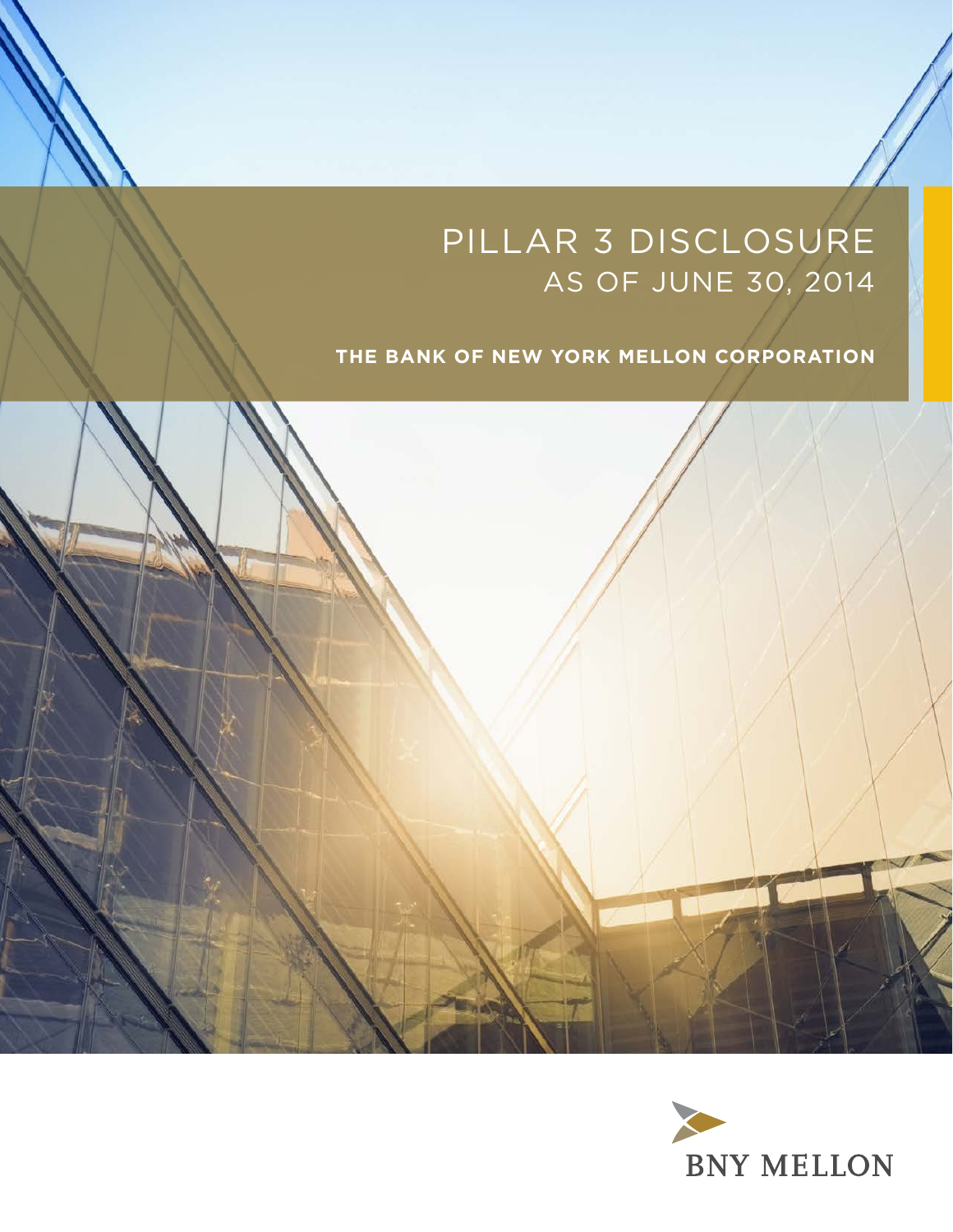## **THE BANK OF NEW YORK MELLON CORPORATION PILLAR 3 DISCLOSURE REPORT June 30, 2014 TABLE OF CONTENTS**

|                                                                                                | Page            |
|------------------------------------------------------------------------------------------------|-----------------|
| <b>Disclosure Road Map</b>                                                                     | $\overline{2}$  |
| Introduction                                                                                   |                 |
| <b>Scope of Application</b>                                                                    | $\underline{8}$ |
| <b>Capital Structure</b>                                                                       | <u>12</u>       |
| <b>Capital Adequacy</b>                                                                        | 15              |
| <b>Credit Risk: General Disclosures</b>                                                        | <u>18</u>       |
| Credit Risk: Disclosures for Portfolios Subject to IRB Risk-based Capital Formulas             | 26              |
| Counterparty Credit Risk for Derivative Contracts, Repo-Style Transactions and Eligible Margin |                 |
| Loans                                                                                          | 33              |
| <b>Credit Risk Mitigation</b>                                                                  | <u>39</u>       |
| <b>Securitizations</b>                                                                         | 42              |
| <b>Operational Risk</b>                                                                        | $\overline{45}$ |
| <b>Equities Not Subject to Market Risk Rule</b>                                                | <u>49</u>       |
| <b>Interest Rate Risk for Non-Trading Activities</b>                                           | 53              |
| <b>Forward-Looking Statements</b>                                                              | <u>55</u>       |
| <b>Glossary</b>                                                                                | 56              |
|                                                                                                |                 |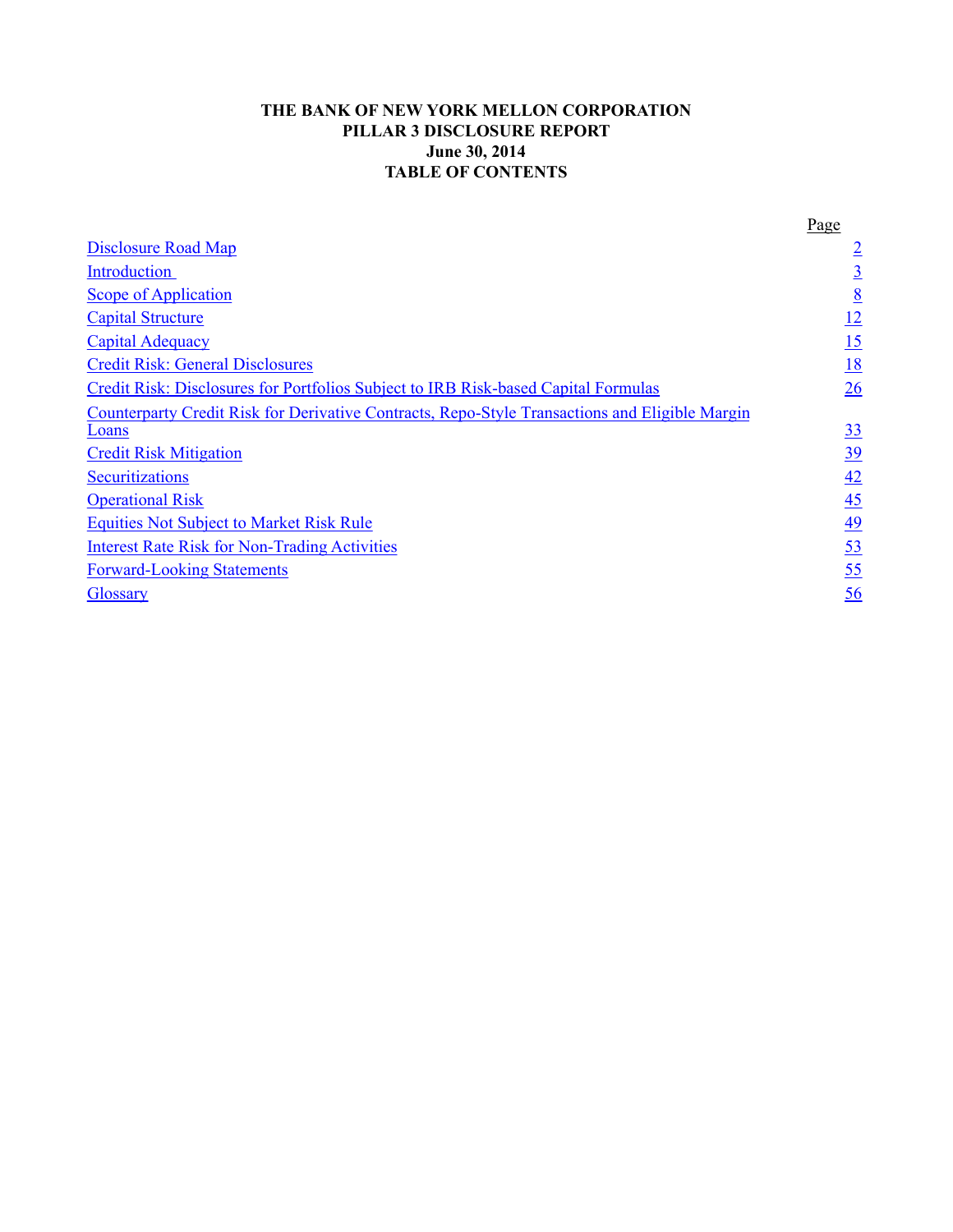# <span id="page-2-0"></span>**Disclosure Road Map**

The table below shows where disclosures relating to topics addressed in this Pillar 3 disclosure report can be found in The Bank of New York Mellon Corporation's Quarterly Report on Form 10-Q and the Annual Report to Shareholders (the "Annual Report") included with the Annual Report on Form 10-K.

|                                                                                          |                                                                                  | 2nd Quarter 2014<br>Form 10-O | 2013<br>Annual Report |  |  |
|------------------------------------------------------------------------------------------|----------------------------------------------------------------------------------|-------------------------------|-----------------------|--|--|
| Pillar 3 Table                                                                           |                                                                                  | Page Reference(s)             |                       |  |  |
|                                                                                          | Capital Requirements- Existing and Basel III Final<br>Capital Rules              | Annual Only                   | 78-80                 |  |  |
| Introduction                                                                             | New Minimum Capital Ratios and Capital Buffers                                   | Annual Only                   | 80                    |  |  |
|                                                                                          | New Measures of Capital                                                          | Annual Only                   | 81                    |  |  |
|                                                                                          | Tier 1 and Supplementary Leverage Ratio                                          | 66-67                         | $81 - 82$             |  |  |
|                                                                                          | Variable Interest Entities & Voting Interest Entities                            | 95                            | 142-143, 168-169      |  |  |
| Scope of Application                                                                     | Restrictions on Transfer of Capital:<br>Payment of Dividends<br>Capital Planning | 43<br>Annual Only             | 184<br>77             |  |  |
|                                                                                          | <b>Basel III Capital Components</b>                                              | 61                            | 122                   |  |  |
| Capital Structure                                                                        | Preferred Stock                                                                  | 96-97                         | 170-171               |  |  |
|                                                                                          | <b>Trust-Preferred Securities</b>                                                | 50                            | 58, 168               |  |  |
|                                                                                          | Economic Capital                                                                 | Annual Only                   | 74                    |  |  |
| Capital Adequacy                                                                         | <b>Stress Testing</b>                                                            | 65-66                         | 74, 77-78             |  |  |
|                                                                                          | Basel III Ratios- Advanced Approach                                              | 61                            | 122                   |  |  |
|                                                                                          | <b>Risk Appetite Statement</b>                                                   | 53-54                         | 69-70                 |  |  |
|                                                                                          | Primary Types of Risk                                                            | Annual Only                   | 70                    |  |  |
|                                                                                          | Credit Risk Management                                                           | Annual Only                   | $72 - 73$             |  |  |
| Credit Risk: General Disclosures                                                         | Past Due/Nonaccrual/Impaired Loans                                               | Annual Only                   | 144-145               |  |  |
|                                                                                          | Allowance for Loan Loss                                                          | 37-39                         | 34-35, 145-146        |  |  |
|                                                                                          | Impaired, Past Due and Nonaccrual Loans                                          | 86-87                         | 158-159               |  |  |
|                                                                                          | Allowance for Credit Loss Activity                                               | 83                            | 157                   |  |  |
| Credit Risk: Disclosures for Portfolios<br>Subject to IRB Risk-based Capital<br>Formulas | Net Charge-offs                                                                  | 37                            | 50                    |  |  |
|                                                                                          | Derivative Instruments                                                           | 115                           | 206-207               |  |  |
| Counterparty Risk for Derivative                                                         | Credit Limits                                                                    | 119                           | 209-210               |  |  |
| Contracts, Repo-Style Transactions                                                       | <b>Credit Rating Downgrade</b>                                                   | 119                           | 210                   |  |  |
| and Eligible Margin Loans                                                                | FV Potential Close Out Exposures                                                 | 119                           | 210                   |  |  |
|                                                                                          | Securities Lending Transactions                                                  | 123                           | 202-203               |  |  |
|                                                                                          | <b>Business Continuity</b>                                                       | Annual Only                   | 99, 117               |  |  |
| <b>Operational Risk</b>                                                                  | Overview                                                                         | Annual Only                   | 71                    |  |  |
|                                                                                          | Risk Management                                                                  | Annual Only                   | $71 - 72$             |  |  |
| Equities Not Subject to Market Risk<br>Rule                                              | Sale of Equity Investment                                                        | 4                             | N/A                   |  |  |
| Interest Rate Risk for Non-Trading                                                       | Asset/Liability Management                                                       | 52-53                         | 67-68                 |  |  |
| Activities                                                                               | Estimated Changes in Net Interest Revenue                                        | 53                            | 67                    |  |  |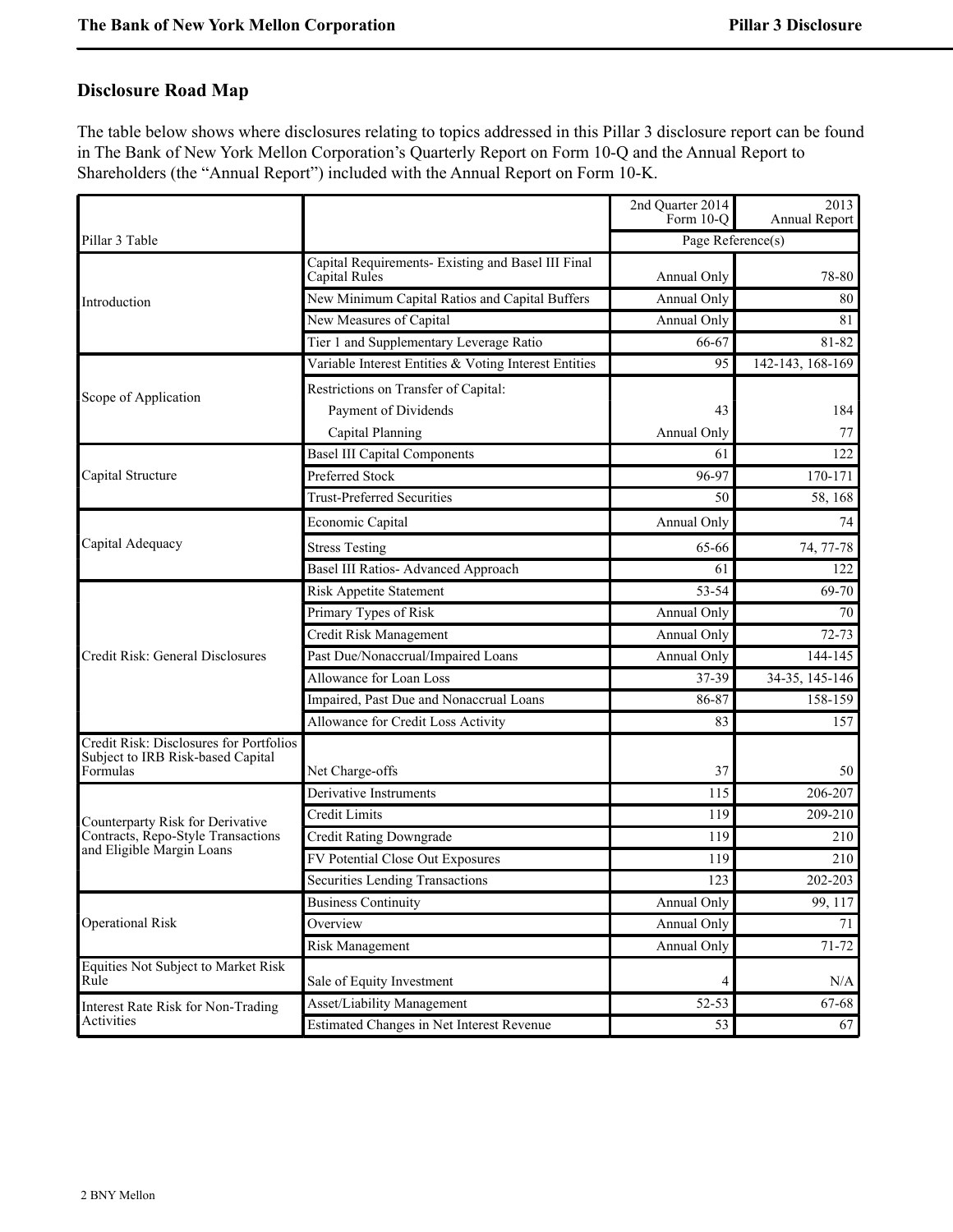## <span id="page-3-0"></span>**Introduction**

In this Pillar 3 disclosure report (this "Report"), references to "our," "we," "us," "BNY Mellon," the "Company" and similar terms refer to The Bank of New York Mellon Corporation and its consolidated subsidiaries. References in this Report to "Parent"or the "Holding Company" refer to The Bank of New York Mellon Corporation on a standalone basis. Certain business terms used in this Report are defined in the Glossary to this Report.

BNY Mellon is the corporate brand of The Bank of New York Mellon Corporation (NYSE symbol: BK). BNY Mellon is a global investments company dedicated to helping its clients manage and service their financial assets throughout the investment lifecycle. Whether providing financial services for institutions, corporations or individual investors, BNY Mellon delivers informed investment management and investment services in 35 countries and more than 100 markets. As of June 30, 2014, BNY Mellon had \$28.5 trillion in assets under custody and/or administration, and \$1.6 trillion in assets under management. BNY Mellon can act as a single point of contact for clients looking to create, trade, hold, manage, service, distribute or restructure investments.

#### *Basis of Presentation*

The accounting and financial reporting policies of BNY Mellon, a global financial services company, conform to U.S. generally accepted accounting principles ("GAAP") and prevailing industry practices.

There are no differences in the basis of consolidation between BNY Mellon's Annual Report on Form 10-K and Quarterly Report on Form 10-Q as filed with the Securities and Exchange Commission (the "SEC") and this Report.

# **Capital Guidelines and Proposals**

## *Capital Requirements - Existing U.S. Requirements*

As a bank holding company ("BHC"), we are subject to consolidated regulatory capital rules administered by the Board of Governors of the Federal Reserve System (the "Federal Reserve"). Our bank subsidiaries are subject to similar capital requirements administered by the Federal Reserve in

the case of The Bank of New York Mellon and by the Office of the Comptroller of the Currency ("OCC") in the case of our national bank subsidiaries, BNY Mellon, N.A. and The Bank of New York Mellon Trust Company, National Association. These requirements are intended to ensure that banking organizations have adequate capital given the risk levels of their assets and off-balance sheet financial instruments.

Prior to 2014, the U.S. banking agencies' capital rules have been based on three main components:

- Risk-based capital rules applicable to all banking organizations based on the Basel Committee on Banking Supervision's (the "Basel Committee") 1988 agreement, *International Convergence of Capital and Measurement Standards* ("Basel I"). The banking agencies refer to these rules as the "general risk-based capital rules."
- Risk-based capital rules applicable to banking organizations having \$250 billion or more in total consolidated assets or \$10 billion or more in onbalance sheet foreign exposures (including BNY Mellon), based upon the advanced internal ratings-based approach ("IRB") for credit risk and the advanced measurement approach for operational risk within the Basel Committee's comprehensive June 2006 release, *International Convergence of Capital Measurement and Capital Standards: A Revised Framework* ("Basel II"). The agencies refer to these rules as the "Advanced Approaches" risk-based capital rules.
- A Tier 1 leverage ratio that measures Tier 1 capital to quarterly average assets.

In addition, the risk-based capital rules incorporate a measure for market risk in foreign exchange and commodity activities and in the trading of debt and equity instruments. The market risk-based capital rules require banking organizations with significant trading activities to maintain capital for market risk in an amount calculated by using the banking organizations' own internal value-at-risk ("VaR") models, subject to parameters set by the regulators.

## *Advanced Approaches Risk-Based Capital Rules*

The U.S. banking agencies'Advanced Approaches risk-based capital rules are based on Basel II's Advanced Approaches. On Feb. 21, 2014, the Federal Reserve announced that BNY Mellon had been approved to exit parallel run reporting for U.S.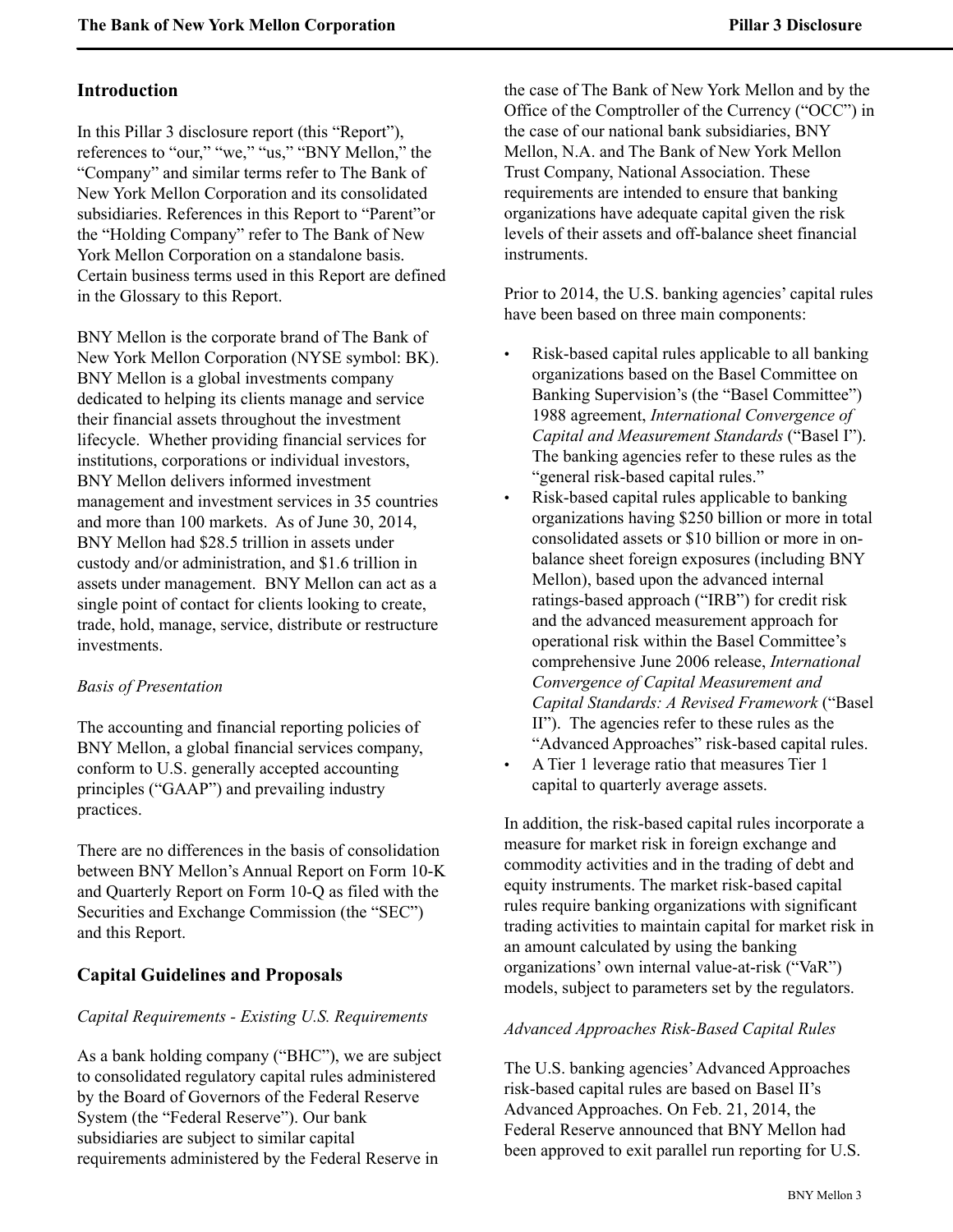regulatory capital purposes. As a result, on April 1 2014 BNY Mellon transitioned from the general riskbased capital rules to the Advanced Approaches, subject to ongoing qualification. For purposes of determining whether we meet minimum risk-based capital requirements, starting with the second quarter of 2014, our common equity Tier 1 ("CET1"), Tier 1, and total capital ratios are determined using the higher of the risk-weighted assets as calculated under the general risk-based capital rules (which use Basel I-based risk weighting for 2014 and the Final Capital Rules' new Standardized Approach commencing on Jan. 1, 2015) and under the Advanced Approach.

## *Capital Requirements - Basel III Final Capital Rules*

In July 2013, the U.S. banking agencies approved revised capital regulations establishing a new comprehensive capital framework for U.S. banking organizations (the "Final Capital Rules"). The Final Capital Rules are largely based on the Basel Committee's December 2010 final capital framework for strengthening international capital standards, now officially identified by the Basel Committee as "Basel III", and also implement, through the new "Standardized Approach" discussed below, a revised calculation of risk-weighted assets ("RWA") that, effective Jan. 1, 2015, will replace the calculation of RWAs under the general risk-based capital rules. The Final Capital Rules, among other changes:

- Redefine the components of capital in the numerator of regulatory capital ratios in a more narrow way than existing standards and introduces a new capital ratio (namely, CET1);
- Increase certain of the minimum risk-based capital ratios under the general risk-based capital rules and the Advanced Approaches;
- Change the measure of RWAs in the denominator of the general risk-based capital rules according to the "Standardized Approach," so that the Standardized Approach is the new "general riskbased capital" standard;
- Change the measure of RWAs in denominator of the risk-based capital ratios in the agencies' Advanced Approaches rules;
- Establish a capital conservation buffer;
- Introduces a countercyclical capital buffer for banking organizations subject to the Advanced Approaches risk-based capital rules ("Advanced Approaches banking organizations"); and

• Establishes a supplementary leverage ratio ("SLR") for Advanced Approaches banking organizations.

The Final Capital Rules allow a graduated implementation schedule that began on Jan. 1, 2014 for Advanced Approaches banking organizations, including BNY Mellon and will be substantially phased-in by 2019. The applicable transition periods for the revised minimum regulatory capital ratios, definitions of regulatory capital, and regulatory capital adjustments and deductions also began on Jan. 1, 2014. In addition, BNY Mellon must begin using the new Standardized Approach risk-weightings on Jan. 1, 2015 and in 2014 it will use, along with other Advanced Approaches banking organizations, Basel I's risk-weightings in lieu of its Standardized Approach; meet the minimum ratios for the capital conservation buffer and countercyclical capital buffer during the transition period beginning on Jan. 1, 2016; and begin compliance with the new Basel IIIbased SLR on Jan. 1, 2018.

The Final Capital Rules do not address certain matters concerning financial institution capital, liquidity and related matters expected to be the subject of regulation in the near term. These items include U.S. implementation of capital surcharges for global systemically important banks ("G-SIBs") (for which BNY Mellon is expected to be a 1.0% surcharge), Basel III's liquidity standards, loss absorbency standards designed to facilitate a holding company "single point of entry" resolution under Title II of the Dodd-Frank Act, and capital charges designed to discourage overreliance on short-term wholesale funding practices.

# *New Minimum Capital Ratios and Capital Buffers*

Consistent with the terms of the Basel III Framework and the Dodd-Frank Act, the Final Capital Rules require Advanced Approaches banking organizations to satisfy three minimum risk-based capital ratios using both the new Standardized Approach riskweightings on Jan. 1, 2015 (during 2014 the Final Capital Rules look to Basel I's risk weightings in lieu of the Standardized Approach) and the Advanced Approach described above:

- a new **CET1** ratio of 4.0% as of Jan. 1, 2014, increasing to 4.5% beginning Jan. 1, 2015;
- a **Tier 1 capital ratio** of 5.5% on Jan. 1, 2014, increasing to 6.0% beginning Jan. 1, 2015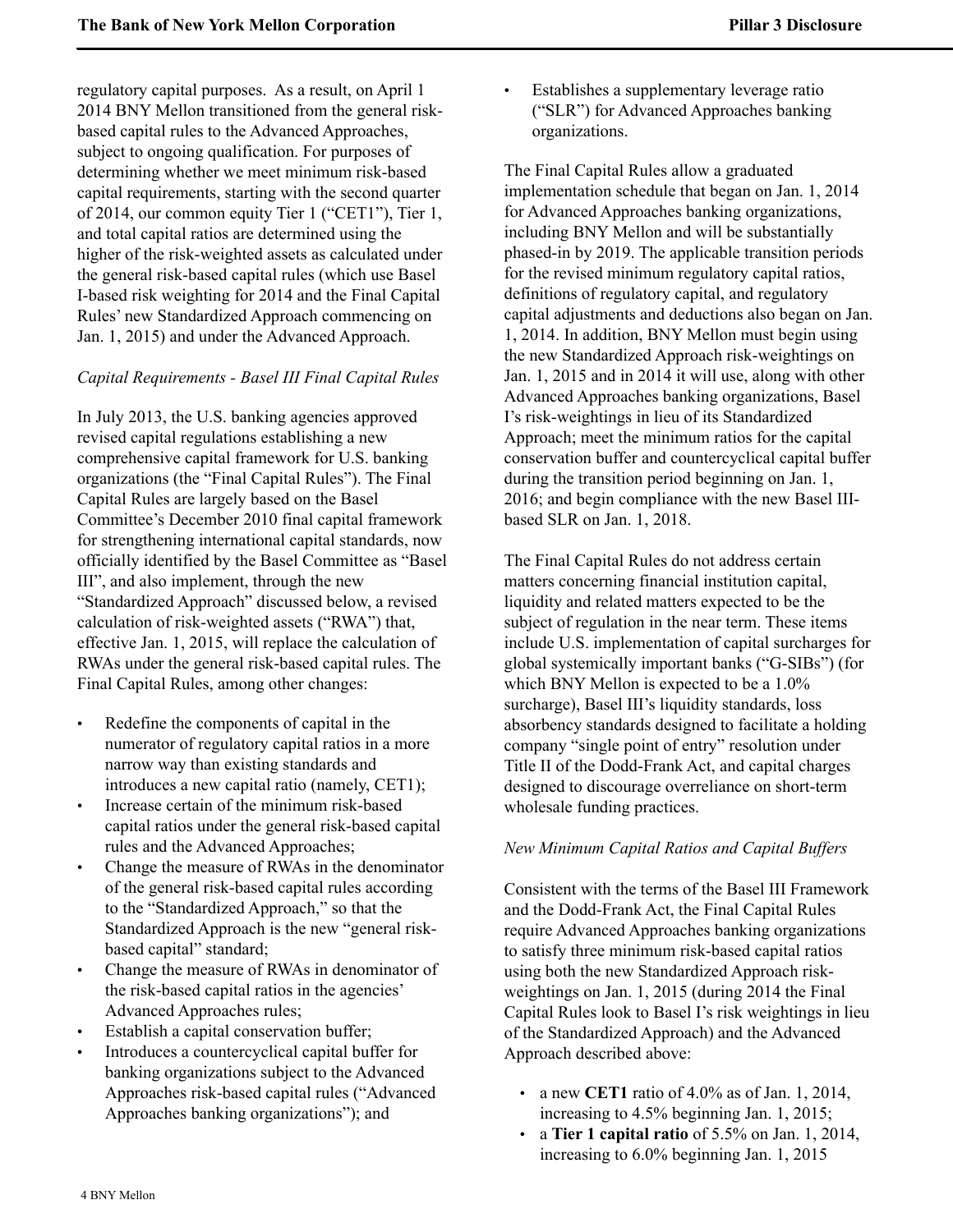(increased from 4% under the general risk-based capital rules); and

• a **Total capital ratio** of 8.0% (unchanged from the general risk-based capital rules).

In addition, these minimum ratios will be supplemented by a new capital conservation buffer that phases in, beginning on Jan. 1, 2016, in increments of 0.625% per year until it reaches 2.5% on Jan. 1, 2019. BNY Mellon expects the 2.5% capital conservation buffer, as applied to it, to increase by an assumed additional G-SIB buffer applicable to BNY Mellon of 1%, noted above.

During periods of excessive growth the capital conservation buffer may be expanded up to an additional 2.5% through the imposition of a countercyclical capital buffer. The countercyclical capital buffer, when applicable, applies only to advanced approaches banking organizations. The countercyclical capital buffer is expected to be zero, but it could increase if the banking agencies determine that there is excessive credit in the markets that could lead to wide-spread market failure.

The capital conservation buffer is designed to absorb losses during periods of economic stress and applies to all banking organizations. Banking organizations with a ratio of CET1 capital to RWAs above the minimum but below the conservation buffer (or below the combined capital conservation buffer and countercyclical capital buffer, when the latter is applied) are expected to face constraints on dividends, equity repurchases and compensation based on the amount of the shortfall.

At June 30, 2014 our Basel III Advanced Approach CET1 ratio was 11.4%, on a transitional basis.

#### *New Measure of Capital*

The Final Capital Rules provide for a number of new deductions from and adjustments to CET1 capital. These include, for example, providing that unrealized gains and losses on all available for sale debt securities may not be filtered out for regulatory capital purposes, and the requirement that mortgage servicing rights, deferred tax assets dependent upon future taxable income and significant investments in non-consolidated financial entities be deducted from CET1 to the extent that any one such category exceeds 10% of CET1 or all such categories in the aggregate exceed 15% of CET1.

The Final Capital Rules redefine regulatory capital elements resulting in, among other things, cumulative perpetual preferred stock and trust preferred instruments no longer qualifying as Tier 1 capital, subject to a phase-out schedule. Non-qualifying capital instruments, such as trust preferred securities, that were issued and included in Tier 1 or Tier 2 capital prior to May 19, 2010 (and that are also outstanding on the effective date of the Final Capital Rules) may continue to be included in Tier 1 or Tier 2 capital up to the following percentages: calendar year 2014: 50%; calendar year 2015: 25%; and calendar year 2016 and later dates: 0%. Certain non-qualifying instruments no longer eligible for inclusion in Tier 1 capital may still be included in Tier 2 capital over a gradual phase-out schedule terminating in 2022. At June 30, 2014, BNY Mellon had \$342 million of outstanding trust preferred securities. As noted in our "Capital Structure" table, total outstanding trust preferred is allocated between Tier 1 and Tier 2 capital according to the phase-out schedule for the calendar year of 2014.

## *New General Risk-Based Capital Rules: Standardized Approach*

The Final Capital Rules amend the U.S. banking agencies' general risk-based capital rules, replacing the risk-weight categories used to calculate RWAs in the denominator of capital ratios with a broader array of risk weighting categories that are intended to be more risk sensitive, known as the "Standardized Approach." The new risk-weights for the Standardized Approach range from 0% to 1,250% compared with the risk-weights of 0% to 100%, in general, in the Basel I risk-based capital rules. Higher risk-weights would apply to a variety of exposures, including certain securitization exposures, equity exposures, claims on securities firms and exposures to counterparties on over-the-counter derivatives ("OTC"). Compared with Basel I, the risk weighting changes likely to have significance for BNY Mellon are the application of the collateral haircut approach to securities lending, the replacement of the 20% riskweight for banks with Organization for economic cooperation and development ("OECD") country risk classification ratings, the increased risk-weights for securitizations, the removal of the 50% risk-weight cap on derivative transactions, application of a 1,250% risk-weight to certain default fund contributions and the elimination of the 0% riskweight for commitments of less than one year.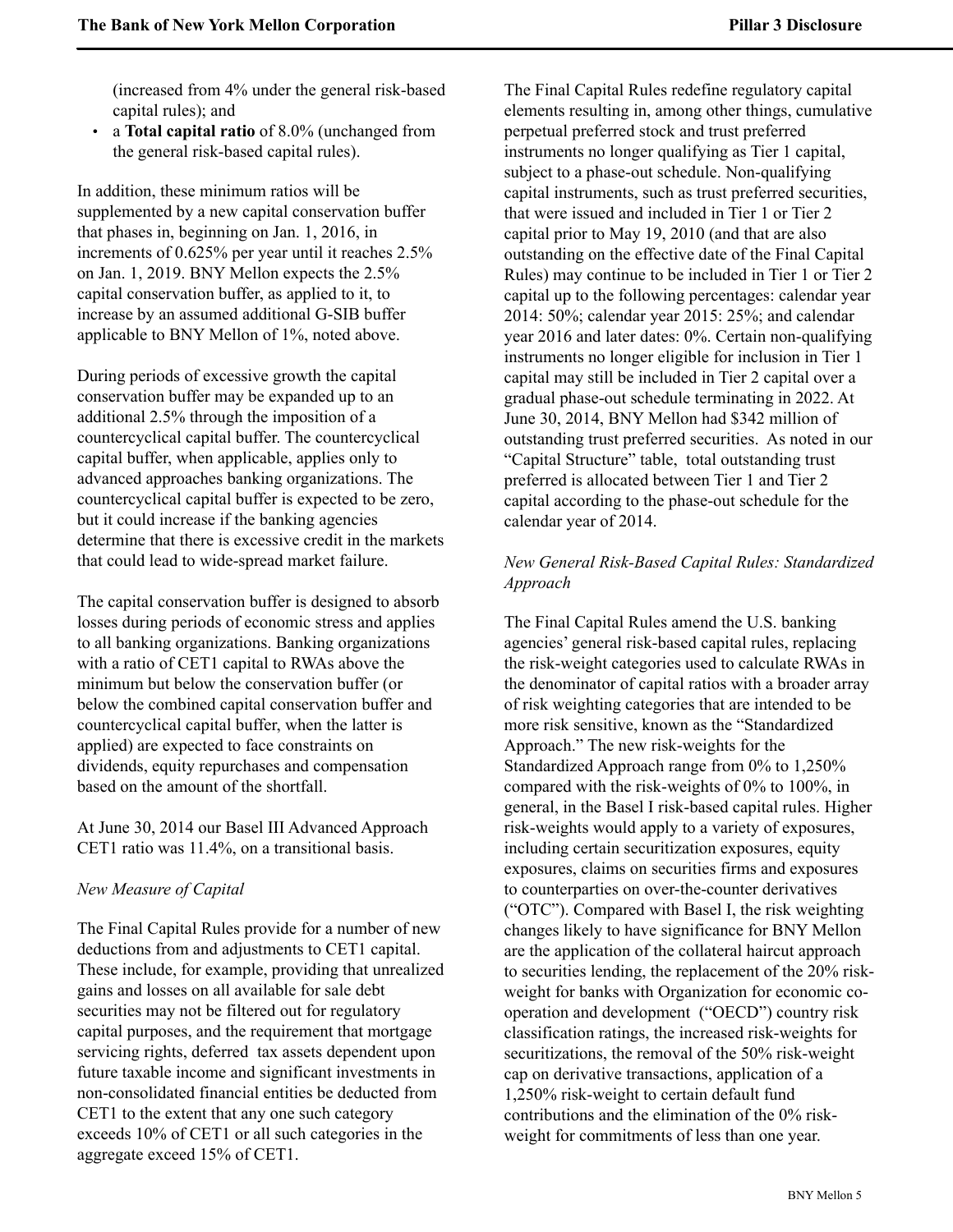Concerning securities finance transactions, including transactions in which we serve as agent and provide securities replacement indemnification to a securities lender, the Final Capital Rules do not permit a banking organization to use a simple VaR approach to calculate exposure amounts for repo-style transactions or to use internal models to calculate the exposure amount for the counterparty credit exposure for repo-style transactions under the Standardized Approach (although these methodologies are included in the Advanced Approaches, subject to approval by banking regulators of applicable models, for which BNY Mellon has requested written approval). Under the Standardized Approach, a banking organization may use a collateral haircut approach to recognize the credit risk mitigation benefits of financial collateral that secures a repo-style transaction, including an agented securities lending transaction, among other transactions. To apply the collateral haircut approach, a banking organization must determine the exposure amount and the relevant risk weight for the counterparty or guarantor. Banking organizations may calculate market price volatility and foreign exchange volatility using their own internal estimates with prior written approval of their primary Federal supervisor.

## *Tier 1 and Supplementary Leverage Ratio*

The U.S. banking agencies historically have required banks to meet a minimum Tier 1 leverage ratio. The Final Capital Rules retain this Tier 1 leverage ratio but now require a minimum 4% ratio for all banking organizations (eliminating the existing exception for certain banking organization to maintain only a 3% minimum). At June 30, 2014, the Tier 1 leverage ratio for The Bank of New York Mellon Corporation was 5.9%.

Among other new requirements, the Basel III Final Capital Rules introduced a 3% SLR for all Advanced Approaches banking organizations. The SLR becomes effective as a binding ratio on Jan. 1, 2018, although commencing in January 2015 each Advanced Approaches banking organization is required to calculate and report its SLR. Unlike the Tier 1 leverage ratio that has long applied to U.S. banking organizations, the SLR includes certain offbalance sheet exposures in the denominator, including the potential future exposure ("PFE") of derivative contracts and notional amount of commitments.

In April 2014, the U.S. federal banking agencies adopted an "enhanced" increased SLR for banking organizations with total consolidated assets of more than \$700 billion or assets under custody of more than \$10 trillion, as well as their depository institution subsidiaries. Under these applicability criteria, the eight U.S. banking organizations that have been identified as G-SIBs by the Financial Stability Board as global systemically important banks ("G-SIBs") (including BNY Mellon) and their insured depository institution subsidiaries would be subject to the enhanced SLR. The enhanced SLR requires BNY Mellon and the other U.S. G-SIB bank holding companies to maintain a 2% buffer over the minimum 3% SLR for a total 5% SLR in order to avoid certain restrictions on capital distributions and discretionary bonus payments. In addition, the eight G-SIBs' insured depository institution subsidiaries, regardless of the amount of their consolidated assets or assets under custody, must maintain a 6% SLR to be deemed "well-capitalized" under the "prompt corrective action" framework. The final enhanced SLR rule for G-SIBs, like the SLR more generally applicable to all Advanced Approaches banking organizations, will become effective on Jan. 1, 2018.

The Basel Committee finalized changes to the denominator of the Basel III leverage ratio in January 2014. These modifications would change the exposure measurement methodology for the onbalance sheet assets and off-balance sheet activities of banking organizations subject to the SLR. Among other changes, the final Basel III denominator allows daily averaging for leverage ratio calculations and adopts more favorable "credit conversion factors" ("CCF") for commitments. In April 2014, the U.S. federal banking agencies issued a notice of proposed rulemaking ("NPR") to modify the SLR denominator in the U.S. to align with the final Basel III changes to the leverage ratio denominator. The proposed changes would apply to all Advanced Approaches banking organizations subject to the SLR and all the G-SIBs and their insured depository institution subsidiaries subject to the enhanced SLR. The rules proposed in the NPR have not been finalized.

## *Prompt Corrective Action*

The Federal Deposit Institution Act ("FDI Act"), as amended by the Federal Deposit Insurance Corporation Improvement Act of 1991 ("FDICIA"), requires the federal banking agencies to take "prompt corrective action" in respect of depository institutions that do not meet specified capital requirements. The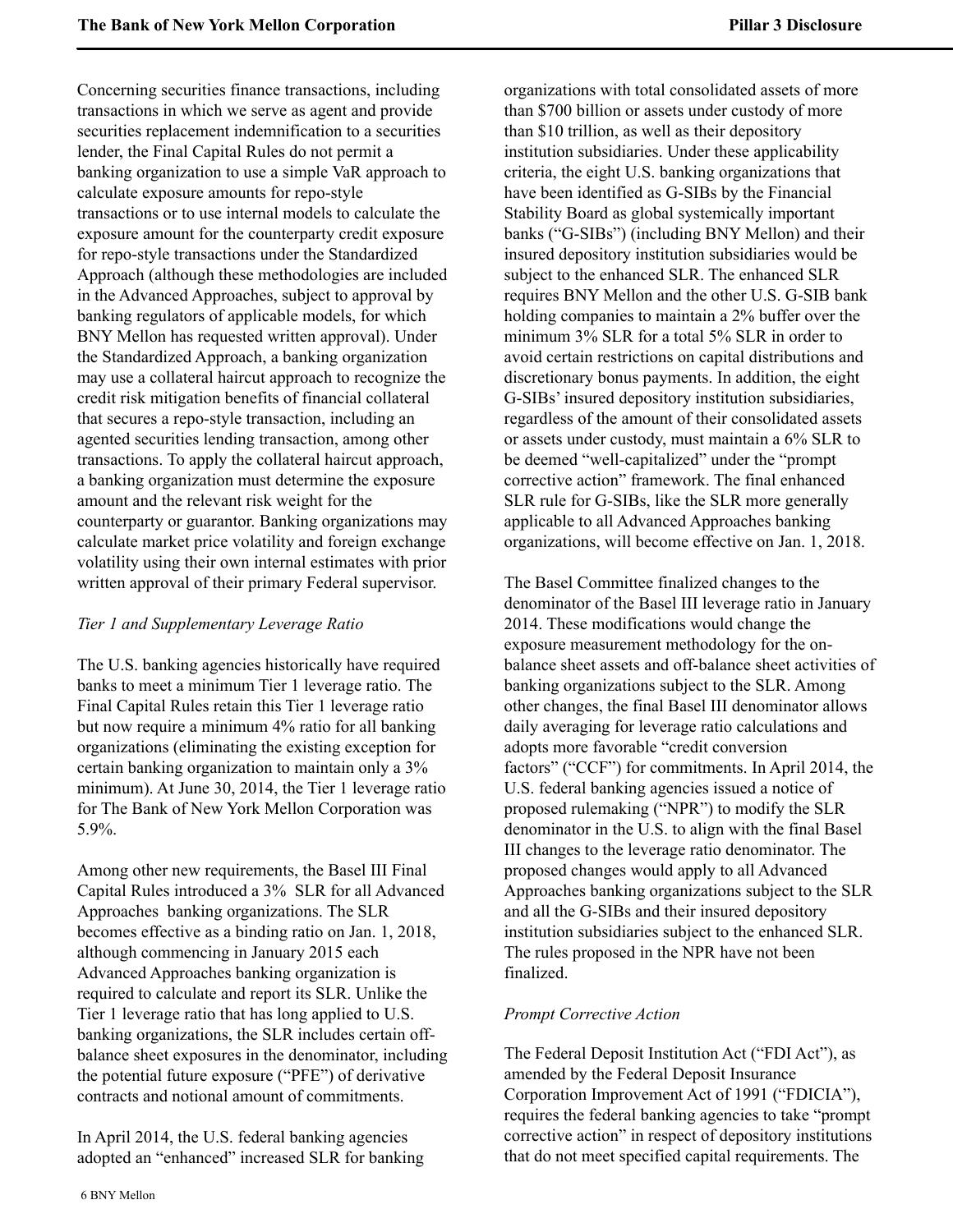FDI Act establishes five capital categories for FDICinsured banks: "well capitalized," "adequately capitalized," "undercapitalized," "significantly undercapitalized," and "critically undercapitalized." The FDI Act imposes progressively more restrictive constraints on operations, management and capital distributions the less capital the institution holds.

A depository institution is deemed to be "well capitalized" if the depository institution has a total risk-based capital ratio of at least 10.0%; Tier 1 riskbased capital ratio of at least 6.0%; and Tier 1 leverage ratio of at least 5.0%. FDICIA's prompt corrective action provisions only apply to depository institutions and not to BHCs. The Federal Reserve's regulations applicable to BHCs do include a concept of a "well capitalized" BHC, defined as one maintaining a total risk-based capital ratio of at least 10.0% and a Tier 1 risk-based capital ratio of at least 6.0% (but not a leverage measure). A BHC that is not well capitalized under that definition (or whose bank subsidiaries are not well capitalized and well managed under applicable prompt corrective action standards) may not become a financial holding company and, if it is a financial holding company but then falls out of well capitalized status, may be restricted in certain of its activities and ultimately may lose financial holding company status.

The Final Capital Rules establish revised "well capitalized" thresholds for insured depository institutions under the federal banking agencies' prompt corrective action framework. Under the Final Capital Rules, effective January 1, 2015, an insured depository institution is deemed to be "well capitalized" if it has:

- a CET1 ratio of at least 6.5%;
- a Tier 1 capital ratio of at least 8%;
- a Total capital ratio of at least 10%; and
- a Tier 1 leverage ratio of at least 5%.

Effective January 2018, the Final Capital Rules also require an Advanced Approaches banking organization to maintain a SLR of at least 3% to qualify for the "adequately capitalized" status but does not have a minimum SLR requirement to meet "well capitalized" status. However, as noted above, the U.S. banking agencies revised the SLR to establish a "well capitalized" threshold of 6% for covered insured depository institutions, including The Bank of New York Mellon, and an effective level of

5% for covered holding companies, including BNY Mellon.

At June 30, 2014, BNY Mellon and all of its bank subsidiaries were "well capitalized" based on the ratios and rules applicable to them noted above. A bank's capital category, however, is determined solely for the purpose of applying the prompt corrective action rules and may not be an accurate representation of the bank's overall financial condition or prospects.

## *Pillar 3 Disclosure Report*

The Final Capital Rules are designed to establish a more risk sensitive approach to capital management. The U.S. Regulators have included within the Final Capital Rules public disclosure requirements, with an expressed objective of improving market discipline and encouraging sound risk-management practices. The Basel Committee introduced public disclosure requirements under Pillar 3 of Basel II, which were designed to complement the minimum capital requirements and the supervisory review process by encouraging market discipline through enhanced and meaningful public disclosure. The Basel Committee introduced additional disclosure requirements in Basel III, which, under the Final Capital Rule, apply to BNY Mellon. The Final Capital Rule includes specific qualitative and quantitative disclosure requirements concerning certain material risks.

The U.S. banking agencies require Pillar 3 disclosures at the holding company level for each calendar quarter. Under the Final Capital Rules, separate Pillar 3 disclosures are not required for consolidated subsidiaries of Advanced Approaches banking organizations, even if those subsidiaries themselves are Advanced Approaches banking organizations. A separate Pillar 3 disclosure report therefore has not been prepared for any of our consolidated subsidiaries. Nevertheless, this Report describes risk management policies and procedures, risk weighting methodologies, accounting policies and financial results, among other items, that apply to or encompass our consolidated subsidiaries. In addition, U.S. Regulators permit certain Pillar 3 requirements to be satisfied by inclusion within the Annual Report on Form 10-K and Quarterly Report on Form 10-Q ("SEC Reports"). In certain cases, BNY Mellon makes reference to its other public disclosures in this Report.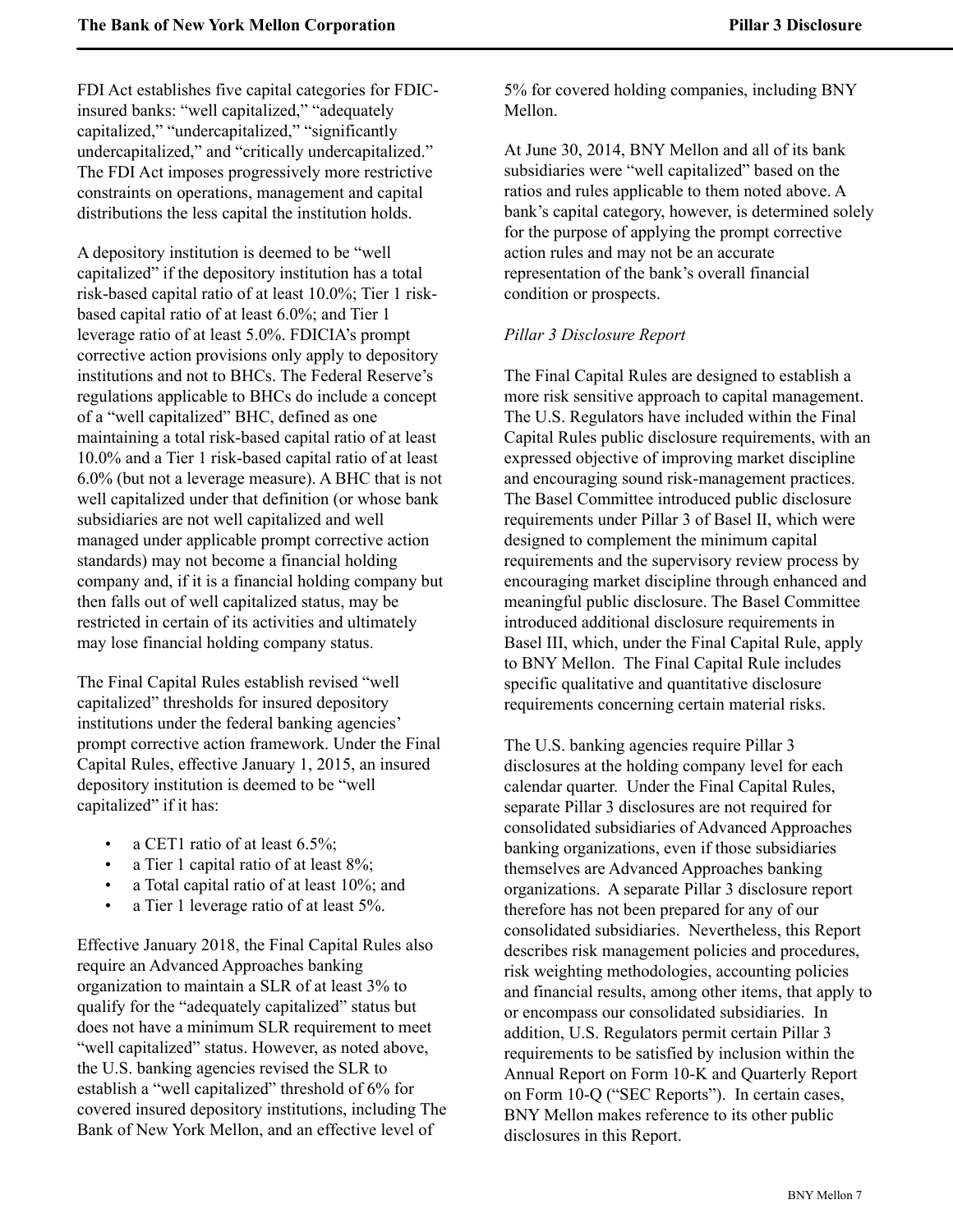*Policy and Approach - Comparison with Annual and Quarterly Reports, verification and sign off* 

This Report discloses BNY Mellon's assets both in terms of credit exposure and RWAs. For the purposes of this Report, credit exposure is defined as the estimate of the amount at risk in the event of a default (before any recoveries). This estimate takes into account certain contractual commitments related to undrawn lines of credit, and is referred to as Exposure at Default ("EAD"). In contrast, the assets on BNY Mellon's balance sheet, as published in our SEC Reports, are reported as the outstanding balance only. Therefore, exposure values in this Report can differ from asset values as reported in our other published SEC Reports.

BNY Mellon has followed the methods and scope of the Final Capital Rules capital adequacy calculations when disclosing credit exposures and RWAs. Throughout this Report, tables show credit exposures or RWAs split into various exposure classes (counterparties). Some of these classes are specified in the Final Capital Rules. When the regulations are not explicit, such as in geographic analyses, we allocate the exposure class on the same basis as our Annual Report or as noted in the specific table.

<span id="page-8-0"></span>BNY Mellon internally verifies and approves this Report according to the requirements of a dedicated disclosure policy approved by our Board of Directors. This includes a review by our Disclosure Committee to ensure that external disclosures (including this Report) present the Company's risk profile comprehensively, subject to information being material and not proprietary or confidential. The disclosure policy addresses internal controls and disclosure controls and procedures associated with the preparation of this Report. One or more senior officers of BNY Mellon must attest that the contents of this Report satisfy the requirements of the Final Capital Rule. In preparing this Report, BNY Mellon may employ concepts of materiality. Information may be regarded as material for purposes of this Report based on standards similar to those used when making materiality determinations for filing SEC Reports. There are no requirements for external auditing of this Report; however CET1, Tier 1, and Total capital ratios will be tested by external auditors as part of the annual financial statement audit.

## **Scope of Application**

The Bank of New York Mellon Corporation is the ultimate parent company to all members of its consolidated group and is subject to consolidated supervision by the Federal Reserve. The information in this Report is presented on a consolidated basis that includes BNY Mellon and its subsidiaries. A list of our primary subsidiaries can be found on Exhibit 21.1 of our 2013 Form 10-K.

## *Variable Interest Entities*

Accounting guidance on the consolidation of variable interest entities ("VIEs") is included in Accounting Standards Codification ("ASC") 810 *Consolidation*, ASU 2009-17 "Improvements to Financial Reporting by Enterprises Involved with Variable Interest Entities", and ASU 2010-10 "Amendments for Certain Investment Funds," which defers ASU 2009-17 for certain asset managers' interests in entities that apply the specialized accounting guidance for investment companies or that have the attributes of investment companies and for interests in money market funds.

VIEs are defined as certain entities in which the equity investors:

- do not have sufficient equity at risk for the entity to finance its activities without additional subordinated financial support; or
- lack one or more of the following characteristics of a controlling financial interest:
- The power, through voting rights or similar rights, to direct the activities of an entity that most significantly impact the entity's economic performance (ASU 2009-17 model).
- The direct or indirect ability to make decisions about the entity's activities through voting rights or similar rights (ASC 810 model).
- The obligation to absorb the expected losses ("EL") of the entity.
- The right to receive the expected residual returns of the entity.

We consider the underlying facts and circumstances of individual transactions when assessing whether or not an entity is a potential VIE. BNY Mellon is required to consolidate a VIE if BNY Mellon is determined to be the primary beneficiary.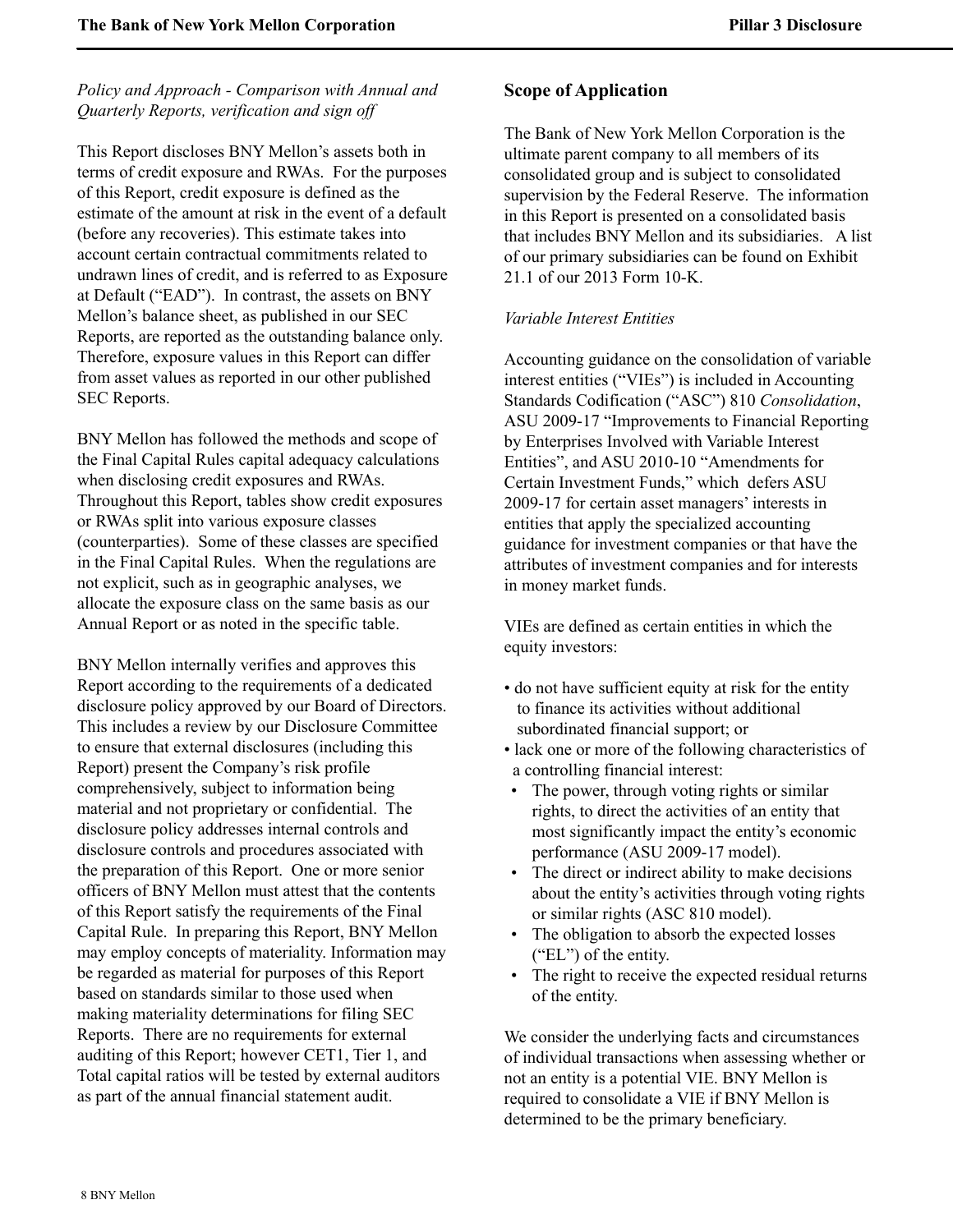As a result of ASU 2010-10, BNY Mellon continues to apply ASC 810 to its mutual funds, hedge funds, private equity funds, collective investment funds and real estate investment trusts. If these entities are determined to be VIEs, primary beneficiary calculations are prepared in accordance with ASC 810 to determine whether or not BNY Mellon is the primary beneficiary and required to consolidate the VIE. The primary beneficiary of a VIE is the party that absorbs a majority of the VIE's EL, receives a majority of its expected residual returns or both.

BNY Mellon has two securitizations and several collateralized loan obligations ("CLOs"), which are assessed for consolidation in accordance with ASU 2009-17. The primary beneficiary of these VIE's is the party that has both: (1) the power to direct the activities of the VIE that most significantly impact that entity's economic performance, and (2) the obligation to absorb losses, or the right to receive benefits, from the VIE that could potentially be significant to the VIE.

If BNY Mellon can exert control over the financial and operating policies of an investee, which generally can occur if there is a 50% or more voting interest or if partners or members of an investee do not have certain substantive rights, BNY Mellon consolidates the investee.

Investees structured as limited partnerships or limited liability companies for which BNY Mellon is either the general partner or managing member are presumed to be controlled by BNY Mellon. In accordance with ASC 810-20 *Control of Partnerships and Similar Entities*, we review the rights of the limited partners and members to determine whether that presumption can be overcome. The presumption of control is overcome when the limited partners or managing members have the ability to dissolve the entity, can remove BNY Mellon, as the general partner or managing member without cause based on a simple majority vote of unaffiliated limited partners or members or have other substantive participating rights. If the presumption of control is not overcome, the entity is consolidated.

BNY Mellon's VIEs generally include certain retail, institutional and alternative investment funds offered to its retail and institutional customers in which it acts as the fund's investment manager. BNY Mellon earns management fees on these funds as well as performance fees in certain funds. It may also

provide start-up capital in its new funds. These VIEs are included in the scope of ASU 2010-10 and are reviewed for consolidation based on the guidance in ASC 810, Consolidation.

BNY Mellon has other VIEs, including securitization trusts and CLOs in which BNY Mellon serves as the investment manager. In addition, we provide trust and custody services for a fee to entities sponsored by other corporations in which we have no other interest. These VIEs are evaluated under the guidance included in ASU 2009-17. BNY Mellon has two securitizations and several CLOs, which are assessed for consolidation in accordance with ASU 2009-17.

As of June 30, 2014, we had \$10.8 billion in VIE assets included in our consolidated financial statements. Approximately \$9.4 billion of these assets were classified as trading assets while the remainder is classified as available for sale securities or other assets. These consolidated investment management funds are risk weighted in accordance with the Final Capital Rules' requirements. The net assets of any consolidated VIE are solely available to settle the liabilities of the VIE and to settle any investors' ownership liquidation requests, including any seed capital invested in the VIE by BNY Mellon.

Additionally, BNY Mellon had \$138 million included in its consolidated financial statements for nonconsolidated VIE assets as of June 30, 2014 where we are not the primary beneficiary. These assets primarily represent seed capital, collateralized debt, mortgage, and loan obligations, mutual funds, and hedge funds. These assets are risk weighted in accordance with the Final Capital Rules' requirements.

BNY Mellon has non-controlling equity interests in various venture capital investments, strategic joint ventures and trade or clearing associations which are risk weighted according to the Final Capital Rules' requirements. Investments where our percentage of voting stock or equity ownership ranges between 20% to 50% are accounted for under the equity method of accounting. See page 141 of BNY Mellon's 2013 Annual Report for a listing of our most significant equity method investments as of Dec. 31, 2013. Those equities where our share in the voting stock or equity of the investee is less than 20% are accounted for under the cost method of accounting. See the "Equities Not Subject to Market Risk" section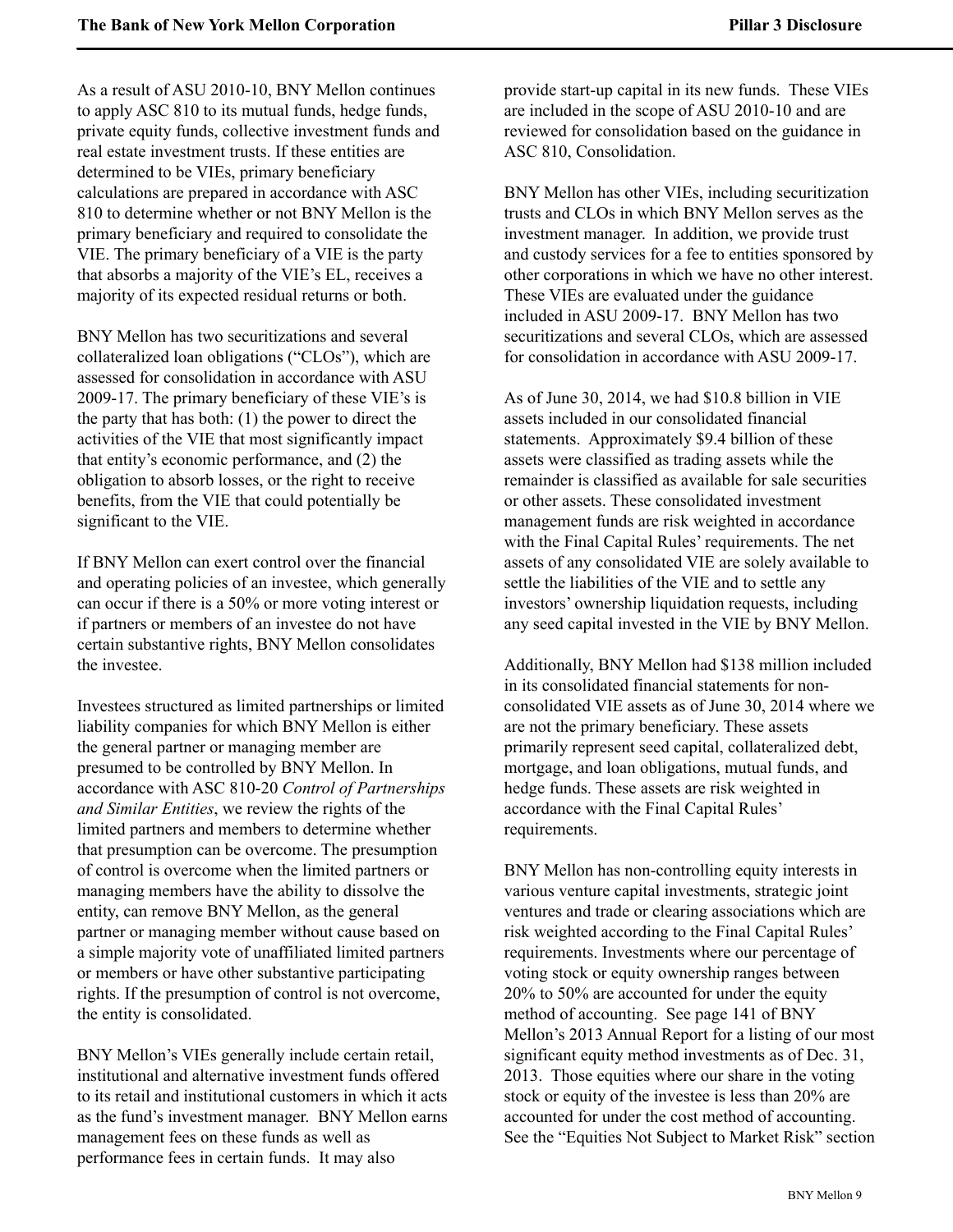of this Report for a further discussion of these accounting treatments.

BNY Mellon does not have any entities that are deducted for regulatory capital requirements.

#### *Restrictions on Transfer of Capital*

The Parent is a legal entity separate and distinct from its bank subsidiaries and other subsidiaries. Dividends and interest from its subsidiaries are the Parent's principal sources of funds to make capital contributions or loans to its subsidiaries, to service its own debt, to honor its guarantees of debt issued by its subsidiaries or of trust preferred securities issued by a trust or to make its own capital distributions. Various federal and state statutes and regulations limit the amount of dividends that may be paid to the Parent by our bank subsidiaries without regulatory consent. If, in the opinion of the applicable federal regulatory agency, a depository institution under its jurisdiction is engaged in or is about to engage in an unsafe or unsound practice (which, depending on the financial condition of the bank, could include the payment of dividends), the regulator may require, after notice and hearing, that the bank cease and desist from such practice. The OCC, the Federal Reserve and the Federal Deposit Insurance Corporation ("FDIC") have indicated that the payment of dividends would constitute an unsafe and unsound practice if the payment would reduce a depository institution's capital to an inadequate level. Moreover, under the FDI Act, an insured depository institution may not pay any dividends if the institution is undercapitalized or if the payment of the dividend would cause the institution to become undercapitalized. In addition, the federal bank regulatory agencies have issued policy statements which provide that FDIC-insured depository institutions and their holding companies should generally pay dividends only out of their current operating earnings.

In general, the amount of dividends that may be paid by The Bank of New York Mellon, BNY Mellon, N.A., The Bank of New York Mellon Trust Company, National Association and BNY Mellon Trust Company of Delaware is limited to the lesser of the amounts calculated under a "recent earnings" test and an "undivided profits" test. Under the recent earnings test, a dividend may not be paid if the total of all dividends declared and paid by the entity in any calendar year exceeds the current year's net income

combined with the retained net income of the two preceding years, unless the entity obtains prior regulatory approval. Under the undivided profits test, a dividend may not be paid in excess of the entity's "undivided profits" (generally, accumulated net profits that have not been paid out as dividends or transferred to surplus).

The payment of dividends also is limited by minimum capital requirements imposed on banks. As of June 30, 2014, BNY Mellon's bank subsidiaries exceeded these minimum requirements.

Subsequent to June 30, 2014, our bank subsidiaries could declare dividends to the Parent of approximately \$1.6 billion, without the need for a regulatory waiver. In addition, at June 30, 2014, nonbank subsidiaries of the Parent had liquid assets of approximately \$1.5 billion.

The Federal Reserve and the OCC have issued additional guidelines that require BHCs and national banks to continually evaluate the level of cash dividends in relation to their respective operating income, capital needs, asset quality and overall financial condition.

The Federal Reserve Act limits and requires collateral for extensions of credit by our insured subsidiary banks to BNY Mellon and certain of its non-bank affiliates. Also, there are restrictions on the amounts of investments by such banks in stock and other securities of BNY Mellon and such affiliates, and restrictions on the acceptance of their securities as collateral for loans by such banks. Extensions of credit by the banks to each of our affiliates are limited to 10% of such bank's regulatory capital, and in the aggregate for BNY Mellon and all such affiliates to 20%, and collateral must be between 100% and 130% of the amount of the credit, depending on the type of collateral.

In the event of impairment of the capital stock of one of the Parent's national banks or The Bank of New York Mellon, the Parent, as the banks' stockholder, could be required to pay the deficiency.

## *Surplus of Insurance Subsidiaries and Subsidiary Regulatory Capital*

BNY Mellon and each of its subsidiary banks are subject to capital adequacy requirements promulgated by federal regulatory agencies. The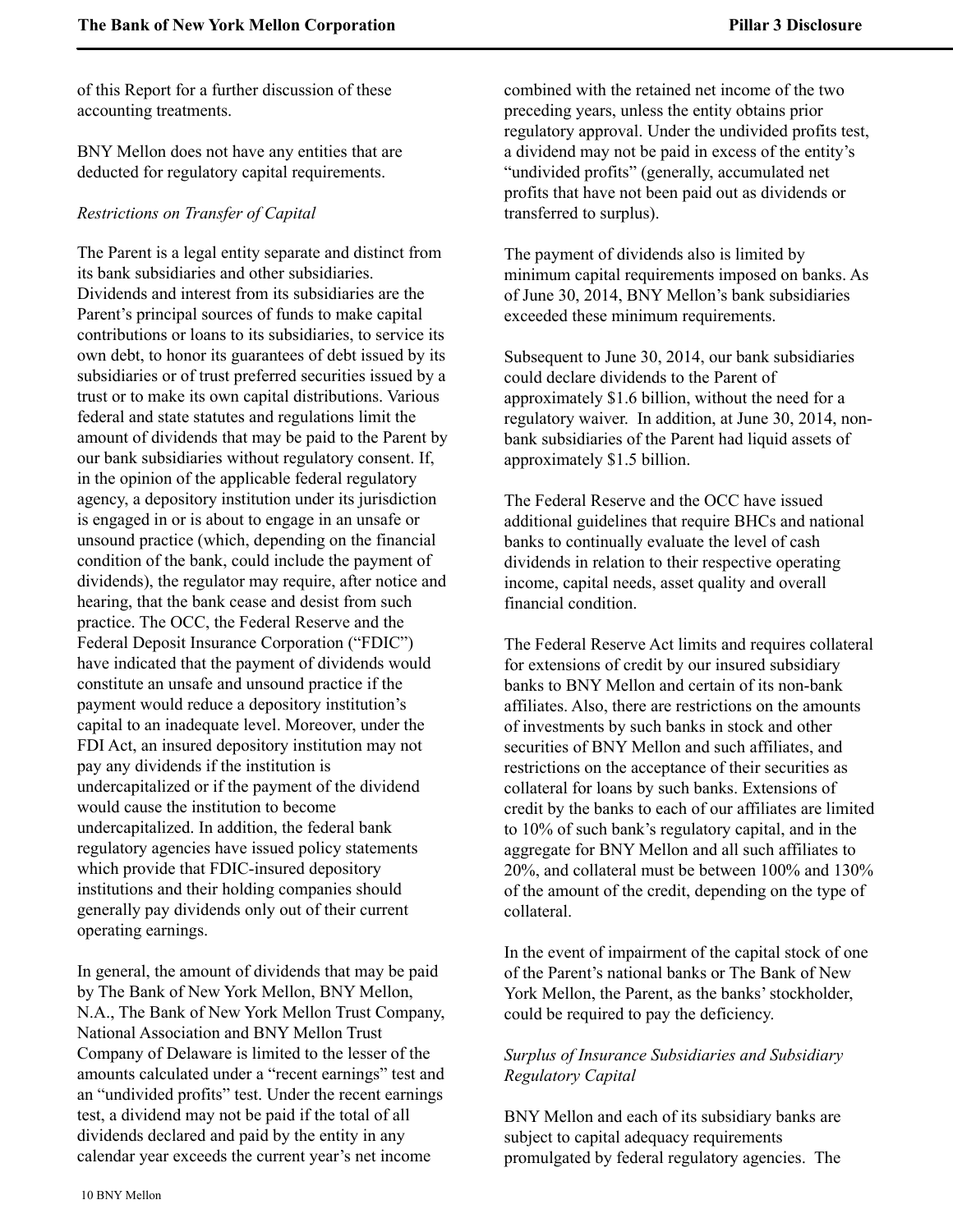Federal Reserve establishes capital requirements, including well capitalized standards for The Bank of New York Mellon Corporation, the consolidated holding company. The Bank of New York Mellon, our largest bank subsidiary, is a New York state member regulated bank. The OCC has similar requirements for BNY Mellon, N.A., the Company's national bank. Certain non-bank subsidiaries of the Company are required to maintain minimum levels of shareholders' equity as specified by various U.S. and foreign regulatory agencies, including the SEC, the Financial Conduct Authority, the Prudential Regulation Authority and other foreign regulators.

BNY Mellon also has insurance subsidiaries which are regulated by various national and state regulatory agencies. Most of these insurance subsidiaries are required to meet minimum capital levels. We have insurance subsidiaries that offer life, accident, health and annuity products. Additionally, we have captive insurance subsidiaries that provide property and casualty insurance coverage for the primary benefit of BNY Mellon and its subsidiaries. As captive insurance subsidiaries, they primarily insure the risks of those BNY Mellon entities related to it through common ownership. The insured businesses pay premiums to the captive insurance subsidiaries in exchange for insurance. Two of our five insurance subsidiaries are underwriters in some capacity and currently only underwrite the risks associated with BNY Mellon and its subsidiaries. As of June 30, 2014, these insurance subsidiaries had \$1.3 billion of aggregate capital surplus in excess of their statutory minimum requirements which is included in the total capital of BNY Mellon.

All of BNY Mellon's subsidiaries with regulatory capital requirements are operating above regulatory minimums.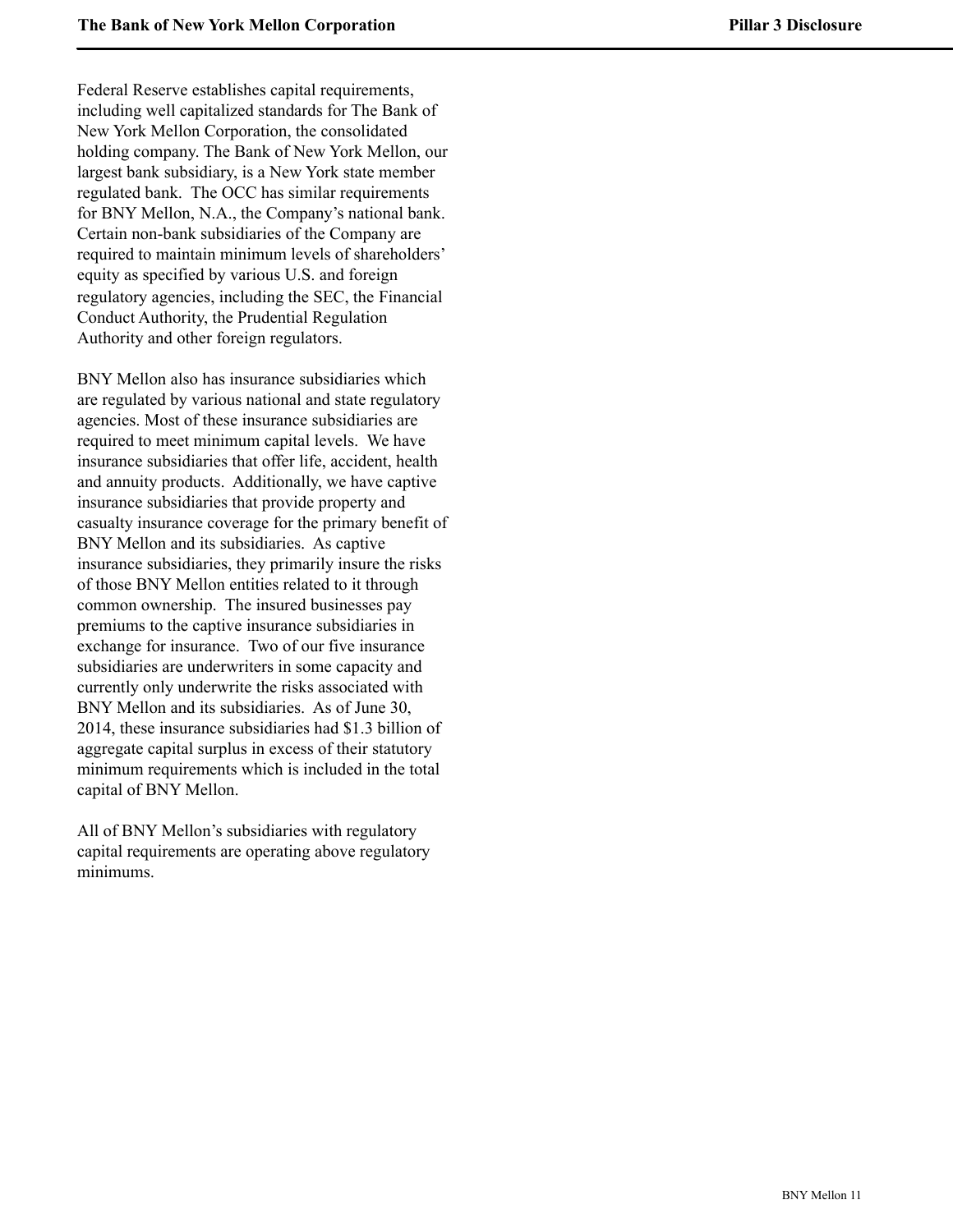# <span id="page-12-0"></span>**Capital Structure**

The following table presents BNY Mellon's capital components under the Final Capital Rules as phased in to date (which are set forth in the column titled, "Transitional Approach"), at June 30, 2014.

| Basel III capital components at June 30, 2014                                                       | <b>Transitional</b> |
|-----------------------------------------------------------------------------------------------------|---------------------|
| (dollars in millions)                                                                               | Approach            |
| CET1:                                                                                               |                     |
| Common stock (par value)                                                                            | \$<br>13            |
| Additional paid-in capital                                                                          | 24,303              |
| Retained earnings                                                                                   | 16,796              |
| Accumulated other comprehensive loss, net of tax                                                    | (297)               |
| Less: Treasury stock                                                                                | (3,946)             |
| Common equity                                                                                       | 36,869              |
| Goodwill and intangible assets                                                                      | (17, 801)           |
| Net pension fund assets                                                                             | (21)                |
| Deferred tax assets                                                                                 | (3)                 |
| Accumulated Other Comprehensive Income ("AOCI")- cash<br>flow hedge not held at fair value          | (8)                 |
| <b>Total CET1</b>                                                                                   | 19,036              |
| Other Tier 1 capital:                                                                               |                     |
| Preferred stock                                                                                     | 1,562               |
| Trust-preferred securities                                                                          | 171                 |
| Disallowed deferred tax assets                                                                      | (14)                |
| Net pension fund assets                                                                             | (85)                |
| Total Tier 1 capital                                                                                | 20,670              |
| Tier 2 capital:                                                                                     |                     |
| Trust-preferred securities                                                                          | 171                 |
| Subordinated debt                                                                                   | 398                 |
| Excess of eligible credit reserve over total expected credit<br>losses (up to 0.60% of credit RWAs) | 44                  |
| Total Tier 2 capital                                                                                | 613                 |
| Total capital - Advanced Approach                                                                   | \$<br>21,283        |

CET1 on a transitional basis was approximately \$19.0 billion at June 30, 2014.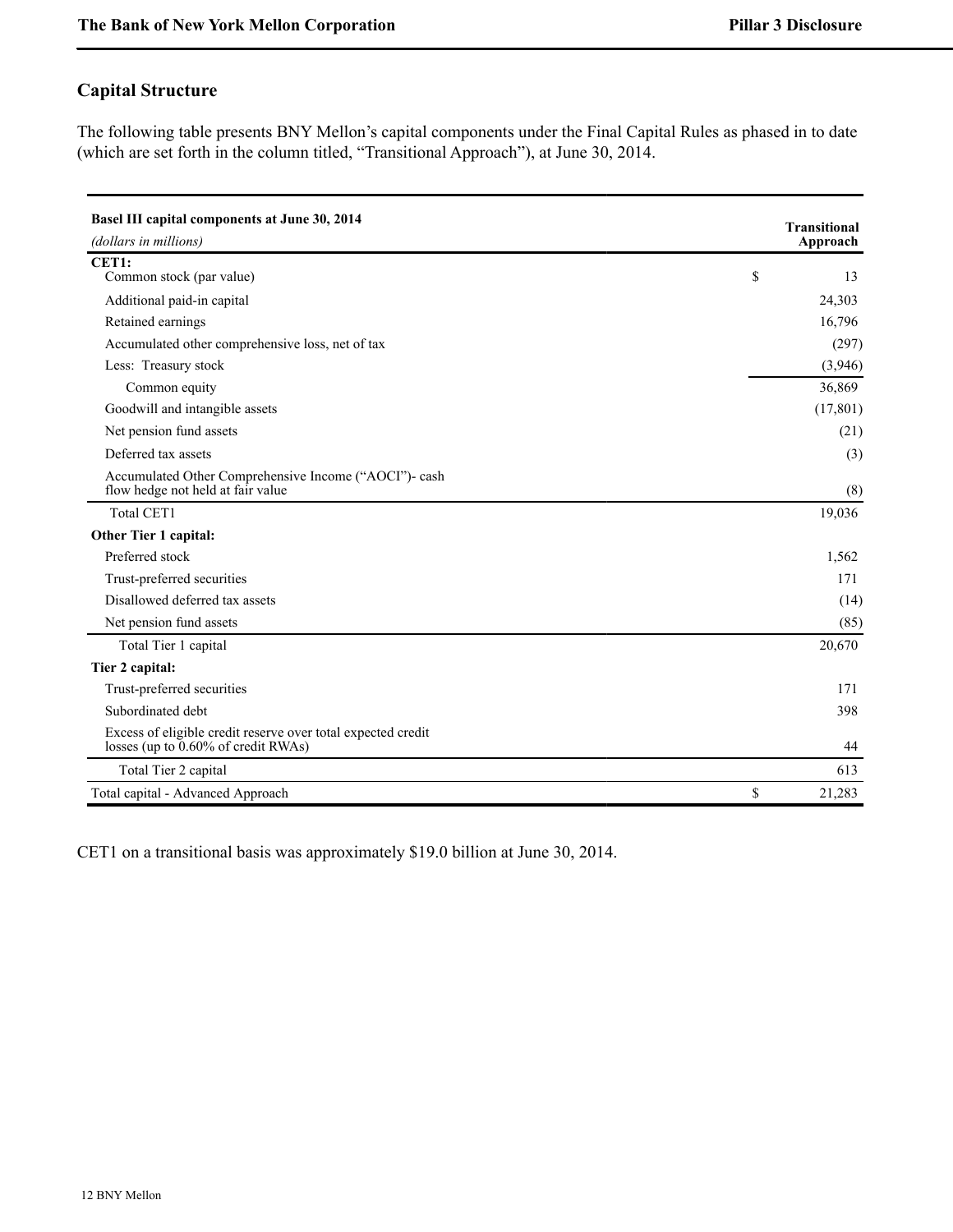#### *Preferred stock*

*noted)*

BNY Mellon has 100 million authorized shares of preferred stock with a par value of \$0.01. The table below presents a summary of BNY Mellon's preferred stock issued and outstanding at June 30, 2014.

#### **Preferred stock summary**

*(dollars in millions, unless otherwise*

| <b>Series</b> | <b>Description</b>                            |    | Liquidation<br>preference<br>per share<br>(in dollars) | <b>Total shares</b><br>issued and<br>outstanding | Carrying value<br>at June 30,<br>2014 | $\left( a\right)$ | Per annum<br>dividend rate                                                                                                             |
|---------------|-----------------------------------------------|----|--------------------------------------------------------|--------------------------------------------------|---------------------------------------|-------------------|----------------------------------------------------------------------------------------------------------------------------------------|
| Series A      | Noncumulative<br>Perpetual<br>Preferred Stock | \$ | 100,000                                                | $5,001$ \$                                       | 500                                   |                   | Greater of (i) three-month LIBOR<br>plus $0.565\%$ for the related<br>distribution<br>period; or (ii) $4.000\%$                        |
| Series C      | Noncumulative<br>Perpetual<br>Preferred Stock | S  | 100,000                                                | 5,825 \$                                         | 568                                   |                   | $5.2\%$                                                                                                                                |
| Series D      | Noncumulative<br>Perpetual<br>Preferred Stock | S  | 100,000                                                | $5,000 \text{ }$ \$                              | 494                                   |                   | 4.50% commencing Dec. 20, 2013<br>to but excluding June 20, 2023,<br>then a floating rate equal to the<br>three-month LIBOR plus 2.46% |
| <b>Total</b>  |                                               |    |                                                        | 15.826 \$                                        | 1,562                                 |                   |                                                                                                                                        |

*(a) The carrying value of the Series C and Series D Preferred stock is recorded net of issuance costs.*

Holders of both the Series A and Series C preferred stock are entitled to receive dividends on each dividend payment date (March 20, June 20, September 20 and December 20 of each year), if declared by BNY Mellon's Board of Directors. Holders of the Series D preferred stock are entitled to receive dividends, if declared by our board of directors, on each June 20 and December 20, to but excluding June 20, 2023; and on each March 20, June 20, September 20 and December 20, from and including June 20, 2023. BNY Mellon's ability to declare or pay dividends on, or purchase, redeem or otherwise acquire, shares of our common stock or any of our shares that rank junior to the preferred stock as to the payment of dividends and/or the distribution of any assets on any liquidation, dissolution or windingup of BNY Mellon will be prohibited, subject to certain restrictions, in the event that we do not declare and pay in full preferred dividends for the then current dividend period of the Series A preferred stock or the last preceding dividend period of the Series C and Series D preferred stock.

All of the outstanding shares of the Series A preferred stock are owned by Mellon Capital IV, which will pass through any dividend on the Series A preferred stock to the holders of its Normal Preferred Capital Securities. All of the outstanding shares of the Series C and Series D preferred stock are held by the depositary of the depositary shares, which will pass

through the applicable portion of any dividend on the Series C and Series D preferred stock to the holders of record of their respective depositary shares.

The preferred stock is not subject to the operation of a sinking fund and is not convertible into, or exchangeable for, shares of our common stock or any other class or series of our other securities. Subject to the restrictions in BNY Mellon's 2007 replacement capital covenant, subsequently amended on May 8 and Sept. 11, 2012, we may redeem the Series A preferred stock, in whole or in part, at our option. We may also, at our option, redeem the shares of the Series C preferred stock in whole or in part, on or after the dividend payment date in September 2017 and the Series D preferred stock in whole or in part, on or after the dividend payment date in June 2023. Both the Series C or Series D preferred stock can be redeemed in whole but not in part at any time within 90 days following a regulatory capital treatment event (as defined in the Certificate of Designations of the Series C preferred stock and the Certificate of Designations of the Series D preferred stock).

Terms of the Series A preferred stock, Series C preferred stock, and Series D preferred stock are more fully described in each of their Certificate of Designations, each of which is filed as an Exhibit to BNY Mellon's Quarterly Report on Form 10-Q for the quarter ended June 30, 2014.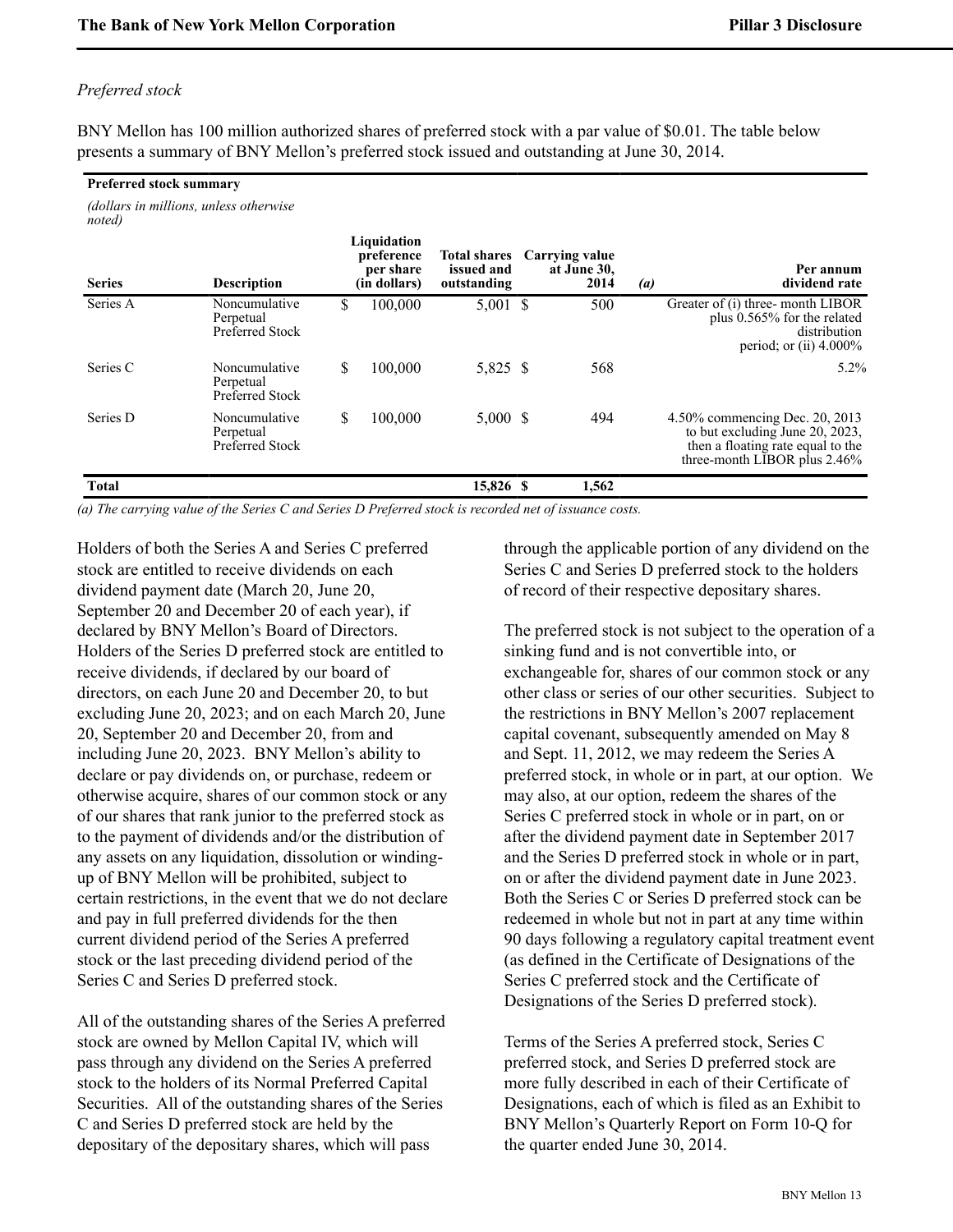### *Trust-preferred securities*

In accordance with the Final Capital Rules, half of the amount of the following trust preferred securities are included in our transitional Tier I capital and the other half is included in Tier 2 Capital at June 30, 2014.

| Trust preferred securities at June 30, 2014<br>(dollar amounts in millions) | Amount of junior<br>subordinated<br>debentures | Interest<br>rate | Assets<br>of trust | Due<br>date | Call<br>date | Call<br>price |
|-----------------------------------------------------------------------------|------------------------------------------------|------------------|--------------------|-------------|--------------|---------------|
| MEL Capital III $(a)$                                                       | 342                                            | $6.37\%$ \$      |                    | 2036        | 2016         | Par           |

 *(a) Amount was translated from Sterling into U.S. dollars on a basis of U.S. \$1.71 to £1, the rate of exchange on June 30, 2014.*

At June 30, 2014, a wholly owned subsidiary of BNY Mellon (the "Trust") has issued cumulative Company-Obligated Mandatory Redeemable Trust Preferred Securities of Subsidiary Trust Holding Solely Junior Subordinated Debentures ("trust preferred securities"). The sole asset of this trust is junior subordinated deferrable interest debentures of BNY Mellon with maturities and interest rates that match the trust preferred securities. Our obligation under the agreement that relate to the trust preferred securities, the Trust and the debentures constitutes a full and unconditional guarantee by the Holding Company of the Trust's obligation under the trust preferred securities.

At June 30, 2014, we had \$342 million of trust preferred securities outstanding. Under the Final Capital Rules, these trust preferred securities may continue to be included in Tier 1 or Tier 2 capital up to the following percentages: calendar year 2014 - 50%; calendar year 2015 - 25%; and calendar year 2016 and beyond - 0%. Certain amounts of trust preferred securities that are excluded from additional Tier 1 capital due to this phase-in schedule may be eligible for inclusion in Tier 2 capital, pursuant to the standards established in the Final Capital Rules.

Any decision to take action with respect to these trust preferred securities will be based on several considerations including interest rates, the availability of cash and capital, as well as the implementation of the Final Capital Rules.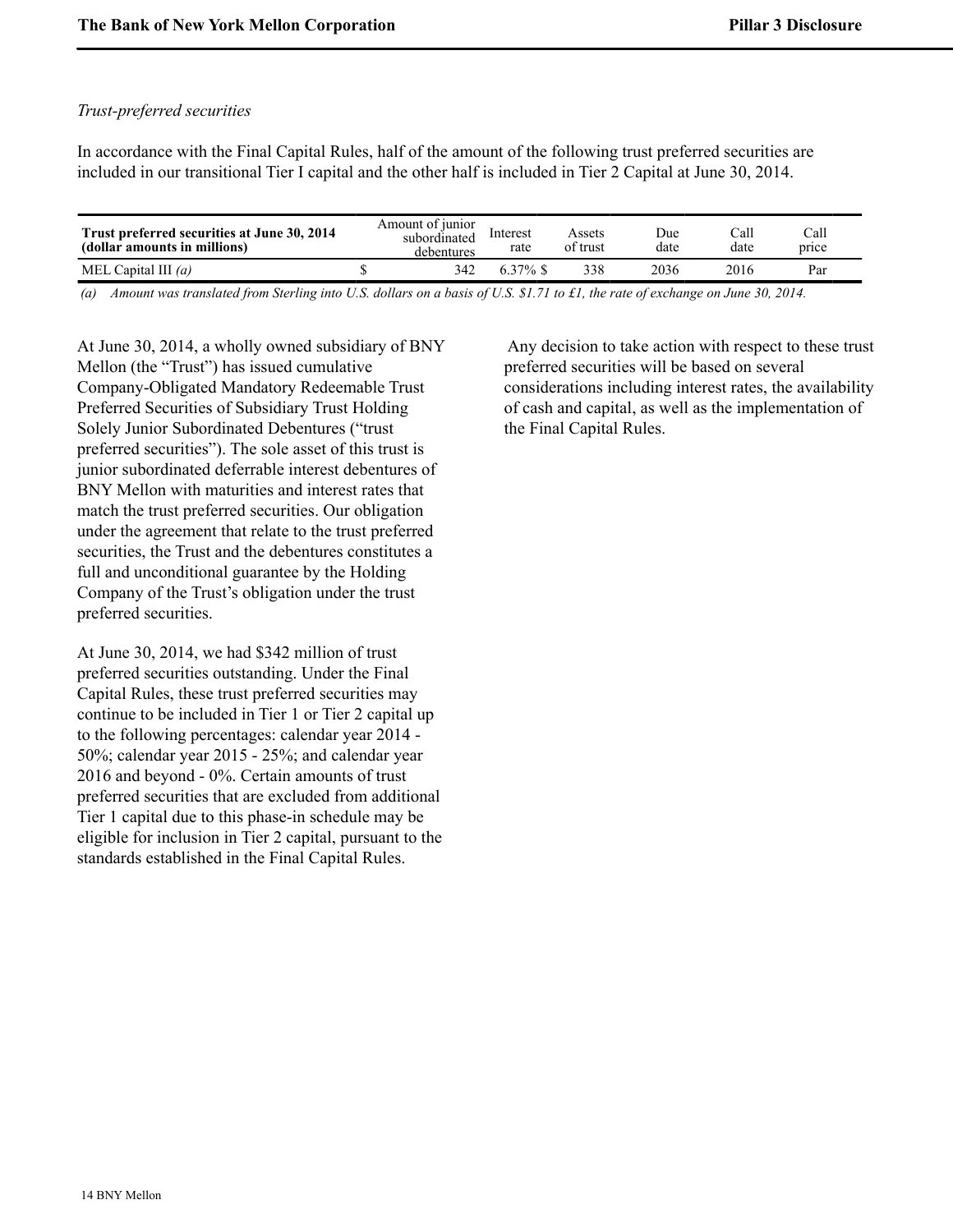## *Qualifying subordinated debt*

As of June 30, 2014, \$398 million of subordinated debt qualified as Tier 2 regulatory capital. Regulatory capital treatment requires capital to be discounted on a straight-line basis over the final five years of maturity. For accounting purposes, the capital instruments below are included in long-term debt and summarized as subordinated debt.

The following table details the primary terms and conditions of the qualifying subordinated debt included in Tier 2 regulatory capital. The balances disclosed are determined in accordance with GAAP balance sheet carrying amounts and regulatory capital.

| <b>Terms and Conditions of Qualifying</b><br>Subordinated Debt - June 30, 2014 |    | Tier 2<br><b>Regulatory</b> | Par   |       |              |                 |                |
|--------------------------------------------------------------------------------|----|-----------------------------|-------|-------|--------------|-----------------|----------------|
| (dollars in millions)                                                          |    | Capital                     | Value | Rate  | <b>Issue</b> | <b>Maturity</b> | Callable       |
| <b>BNY Mellon Corporation</b>                                                  | \$ | 150 \$                      | 250   | 5.50% | <b>SD</b>    | Dec-2017        | N <sub>0</sub> |
| <b>BNY Mellon Corporation</b>                                                  |    |                             | 500   | 4.95  | <b>SMTN</b>  | Mar-2015        | No.            |
| The Bank of New York Mellon                                                    |    |                             | 300   | 4.75  | <b>SD</b>    | Dec-2014        | No.            |
| The Bank of New York Mellon                                                    |    | 50                          | 250   | 5.45  | <b>SD</b>    | Apr-2016        | No.            |
| Mellon Funding Corporation                                                     |    |                             | 400   | 5.00  | <b>SD</b>    | Dec-2014        | No             |
| Mellon Funding Corporation                                                     |    | 200                         | 250   | 5.50  | <b>SD</b>    | Nov-2018        | No.            |
| Unearned Discount/Deferred Costs                                               |    | (2)                         | (3)   |       |              |                 |                |
| <b>Total Qualifying Subordinated Debt</b>                                      | S  | 398 S                       | 1.947 |       |              |                 |                |

*SD – Subordinated debt.*

*SMTN – Subordinated medium term notes.*

# <span id="page-15-0"></span>**Capital Adequacy**

#### *Capital Management*

The Bank of New York Mellon Corporation is committed to maintaining a well- capitalized position. Our Corporate Finance Group, which is part of the Corporate Treasury division, has joint responsibility with our Basel and Capital Adequacy ("B&CA") Group within Risk Management and Compliance for the development of the annual capital plan. It is the Company's policy to maintain strong capital levels and establish sufficient capital while considering asset size, quality and duration, off-balance sheet commitments, risk characteristics, growth and economic conditions. Capital management is one of senior management's most important ongoing responsibilities. The Chairman and the Chief Financial Officer ("CFO") determine the appropriate level of capital in an assessment that considers our internal economic capital usage, regulatory guidelines, rating agency policies, and expectations of the marketplace.

Our Capital Management Policy sets forth our capital management principles with respect to capital planning, capital usage and capital actions based on

a continual assessment of risk and business factors. It also sets forth the governance process used to make such decisions and the factors that we consider when developing our capital plan and determining when capital actions are appropriate. Any updates to this policy must be approved by both our Asset and Liability Management Committee ("ALCO") and the Board of Directors or a designated committee of the Board.

In the fourth quarter of each calendar year, Corporate Treasury coordinates with our B&CA, Management Reporting, and Regulatory Reporting groups to project capital levels and ratios and develop a base capital plan for the prescribed planning period. The capital plan is reviewed and approved by the CFO and Chief Risk Officer ("CRO"), ALCO, and then the Board of Directors. We then submit the plan to the Federal Reserve as part of the Comprehensive Capital Analysis and Review ("CCAR") process.

When developing the capital plan, BNY Mellon considers the requirements under each of the banking supervision accords set forth by the Basel Committee (Basel I and Basel III.) BNY Mellon continually monitors our capital position and ensures that any contemplated capital actions would not limit our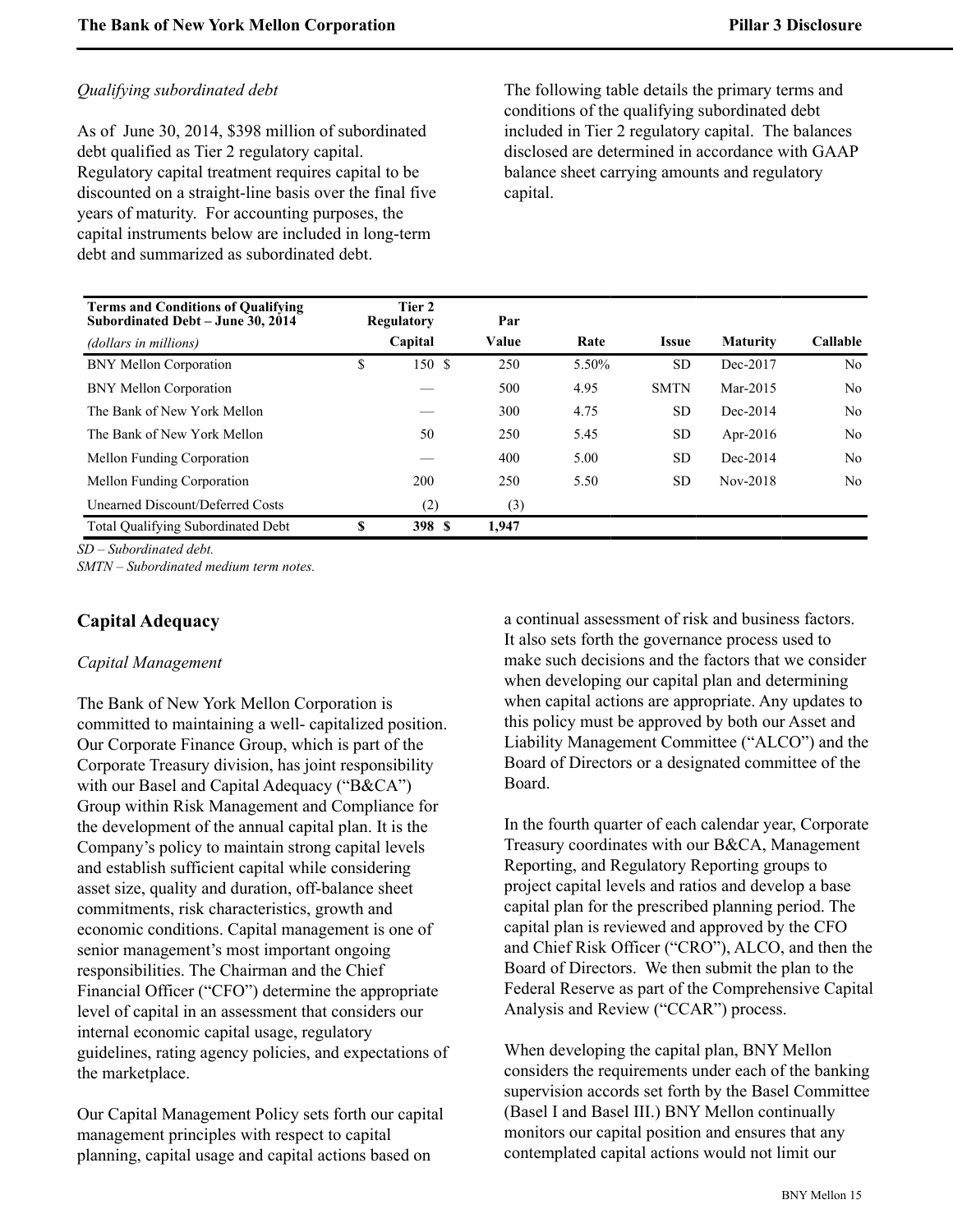ability to meet the capital requirements under both capital regimes. Management monitors progress under the capital plan on a monthly basis. Updates to the projections of capital levels and ratios are presented to senior management at least once a month at the meetings of ALCO.

#### *Economic capital*

 BNY Mellon has implemented a methodology to quantify economic capital. We define economic capital as the capital required to protect against unexpected economic losses over a one-year period at a level consistent with the solvency of a target debt rating. We quantify economic capital requirements for the risks inherent in our business activities using statistical modeling techniques and then aggregate them at the consolidated level. A capital reduction, or diversification benefit, is applied to reflect the unlikely event of experiencing an extremely large loss in each type of risk at the same time. Economic capital requirements are directly related to our risk profile. Accordingly these requirements have become a part of our internal capital adequacy assessment process ("ICAAP") and, along with regulatory capital, are a key component to ensuring that the actual level of capital is commensurate with our risk profile and sufficient to provide the financial flexibility to undertake future strategic business initiatives.

The framework and methodologies used to quantify each of our risk types are designed to be consistent with our risk management principles. The framework has been approved by senior management and has been reviewed by the Risk Committee of the Board of Directors. In view of the evolving nature of quantification techniques, we expect to continue to refine the methodologies used to estimate our economic capital requirements.

#### *Capital Planning and Stress Testing*

BNY Mellon's capital distributions are subject to supervision and regulation by the Federal Reserve. CCAR and the Dodd-Frank Act Stress Test ("DFAST") are a major component of the Federal Reserve's oversight.

CCAR and the Federal Reserve's capital planning rules require BHCs with \$50 billion or more in total consolidated assets, including BNY Mellon, to submit annual capital plans to their Federal Reserve Bank.

BNY Mellon and other covered BHCs may pay dividends, repurchase stock, and make other capital distributions only in accordance with a capital plan that has been reviewed by the Federal Reserve and to which the Federal Reserve has not objected. The Federal Reserve may object to a capital plan for quantitative or qualitative reasons, including if the covered BHC will not meet all minimum regulatory capital ratios and a 5% Basel Tier 1 common ratio for each quarter throughout a nine-quarter planning horizon under stressed scenarios.

In June 2014, the U.S. federal banking agencies proposed to revise aspects of their rules pertaining to CCAR and DFAST (the "Proposed Rules"). These revisions include, among other changes, proposals to limit the ability of a BHC subject to CCAR to make capital distributions in a given quarter if its actual capital issuances in that quarter are less than the amount indicated in its capital plan and to eliminate the need to obtain prior approval for "accretive" issuances of capital instruments that would qualify for inclusion in the numerator of regulatory capital ratios. Comments were due to the U.S. federal banking agencies concerning the Proposed Rules by August 11, 2014.

We also perform enterprise-wide stress testing analysis across our lines of business, products, geographic areas, and risk types incorporating the results from the different underlying models and projections given a certain stress-test scenario. It is an important component of assessing the adequacy of capital (as in the ICAAP) as well as identifying any high risk touch points in business activities. Furthermore, by integrating enterprise-wide stress testing into the Company's capital planning process, the results provide a forward-looking evaluation of the ability to complete planned capital actions in a more-adverse-than-anticipated economic environment.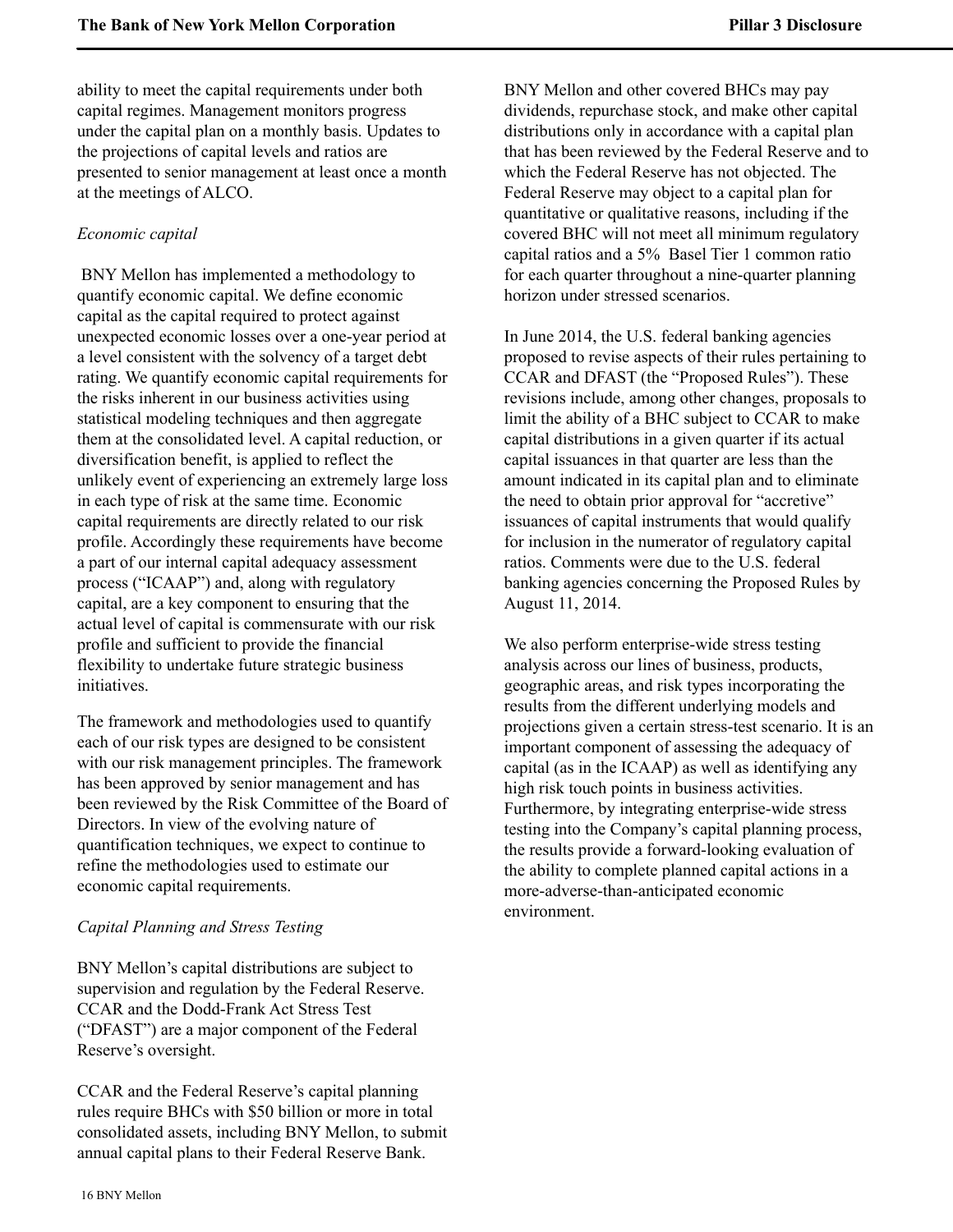The following table presents our RWAs by exposure type calculated using the Final Capital Rules' risk-weightings under the Transitional Approach:

|                                                        |             | <b>Advanced</b><br>Approaches |
|--------------------------------------------------------|-------------|-------------------------------|
| <b>Basel III Risk-weighted assets</b><br>(in millions) |             | June 30, 2014                 |
| Wholesale exposures                                    | \$          | 76,549                        |
| Retail exposures:                                      |             |                               |
| Residential mortgage                                   |             | 1,325                         |
| Other retail                                           |             | 248                           |
| Securitization exposures                               |             | 12,250                        |
| Cleared transactions                                   |             | 448                           |
| Equity exposures $(a)$                                 |             | 5,417                         |
| Other assets                                           |             | 12,945                        |
| Total credit RWAs                                      |             | 109,182                       |
| Total credit RWAs x 1.06 (b)                           |             | 115,733                       |
| Credit valuation adjustment ("CVA")                    |             | 5,111                         |
| Market risk:                                           |             |                               |
| Non specific                                           |             | 2,603                         |
| Standardized approach for specific risk                |             | 2,834                         |
| Total market risk                                      |             | 5,437                         |
| Operational risk                                       |             | 40,200                        |
| <b>Total RWAs</b>                                      | $\mathbf S$ | 166,481                       |

*(a) All direct equity exposures for BNY Mellon are subject to the simple risk weight approach; equity exposures to investment funds are currently weighted using various look-through approaches as appropriate.* 

*(b) Gross-up of 6% as defined per the regulations applies to the Advanced Approach.*

Our RWAs calculated under the Final Capital Rules Advanced Approaches for determining RWAs ("Advanced Basel III RWAs") totaled \$166.5 billion at June 30, 2014. Credit risk-weighted assets totaled \$109.2 billion and included wholesale exposures of \$76.5 billion. Wholesale exposures include corporate, bank, sovereign and commercial real-estate secured loans and represents 70% of our total credit risk-weighted assets at June 30, 2014. The remaining credit related risk exposures included securitizations of \$12.3 billion, cleared transactions of \$0.4 billion, equities of \$5.4 billion, retail of \$1.6 billion, and other assets not included in a defined exposure category of \$12.9 billion.

The remaining non-credit related Advanced Basel III RWAs at June 30, 2014 included operational risk of \$40.2 billion, market risk of \$5.4 billion, and a CVA for derivative exposures intended to capture changes in credit spreads applicable to BNY Mellon's counterparties short of an actual default of \$5.1 billion.

Regulators establish certain levels of capital for bank holding companies and banks, including BNY Mellon and our bank subsidiaries, in accordance with established quantitative measurements. For the Parent to maintain its status as a financial holding company, each of our bank subsidiaries and BNY Mellon itself must, among other things, qualify as "well capitalized".

As of June 30, 2014, BNY Mellon and our bank subsidiaries were considered "well capitalized" on the basis of the Total and Tier 1 capital to RWAs ratios and the leverage capital ratio.

The following tables provide RWA and risk-based capital ratios for our holding company and for our two largest depository institution subsidiaries.

At June 30, 2014 our CET1 ratio calculated under the Final Capital Rules'Advanced Approaches was 11.4%, on a transitional basis.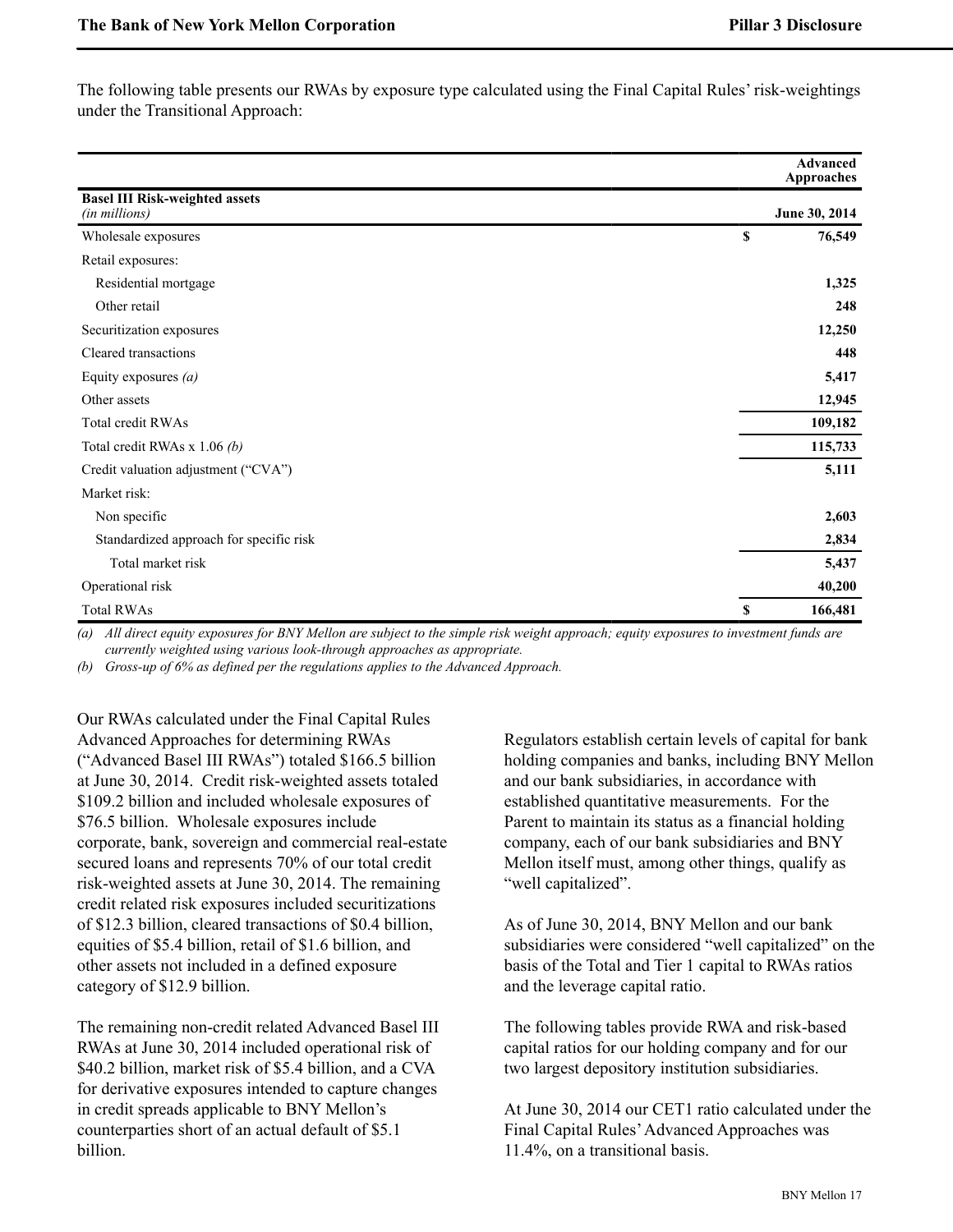| <b>Basel III risk-based capital ratios- (Advanced Approach)</b> |    |            | June 30, 2014    |        |       |
|-----------------------------------------------------------------|----|------------|------------------|--------|-------|
| (dollar amounts in millions)                                    |    | <b>RWA</b> | CET <sub>1</sub> | Tier 1 | Total |
| BHC:                                                            |    |            |                  |        |       |
| The Bank of New York Mellon Corporation                         | S. | 166,481    | $11.4\%$         | 12.4%  | 12.8% |
| Depository Institution Subsidiaries:                            |    |            |                  |        |       |
| The Bank of New York Mellon                                     |    | 117,588    | 12.4             | 12.9   | 13.2  |
| BNY Mellon, N.A.                                                |    | 7.287      | 16.7             | 16.7   | 17.0  |

## <span id="page-18-0"></span>**Credit Risk: General Disclosures**

#### *General risk management - Governance*

Risk management and oversight begins with the Board of Directors and two key Board committees: the Risk Committee and the Audit Committee. The Risk Committee is composed entirely of independent directors and meets on a regular basis to review and assess the control processes with respect to the Company's inherent risks. It also reviews and assesses the risk management activities of the Company and the Company's fiduciary risk policies and activities. Policy formulation and day-to-day oversight of the risk management framework is delegated to the CRO, who, together with the Chief Auditor and Chief Credit Officer ("CCO"), helps ensure an effective risk management governance structure. The roles and responsibilities of the Risk Committee are described in more detail in its charter, a copy of which is available on our website [www.bnymellon.com](#page-18-0).

The Audit Committee is also composed entirely of independent directors, all of whom are financially literate within the meaning of the New York Stock Exchange ("NYSE") listing standards, and one of whom has been determined to be an audit committee financial expert as set out in the rules and regulations under the Securities Exchange Act of 1934, as amended (the "Exchange Act"), with accounting or related financial management expertise within the meaning of the NYSE listing standards. All members of the Audit Committee have been determined to have banking and financial management expertise within the meaning of the FDIC rules. The Audit Committee meets on a regular basis to perform an oversight review of the integrity of the financial statements and financial reporting process, compliance with legal and regulatory requirements, our independent registered public accountant's qualifications and independence, and the performance of our registered

public accountant and internal audit function. The Audit Committee also reviews management's assessment of the adequacy of internal controls. The functions of the Audit Committee are described in more detail in its charter, a copy of which is available on our website [www.bnymellon.com](#page-18-0).

#### *Risk management - Structure*

The Senior Risk Management Committee ("SRMC") is the most senior management body responsible for ensuring that emerging risks are weighed against the corporate risk appetite and that any material amendments to the risk appetite statement are properly vetted and recommended to the Executive Committee, which is composed of senior executives of our company responsible for major business and shared services areas, and the Board for approval. The SRMC also reviews any material breaches to our risk appetite and approves action plans required to remediate the issue. SRMC provides oversight for the risk management, compliance and ethics framework. The Chief Executive Officer, CRO and CFO are among SRMC's members.

#### *Risk appetite statement*

BNY Mellon defines risk appetite as the level of risk it is normally willing to accept while pursuing the interests of our major stakeholders, including our clients, shareholders, employees and regulators. Our risk appetite statement provides that: Risk-taking is a fundamental characteristic of providing financial services and arises in every transaction we undertake. Our risk appetite is driven by the fact that our Company is the global leader in providing services that enable the management and servicing of financial assets in more than 100 markets worldwide and has been designated by international regulators as one of the 29 Global Systemically Important Financial Institutions ("G-SIFIs"). This designation recognizes our fundamental importance to the health and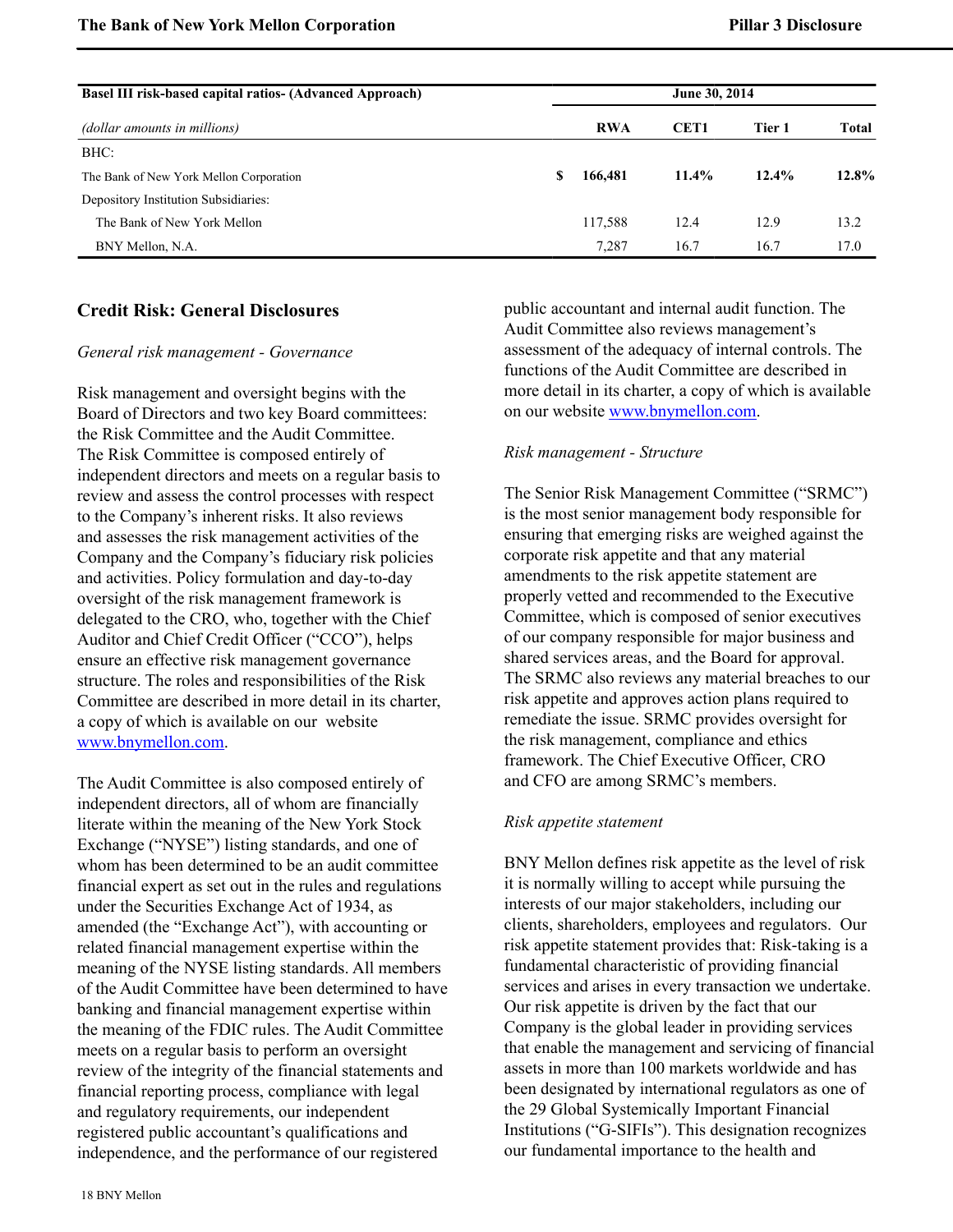operation of the global capital markets and carries with it a responsibility to maintain the highest standards of excellence. As a result, we are committed to maintaining a strong balance sheet throughout market cycles and to delivering operational excellence to meet the expectations of our major stakeholders, including our clients, shareholders, employees and regulators. The balance sheet will be characterized as liquid, with strong asset quality, ready access to external funding sources at competitive rates and a strong capital structure, that supports our risk-taking activities and is adequate to absorb potential losses. These characteristics support our goal of having debt ratings among the best within our peer group, which comprises other trust and investment firms. To that end, the Company's Risk Management Framework has been designed to:

- ensure that appropriate risk tolerances ("limits") are in place to govern our risk-taking activities across all businesses and risk types;
- ensure that our risk appetite principles permeate the Company's culture and are incorporated into our strategic decision-making processes;
- ensure rigorous monitoring and reporting of key risk metrics to senior management and the Board of Directors; and
- ensure that there is an on-going, and forwardlooking, capital planning process to support our risk-taking activities."

## *Primary Types of Risk*

The understanding, identification and management of risk are essential elements for the successful management of BNY Mellon. Our primary risk categories are:

**Credit:** The possible loss we would suffer if any of our borrowers or other counterparties were to default on their obligations to us. Credit risk is resident in the majority of our assets, but primarily concentrated in the loan and securities books, as well as off-balancesheet exposures such as lending commitments, letters of credit, and securities lending indemnifications.

**Operational/business:** The risk of loss resulting from inadequate or failed internal processes, human factors and systems, breaches of technology and information systems, or from external events. Also includes fiduciary risk, reputational risk, and litigation risk.

**Market:** The risk of loss due to adverse changes in the financial markets. Our market risks are primarily interest rate, foreign exchange, and equity risk. Market risk particularly impacts our exposures that are marked-to-market such as the securities portfolio, trading book, and equity investments.

**Liquidity:** The risk that BNY Mellon cannot meet its cash and collateral obligations at a reasonable cost for both expected and unexpected cash flows, without adversely affecting daily operations or financial conditions. Liquidity risk can arise from cash flow mismatches, market constraints from inability to convert assets to cash, inability to raise cash in the markets, deposit run-off, or contingent liquidity events. Thus, liquidity risk can be inherent in the majority of our balance sheet exposures.

#### *Credit Risk Management*

To balance the value of our activities with the credit risk incurred in pursuing them, we set and monitor internal credit limits for activities that entail credit risk, most often on the size of the exposure and the maximum maturity of credit extended. For credit exposures driven by changing market rates and prices, exposure measures include an add-on for such potential changes.

We manage credit risk at both the individual exposure level as well as the portfolio level. Credit risk at the individual exposure level is managed through our credit approval system and involves four approval levels up to and including the CRO of the Company. The requisite approvals are based upon the size and relative risk of the aggregate exposure under consideration. Our Credit Risk Group is responsible for approving the size, terms and maturity of all credit exposures as well as the ongoing monitoring of the creditworthiness of the counterparty. In addition, it is responsible for assigning and maintaining the risk ratings on each exposure. Credit risk management at the portfolio level is supported by the B&CA Group, within Risk Management and Compliance. The B&CA Group is responsible for calculating two fundamental credit measures. First, this group projects a statistically probable credit loss, used to help determine the appropriate loan loss reserve and to measure customer profitability. Credit loss considers three basic components: the estimated size of the exposure whenever default might occur, the probability of default ("PD") before maturity and the severity of the loss we would incur, commonly called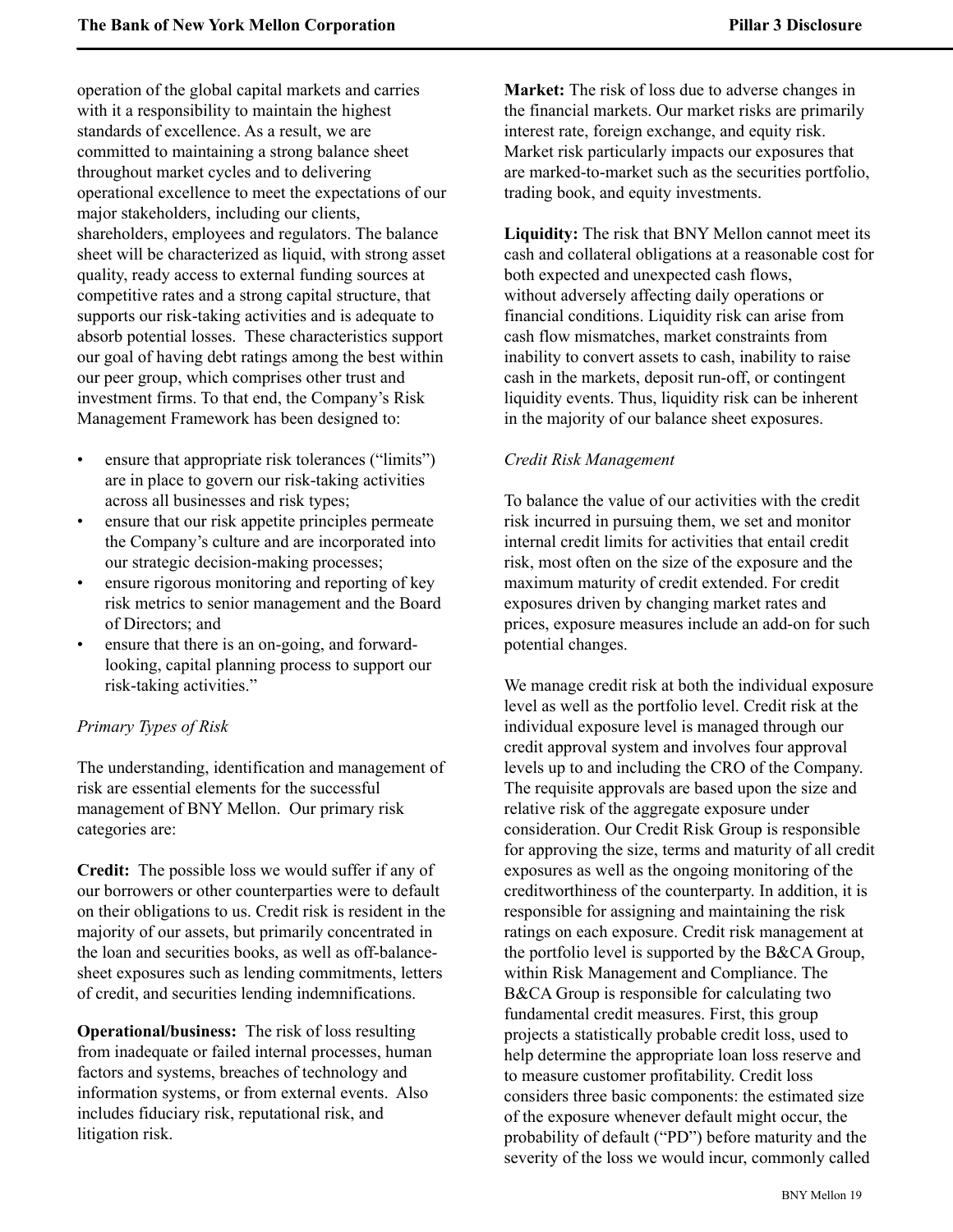"loss given default" ("LGD"). For institutional lending, where most of our credit risk is created, unfunded commitments are assigned a usage given default ("UGD") percentage. Borrowers/ Counterparties are assigned ratings by Credit Portfolio Managers ("CPMs") and the CCO on an 18 grade scale, which translate to a scaled PD. Additionally, transactions are assigned LGD ratings (on a 7-grade scale) that reflect the transactions' structures including the effects of guarantees, collateral, and relative seniority of position.

The second fundamental measurement of credit risk calculated by the B&CA Group is called economic capital. Our economic capital model estimates the capital required to support the overall credit risk portfolio. Using a Monte Carlo simulation engine and measures of correlation among borrower defaults, the economic model examines extreme and highly unlikely scenarios of portfolio credit loss in order to estimate credit-related capital, and then allocates that capital to individual borrowers and exposures. The credit related capital calculation supports a second tier of policy standards and limits by serving as an input to both profitability analysis and concentration limits of capital at risk with any one borrower, industry or country.

The B&CA Group is responsible for the calculation methodologies and the estimates of the inputs used in those methodologies for the determination of EL and economic capital. These methodologies and input estimates are regularly evaluated to ensure their appropriateness and accuracy. As new techniques and data become available, the BC&A Group attempts to incorporate, where appropriate, those techniques and data.

Credit risk is intrinsic to much of the banking business. BNY Mellon seeks to limit both on- and off-balance sheet credit risk through prudent underwriting and the use of capital only where riskadjusted returns warrant. We seek to manage risk and improve our portfolio diversification through syndications, asset sales, credit enhancements, credit derivatives, and active collateralization and netting agreements. In addition, we have a separate Credit Risk Review Group, which is part of Internal Audit, made up of experienced loan review officers who perform timely reviews of the loan files and credit ratings assigned to the loans.

#### *Risk Measurement & Reporting Systems*

The purpose of the Company's risk measurement and reporting systems is to ensure that all risks and exposures are comprehensively captured, with all of the attributes necessary to support robust decision making by senior management and risk mitigation within approved risk appetite levels.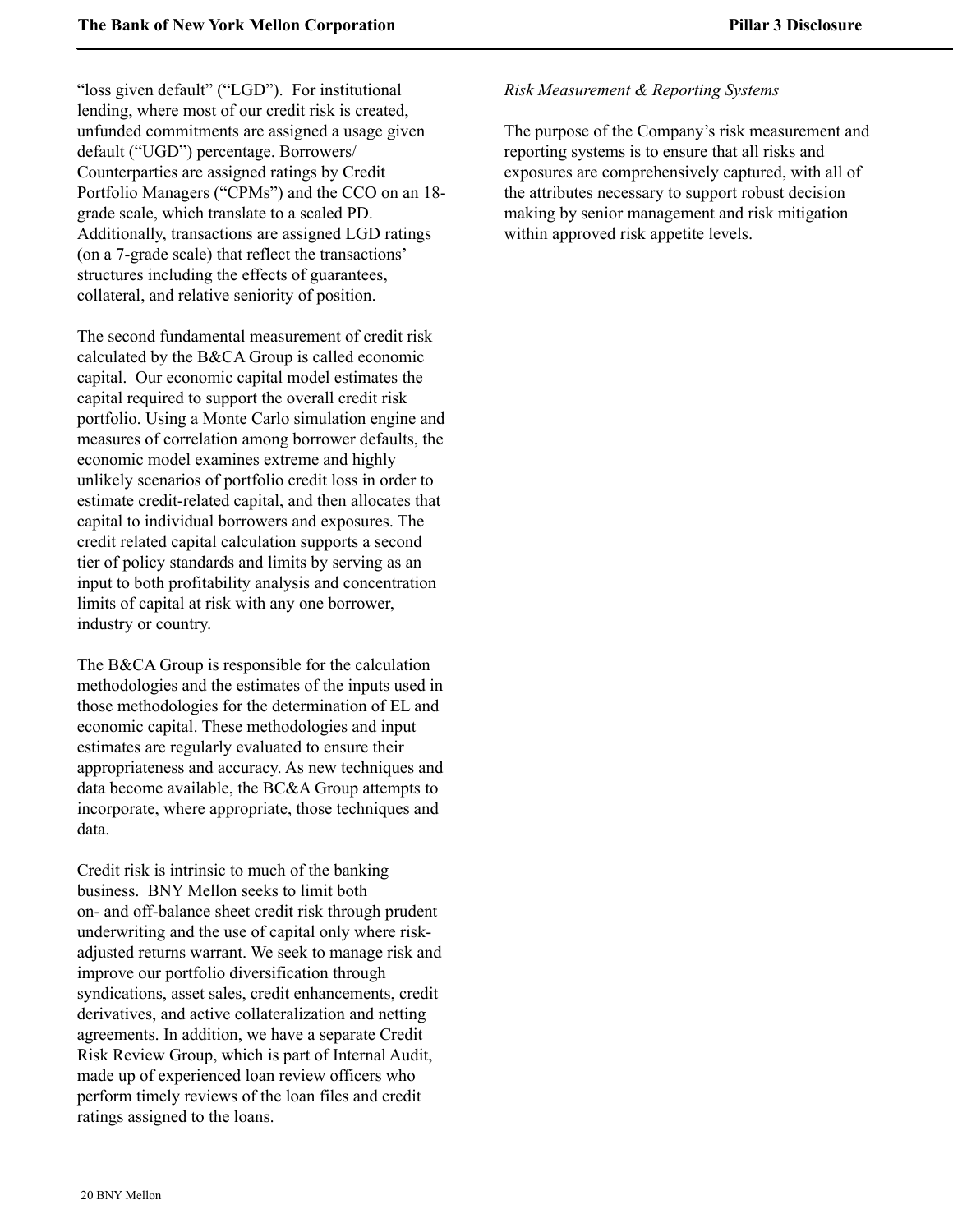The following tables detail total credit exposure before the effect of credit risk mitigation (such as collateral and netting) and distribute the exposure by geographic region, counterparty and remaining contractual maturity. In order to remove the effects of credit risk mitigants, we have grossed up exposures for the following activity types: OTC derivatives, margin loans and repurchase agreements ("repo")/reverse repurchase agreement ("reverse repo") transactions. The cumulative effect of credit risk mitigants was \$41.9 billion as of June 30, 2014. Credit exposure is presented using EAD for all tables presented below. In addition, we have off-balance sheet credit risks associated with securities lending indemnification and indemnification for securities for which BNY Mellon acts as an agent on behalf of CIBC Mellon clients, that are excluded from the table below of \$296 billion and \$63 billion, respectively at June 30, 2014. For more information, see Note 18 in our second quarter 2014 Form10-Q Report.

#### **Credit risk exposure before effect of credit risk mitigation – quarter end and average** *(a)*

| <i>(in millions)</i>                        |   | <b>June 30, 2014</b> | 20 Average $(b)$ |
|---------------------------------------------|---|----------------------|------------------|
| Deposits with banks, securities $\&$ loans  | S | 294,100              | 276,090          |
| Unused commitments $(c)$                    |   | 26,234               | 27,975           |
| OTC derivatives                             |   | 29,985               | 29,454           |
| Repo-style transactions $\&$ margin lending |   | 46,781               | 45,840           |
| Total credit risk exposure (d)              |   | 397,100              | 379,359          |

*(a) Credit risk exposure represents exposure before the effect of credit risk mitigation such as collateral, guarantees and netting.*

*(b) Calculated on a simple average of the beginning and ending quarterly balances.*

*(c) Includes unused commitments, Commercial Letters of Credit ("L/C") and standby L/C's.*

*(d) Excludes equities and securitizations.*

Total EAD was \$397.1 billion at June 30, 2014, primarily consisting of:

- Deposits with banks, securities and loans exposure was \$294.1 billion consisting primarily of interest bearing deposits, federal reserve bank placements, debt securities, pass through mortgage-backed securities ("MBS"), non-pass through MBS, overdrafts (other loans), overnight placements, loans with financial institutions, CLOs, placements and residential mortgages.
- OTC derivatives exposure was \$30.0 billion and consists primarily of interest rate contracts and foreign exchange contracts.
- Repo-style transactions and margin lending exposure was \$46.8 billion and primarily consists of margin loans, federal funds purchased and reverse repos and federal funds sold and repos.

The following table distributes credit exposure by geographic region based on the counterparty's country of risk.

| Credit risk exposure before effect of credit risk mitigation- by geographic region (a) |   |                 |             |             |              |  |  |  |  |  |  |
|----------------------------------------------------------------------------------------|---|-----------------|-------------|-------------|--------------|--|--|--|--|--|--|
| at June 30, 2014                                                                       |   |                 |             |             |              |  |  |  |  |  |  |
| (in millions)                                                                          |   | <b>Americas</b> | <b>EMEA</b> | <b>APAC</b> | <b>Total</b> |  |  |  |  |  |  |
| Deposits with banks, securities $\&$ loans                                             | S | 215,148 \$      | 50,471 \$   | 28,481 \$   | 294,100      |  |  |  |  |  |  |
| Unused commitments $(c)$                                                               |   | 23,555          | 2,101       | 578 \$      | 26,234       |  |  |  |  |  |  |
| OTC derivatives                                                                        |   | 15,985          | 12,784      | $1.216$ \$  | 29,985       |  |  |  |  |  |  |
| Repo-style transactions $\&$ margin lending                                            |   | 44.133          | 147         | 2.501 \$    | 46,781       |  |  |  |  |  |  |
| Total credit risk exposure (d)                                                         | S | 298,821 \$      | 65,503 \$   | 32,776 \$   | 397,100      |  |  |  |  |  |  |

*Note: Please see the table titled "Credit Risk exposure before effect of credit risk mitigation- quarter end and average" above for footnotes.*

At June 30, 2014, exposures were primarily located in the Americas and EMEA regions.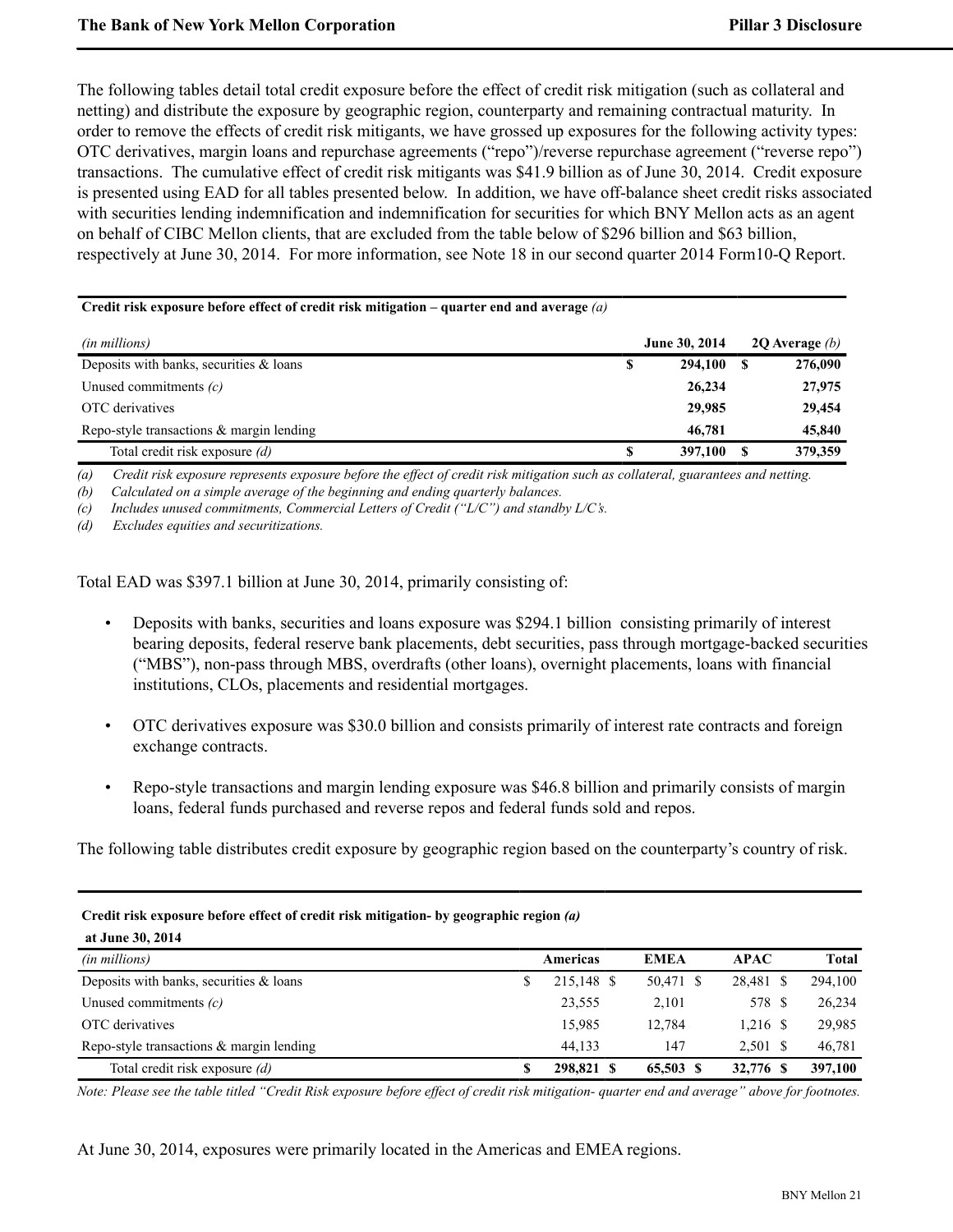- EAD in the Americas totaled \$298.8 billion, primarily consisting of federal reserve bank placements, debt securities, pass through MBS, overdrafts (other loans), federal funds sold and repos, unused loan commitments, non-pass through MBS, interest rate contracts, federal funds purchased and reverse repos, interest bearing deposits and placements, CLOs, indemnifications, and residential mortgages.
- EAD in EMEA totaled \$65.5 billion and included exposures of interest bearing deposits and interest rate contracts.

The following table distributes credit exposure by counterparty type.

| Credit risk exposure before effect of credit risk mitigation- by counterparty type (a) |    |            |    |            |  |             |  |                              |  |        |   |           |
|----------------------------------------------------------------------------------------|----|------------|----|------------|--|-------------|--|------------------------------|--|--------|---|-----------|
| at June 30, 2014                                                                       |    |            |    |            |  |             |  |                              |  |        |   |           |
| (in millions)                                                                          |    | Corporate  |    | Sovereign  |  | <b>Bank</b> |  | Real<br><b>Estate</b><br>(e) |  | Retail |   | Total     |
| Deposits with banks, securities $\&$ loans                                             | \$ | 81.483     | -S | 145,656 \$ |  | 57,164 \$   |  | $1,540$ \$                   |  | 8,257  | S | 294,100   |
| Unused commitments $(c)$                                                               |    | 23,952     |    | 205        |  | 1,643       |  | 308                          |  | 126    |   | 26,234    |
| OTC derivatives                                                                        |    | 11.750     |    | 587        |  | 17,648      |  |                              |  |        |   | 29,985    |
| Repo-style transactions & margin lending                                               |    | 42.601     |    |            |  | 4.180       |  |                              |  |        |   | 46,781    |
| Total credit risk exposure (d)                                                         |    | 159,786 \$ |    | 146,448 \$ |  | 80.635 \$   |  | 1.848 \$                     |  | 8.383  |   | \$397,100 |

*Note: Please see footnotes (a) through (d) to the table titled "Credit Risk exposure before effect of credit risk mitigation- quarter end and average" above.*

 *(e) Real estate includes High-Volatility Commercial Real Estate ("HVCRE") and Income Producing Real Estate ("IPRE").*

At June 30, 2014, exposures by counterparty were primarily in corporate, sovereign and bank counterparties.

- Corporate exposures were \$159.8 billion at June 30, 2014. Corporate exposures were comprised of pass through MBS, margin loans, CLOs, non-pass through MBS, other loans and overdrafts, debt securities, federal funds purchased and reverse repos, and federal funds sold and repos.
- Exposures to sovereigns totaled \$146.4 billion at June 30, 2014. Sovereign exposures were comprised primarily of federal reserve placements, debt securities, and interest bearing deposits.
- Exposures to banks were \$80.6 billion at June 30, 2014. Bank exposures were primarily made up of interest bearing deposits, interest rate contracts and loans with financial institutions.

The following table distributes credit exposure by remaining contractual maturity.

#### **Credit risk exposure before effect of risk mitigation by remaining contractual maturity** *(a)* **at June 30, 2014**

| (in millions)                               | Within<br>1 vear | <b>Between</b><br>1-5 years | After<br>5 years | <b>Total</b> |
|---------------------------------------------|------------------|-----------------------------|------------------|--------------|
| Deposits with banks, securities $\&$ loans  | \$<br>182,789 \$ | 44,385 \$                   | 66,926 \$        | 294,100      |
| Unused commitments $(c)$                    | 8.673            | 16,685                      | 876              | 26,234       |
| OTC derivatives                             | 11,334           | 5.797                       | 12.854           | 29,985       |
| Repo-style transactions $\&$ margin lending | 43.758           | 3.023                       |                  | 46,781       |
| Total credit risk exposure (d)              | 246,554 \$       | 69,890 \$                   | 80,656 \$        | 397,100      |

*Note: Please see the table titled "Credit Risk exposure before effect of credit risk mitigation- quarter end and average" above for footnotes.*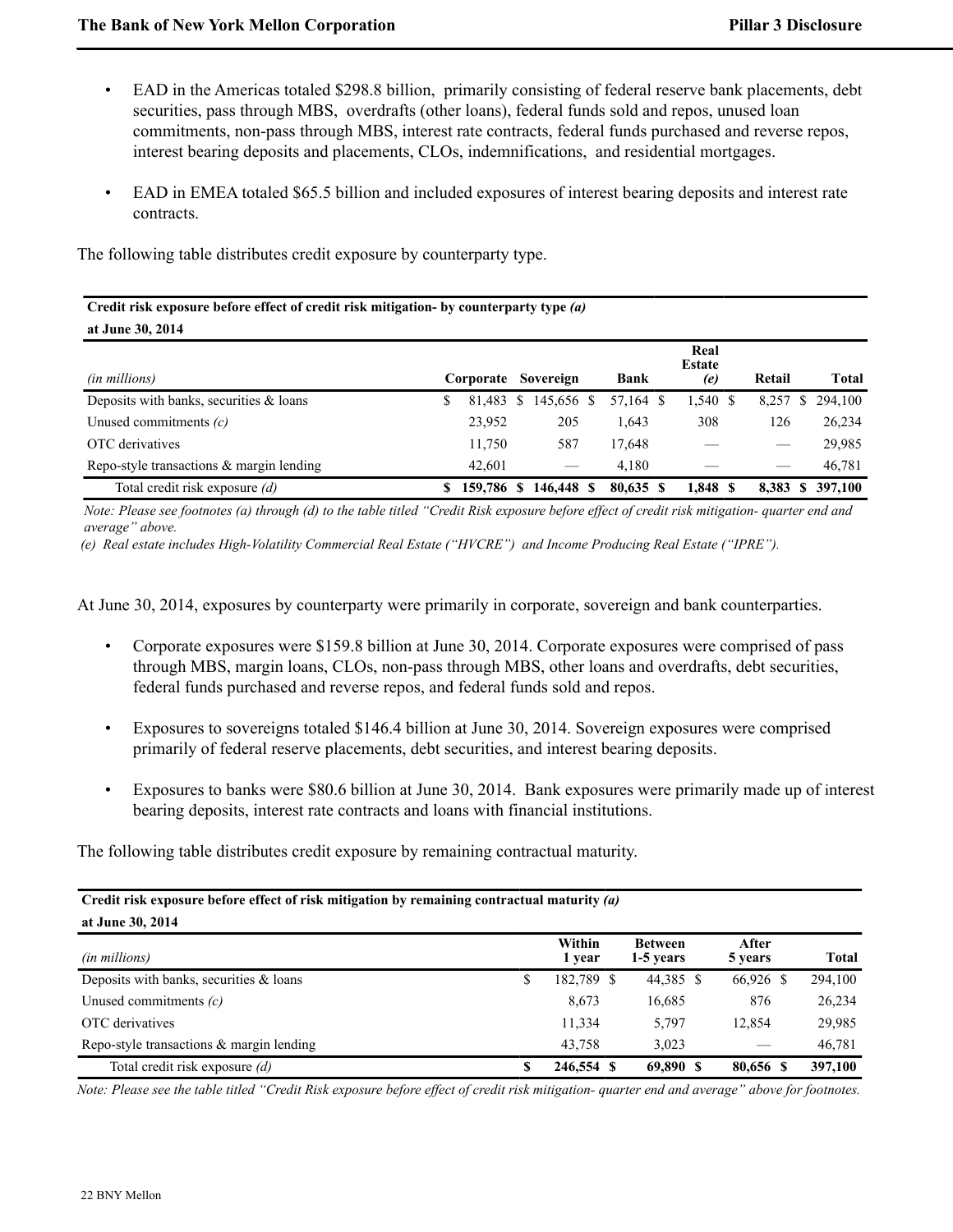The \$397.1 billion in total EAD at June 30, 2014 was primarily driven by interest bearing deposits, federal reserve placements, margin lending, over night wholesale placements, federal funds sold and repos, federal funds purchased and reverse repos, loans with financial institutions and overdrafts and other loans, and foreign exchange contracts occurring in the "within 1 year" maturity band.

#### *Past Due/Nonaccrual/Impaired Loans*

Commercial loans are placed on nonaccrual status whenever principal or interest is past due for 90 days or more, or when there is reasonable doubt that interest or principal will be collected. Exceptions require approval of the Company's CCO or the CRO.

When a first lien residential mortgage loan reaches 90 days delinquent, it is subject to an impairment test and may be placed on nonaccrual status. At 180 days delinquent, the loan is subject to further impairment testing. The loan will remain on accrual status if the realizable value of the collateral exceeds the unpaid principal balance plus accrued interest. If the loan is impaired, a charge-off is taken and the loan is placed on nonaccrual status. At 270 days delinquent, all first lien mortgages are placed on nonaccrual status. Second lien mortgages are automatically placed on nonaccrual status when they reach 90 days delinquent.

When a loan is placed on nonaccrual status, previously accrued and uncollected interest is reversed against current period interest revenue. When doubt exists as to the collectability of the remaining investment in a nonaccrual asset, any interest payments received must be applied to reduce the recorded investment in the asset to the extent necessary to eliminate such doubt. However, as long as the remaining recorded investment in the asset is deemed fully collectable, some or all of the cash interest received may be treated as interest income. Placement of a loan on "interest-to-principal" basis or recognition of interest on a cash basis requires the approval of the Company's CCO or the CRO.

As a general rule, a nonaccrual asset may be restored to accrual status when none of its principal and interest is due and unpaid, and the Company expects repayment of the remaining contractual principal and interest. These criteria may be met when (1) all principal and interest are reasonably assured of repayment within a reasonable period and (2) after a sustained period of repayment performance (which is generally a minimum of 6 months). However, such assets should continue to be reported as past due until they are brought completely current. A nonaccrual

loan secured by residential real estate may be restored to accrual status only when none of its principal and interest is due and unpaid, and the Company expects repayment of the remaining contractual principal and interest.

A loan is considered to be impaired, as defined by ASC 310 *Accounting by Creditors for Impairment of a Loan,* when it is probable that we will be unable to collect all principal and interest amounts due according to the contractual terms of the loan agreement. An impairment allowance on loans \$1 million or greater is required to be measured based upon the loan's market price, the present value of expected future cash flows, discounted at the loan's initial effective interest rate, or at fair value of the collateral if the loan is collateral dependent. If the loan valuation is less than the recorded value of the loan, an impairment allowance is established by a provision for credit loss. Impairment allowances are not needed when the recorded investment in an impaired loan is less than the loan valuation*.* All residential mortgage loans (unpaid principal balance) are subject to impairment testing and resulting charge-off at 180 days delinquency. Any unpaid principal balance in excess of the value of the property, less cost to sell, is classified as loss. Fraudulent loans should be classified as loss and charged off no later than 90 days of discovery or within the time frames specified within this classification policy, whichever is sooner.

The principal of commercial loans is charged off, either in whole or in part, when based on facts and circumstances a serious doubt arises as to the collectability of all or a portion of the principal. A charge-off memo is prepared by the account officer and must be approved by the CCO and the CRO.

Consumer loans that are not secured by residential real estate are charged off when they become 120 days past due. Residential mortgage loans delinquent 180 days or more are charged off to the extent unpaid principal balance plus superior liens (such as taxes and co-op fees) exceed the appraised value less 10%. In addition, charge-offs may be taken at the discretion of management which in some cases may represent the full balance of the loan.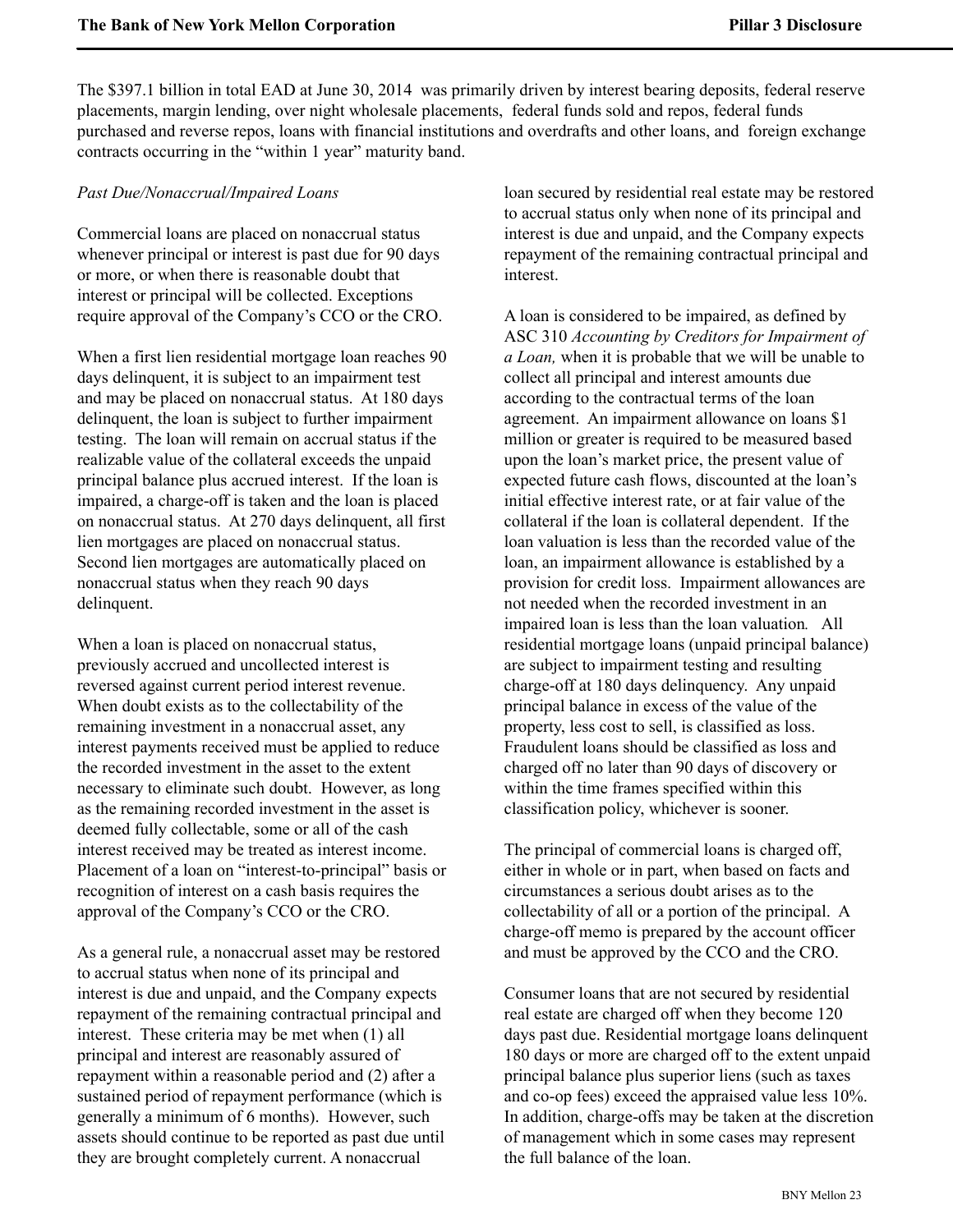## *Allowance for loan losses and allowance for lendingrelated commitments*

The allowance for loan losses, shown as a valuation allowance to loans, and the allowance for lendingrelated commitments recorded in other liabilities are referred to as BNY Mellon's allowance for credit losses. The accounting policy for the determination of the adequacy of the allowances has been identified as a "critical accounting estimate" as it requires us to make numerous complex and subjective estimates and assumptions relating to amounts that are inherently uncertain.

The allowance for loans losses is maintained to absorb losses inherent in the loan portfolio as of the balance sheet date based on our judgment. The allowance determination methodology is designed to provide procedural discipline in assessing the appropriateness of the allowance. Credit losses are charged against the allowance. Recoveries are added to the allowance.

The methodology for determining the allowance for lending-related commitments considers the same factors as the allowance for loan losses, as well as an estimate of the probability of drawdown. We utilize a quantitative methodology and qualitative framework for determining the allowance for loan losses and the allowance for lending-related commitments. Within this qualitative framework, management applies judgment when assessing internal risk factors and environmental factors to compute an additional allowance for each component of the loan portfolio.

The three elements of the allowance for loan losses and the allowance for lending-related commitments include the qualitative allowance framework. The three elements are:

- an allowance for impaired credits of \$1 million or greater;
- an allowance for higher risk-rated credits and pass-rated credits; and
- an allowance for residential mortgage loans.

Our lending is primarily to institutional customers. As a result, our loans are generally larger than \$1 million. Therefore, the first element, impaired credits, is based on individual analysis of all impaired loans of \$1 million or greater. The allowance is measured by the difference between the recorded value of impaired loans and their impaired value.

Impaired value is either the present value of the expected future cash flows from the borrower, the market value of the loan, or the fair value of the collateral.

The second element, higher risk-rated credits and pass-rated credits, is based on our probable loss model. All loans over \$1 million are individually analyzed before being assigned a credit rating. All borrowers are assigned to pools based on their credit rating. The probable loss inherent in each loan in a pool incorporates the borrower's credit rating, LGD rating and maturity. The LGD incorporates a recovery expectation and an estimate of the use of the facility at default (UGD). The borrower's PD is derived from the associated credit rating. Borrower ratings are reviewed at least annually and are periodically mapped to third-party databases, including rating agency and default and recovery databases, to ensure ongoing consistency and validity. Higher risk-rated credits are reviewed quarterly.

The third element, the allowance for residential mortgage loans, is determined by segregating six mortgage pools into delinquency periods ranging from current through foreclosure. Each of these delinquency periods is assigned a PD. A specific LGD is assigned for each mortgage pool. BNY Mellon also assigns all residential mortgage pools, except home equity lines of credit ("HELOC"), a PD and LGD based on default and loss data derived from our residential mortgage portfolio. For each pool, the inherent loss is calculated using the above factors. The resulting probable loss factor (the PD multiplied by the LGD) is applied against the loan balance to determine the allowance held for each pool. For HELOC, PD and LGD are based on external data from third-party databases due to the small size of the portfolio and insufficient internal data.

The qualitative framework is used to determine an additional allowance for each portfolio based on the factors below:

Internal risk factors:

- Nonperforming loans to total non-margin loans;
- Criticized assets to total loans and lending-related commitments;
- Ratings volatility;
- Borrower concentration; and
- Significant concentration in high risk industries.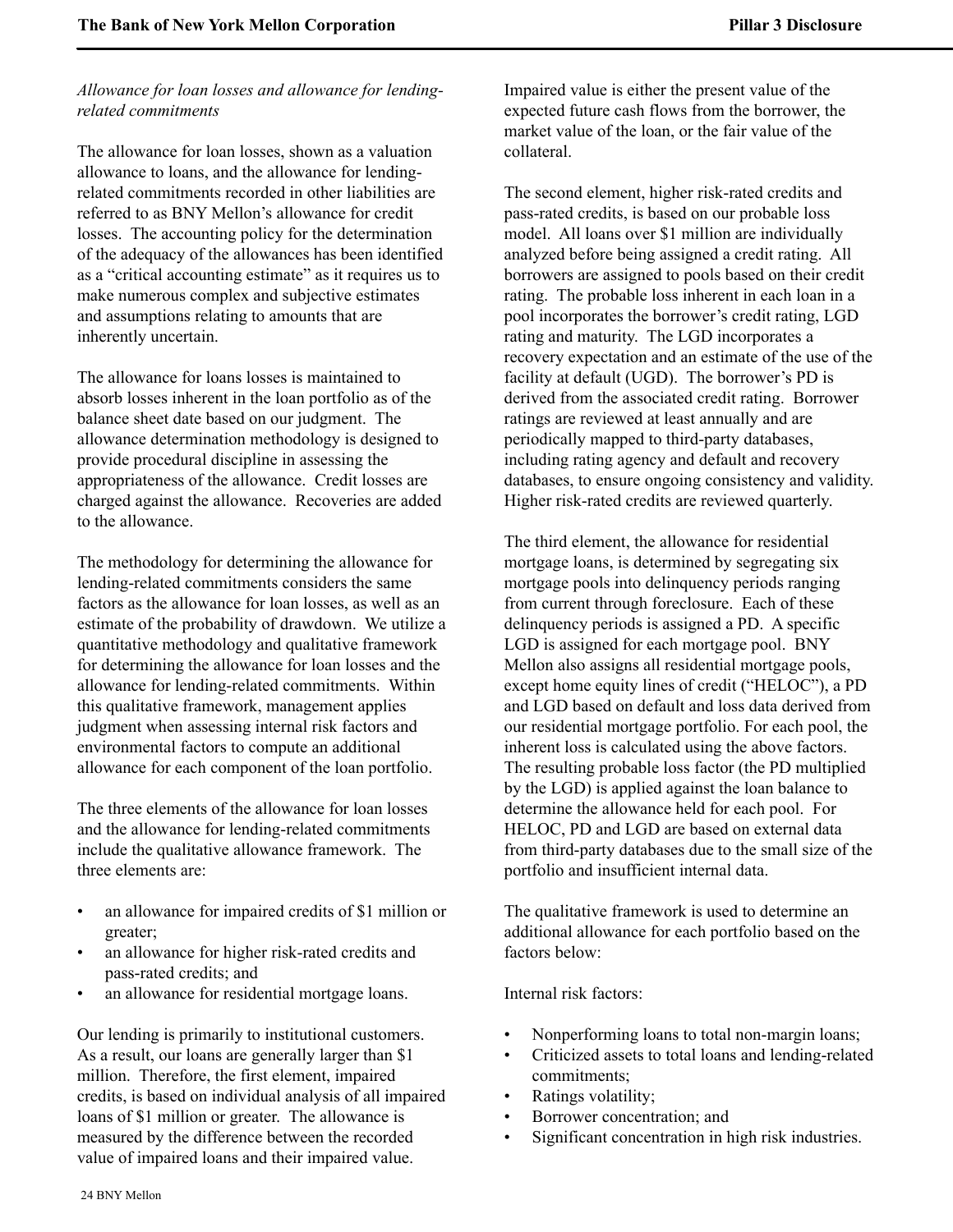External risk factors:

- U.S. non-investment grade default rate;
- Unemployment rate; and
- Change in real GDP (Quarter over quarter).

To the extent actual results differ from forecasts or management's judgment, the allowance for credit

losses may be greater or less than future charge-offs. The allocation of the allowance for credit losses is inherently judgmental, and the entire allowance for credit losses is available to absorb credit losses regardless of the nature of the loss.

The tables below set forth information about our impaired, past due, and nonaccrual loans.

| Impaired, past due and nonaccrual loans at June 30, 2014 |                               |                                  |               |       |                                  |       |              |                     |
|----------------------------------------------------------|-------------------------------|----------------------------------|---------------|-------|----------------------------------|-------|--------------|---------------------|
|                                                          | <b>Impaired</b>               | <b>Impaired</b>                  |               |       | Days past due and still accruing |       |              |                     |
| (in millions)                                            | loans<br>with an<br>allowance | loans<br>without an<br>allowance |               | 30-59 | 60-89                            | >90   | <b>Total</b> | past due Nonaccrual |
| Domestic                                                 |                               |                                  |               |       |                                  |       |              |                     |
| Commercial                                               | \$<br>-S<br>13                |                                  | \$            | S     | -S                               | S     | — \$         | 13                  |
| Commercial real estate                                   | 2                             |                                  |               | 6     | 5                                |       | 11           | 4                   |
| Financial institutions                                   |                               |                                  |               |       |                                  | 312   | 312          |                     |
| Wealth management loans and<br>mortgages                 |                               | $\overline{c}$                   |               | 7     |                                  |       | 8            | 12                  |
| Other residential mortgages                              |                               |                                  |               | 5     | 26                               | 5     | 36           | 105                 |
| Total domestic                                           | 22                            | 3                                |               | 18    | 31                               | 318   | 367          | 134                 |
| Foreign                                                  | 5                             |                                  |               |       |                                  |       |              | $\overline{4}$      |
| <b>Total</b>                                             | \$<br>-\$<br>27               | 3                                | <sup>\$</sup> | 18 \$ | 31 \$                            | 318 S | 367S         | 138                 |

The tables below set forth information on our allowance for credit losses activity.

| Allowance for credit losses activity for the quarter ended June 30, 2014 |                |                           |    |                           |               |                     |               |                                                |    |                                   |          |              |                   |         |              |    |                   |
|--------------------------------------------------------------------------|----------------|---------------------------|----|---------------------------|---------------|---------------------|---------------|------------------------------------------------|----|-----------------------------------|----------|--------------|-------------------|---------|--------------|----|-------------------|
| (in millions)                                                            | Commercial     | Commercial<br>real estate |    | Financial<br>institutions |               | Lease<br>financings |               | Wealth<br>management<br>loans and<br>mortgages |    | Other<br>residential<br>mortgages |          | All<br>Other |                   | Foreign |              |    | Total             |
| Beginning balance                                                        | \$<br>79 \$    | 42 \$                     |    | 48 \$                     |               | 35S                 |               | 23S                                            |    | 50 \$                             |          |              |                   | \$      | 49 \$        |    | 326               |
| Charge-offs                                                              |                |                           |    |                           |               |                     |               | (1)                                            |    | (1)                               |          |              |                   |         | (2)          |    | (4)               |
| Recoveries                                                               | $\mathbf{1}$   |                           |    |                           |               |                     |               |                                                |    |                                   |          |              |                   |         |              |    | 1                 |
| Net (charge-offs) recoveries                                             |                |                           |    |                           |               |                     |               | (1)                                            |    | (1)                               |          |              |                   |         | (2)          |    | (3)               |
| Provision                                                                | (6)            | 3                         |    | (5)                       |               | (2)                 |               |                                                |    | (2)                               |          |              |                   |         |              |    | (12)              |
| Ending balance                                                           | \$<br>74 \$    | 45S                       |    | 43S                       |               | 33S                 |               | 22S                                            |    | 47 \$                             |          |              |                   | S       | 47 \$        |    | 311               |
| Allowance for:                                                           |                |                           |    |                           |               |                     |               |                                                |    |                                   |          |              |                   |         |              |    |                   |
| Loans losses                                                             | \$<br>17S      | 27S                       |    | 8                         | <sup>\$</sup> | 33S                 |               | 16S                                            |    | 47 \$                             |          |              |                   | S       | 39S          |    | 187               |
| Lending-related commitments                                              | 57             | 18                        |    | 35                        |               |                     |               | 6                                              |    |                                   |          |              |                   |         | 8            |    | 124               |
| Individually evaluated for<br>impairment:                                |                |                           |    |                           |               |                     |               |                                                |    |                                   |          |              |                   |         |              |    |                   |
| Loan balance                                                             | \$<br>13S      |                           | 3S |                           | <sup>\$</sup> |                     | <sup>\$</sup> |                                                | 9S |                                   | <b>S</b> |              |                   | \$      |              | 5S | 30                |
| Allowance for loan losses                                                | 3              | 1                         |    |                           |               |                     |               | $\overline{c}$                                 |    |                                   |          |              |                   |         | $\mathbf{1}$ |    | 7                 |
| Collectively evaluated for<br>impairment:                                |                |                           |    |                           |               |                     |               |                                                |    |                                   |          |              |                   |         |              |    |                   |
| Loan balance                                                             | \$<br>1,531 \$ | $2,205$ \$                |    | 5,761 \$                  |               | $1,321$ \$          |               | $10,310$ \$                                    |    | 1,309                             |          | \$20,275     | $\left( a\right)$ |         |              |    | \$16,506 \$59,218 |
| Allowance for loan losses                                                | 14             | 26                        |    | 8                         |               | 33                  |               | 14                                             |    | 47                                |          |              |                   |         | 38 \$        |    | 180               |

 *(a) Includes \$1,748 million of domestic overdrafts, \$17,685 million of margin loans and \$842 million of other loans at June 30, 2014.*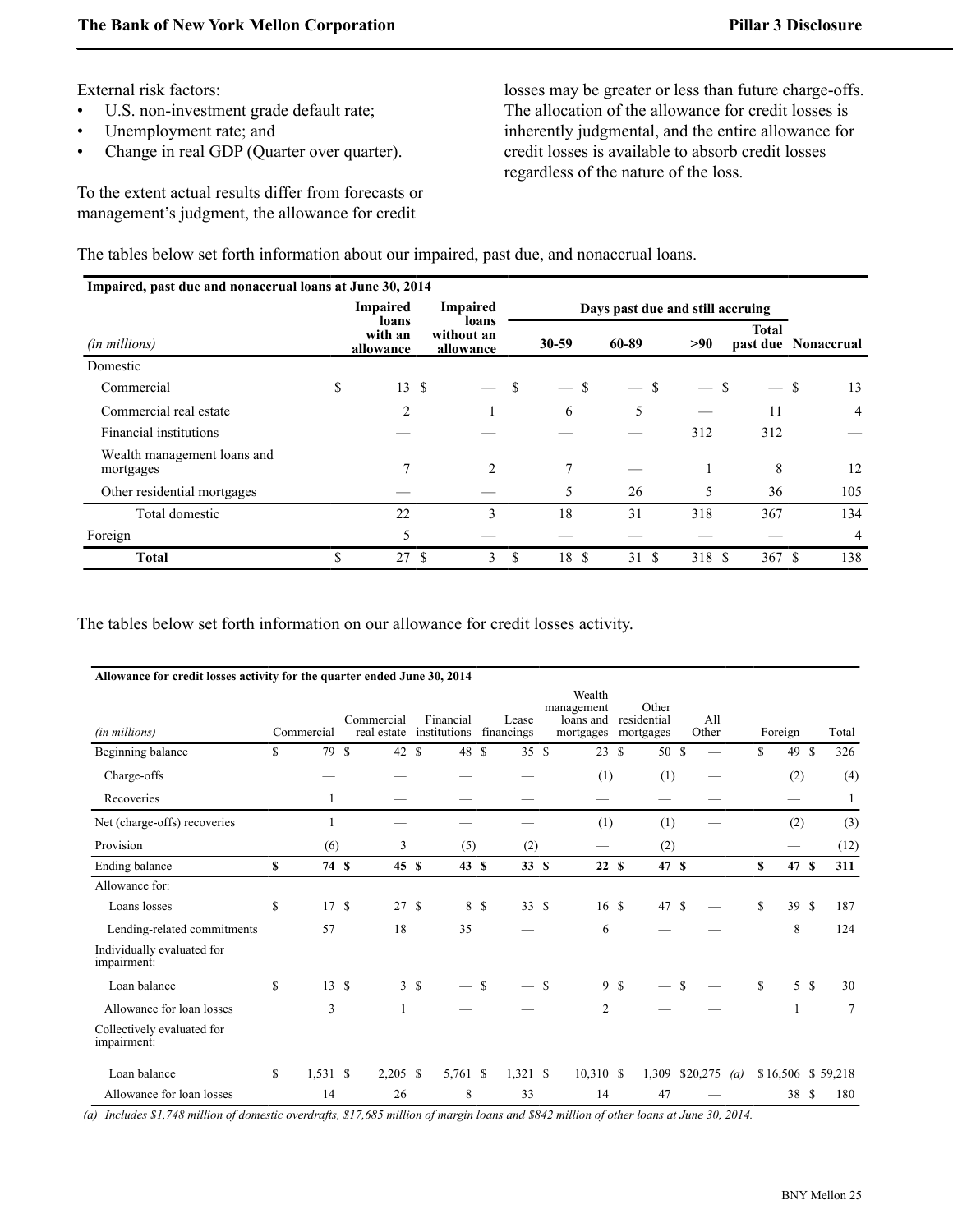# <span id="page-26-0"></span>**Credit Risk: Disclosures for Portfolios Subject to IRB Risk-based Capital Formulas**

Under the Advanced Approaches risk-based capital rules, BNY Mellon uses the IRB advanced approach for quantifying risk in its credit portfolios.The IRB advanced approach is a method of calculating credit risk capital requirements using internal PD, LGD, and EAD models.

## *Overview of wholesale internal rating system*

Our internal rating system includes two types of ratings – a borrower rating and a facility rating. A borrower rating is assigned to each customer; a facility rating is assigned to each exposure.

A borrower rating is intended to reflect the statistical probability that a customer will default on its debt obligations during the next year. The PD associated with each borrower is calculated annually by the B&CA Group. The PDs represent long-run default rates from both internal and external empirical data.

The facility rating reflects the percentage loss we would incur for that facility if the customer were to default on payment of a particular facility. A facility rating is determined by assessing the type of credit exposure, the borrower's corporate and capital structure, credit enhancements linked to our facility (e.g., security or guarantees), the nature of the borrower's assets, and other aspects of the facility to arrive at an estimate of loss in the event of default. The LGD associated with each facility rating is calculated annually by B&CA Group. The LGDs are informed by historic loss rates from both internal and external empirical data.

#### *Ratings assignment process*

BNY Mellon employs an internal system to facilitate the assignment of ratings, document the factors considered in the rating process and archive this data for historic analysis. A borrower rating is assigned when any new credit relationship is established; a facility rating is assigned when a new facility is approved.

Credit underwriters propose ratings on each deal, after which a division executive within risk management reviews and approves the final ratings. Ratings are continually monitored for accuracy in the ordinary course of business as prescribed in the Company's Risk Policy. All borrowers with credit exposure must be re-rated annually.

#### *Borrower rating process*

We rely on a variety of inputs to assign wholesale borrower ratings. External ratings, internallydeveloped scorecards and expert judgment are all employed to assign appropriate ratings to customers.

## *Facility rating process*

Facility ratings derive from an internal model which considers facility type, structure, and collateral as the principal drivers of recovery, with expert judgment also allowed where these factors do not address all the potential facility risk.

## *Ratings migration*

Our rating scales incorporate longer-term fundamentals into the rating determination, while proactively downgrading during deteriorating conditions. Downgrades occur on a proactive basis, especially during credit downturns, while upgrades tend to lag credit conditions due to conservatism. Migration of ratings within the credit portfolio is tracked regularly and subject to annual auditing.

## *Credit risk governance*

The Company manages its wholesale credit risk at both the individual exposure level and at the portfolio level. Credit risk at the individual exposure level is managed via the credit approval process, with risk management executives responsible for approving the size, terms, and maturity of all credit exposures, as well as assigning and maintaining borrower and facility ratings.

Credit risk at the portfolio level is managed by a centralized group, which calculates our economic capital for credit risk and loan loss reserves. Committees meet within risk management to review risk policies, modeling and quantitative approaches. Committees also meet on each sub-portfolio to set exposure limits, review concentrations, set portfolio strategy, and discuss improvements to the credit risk management framework.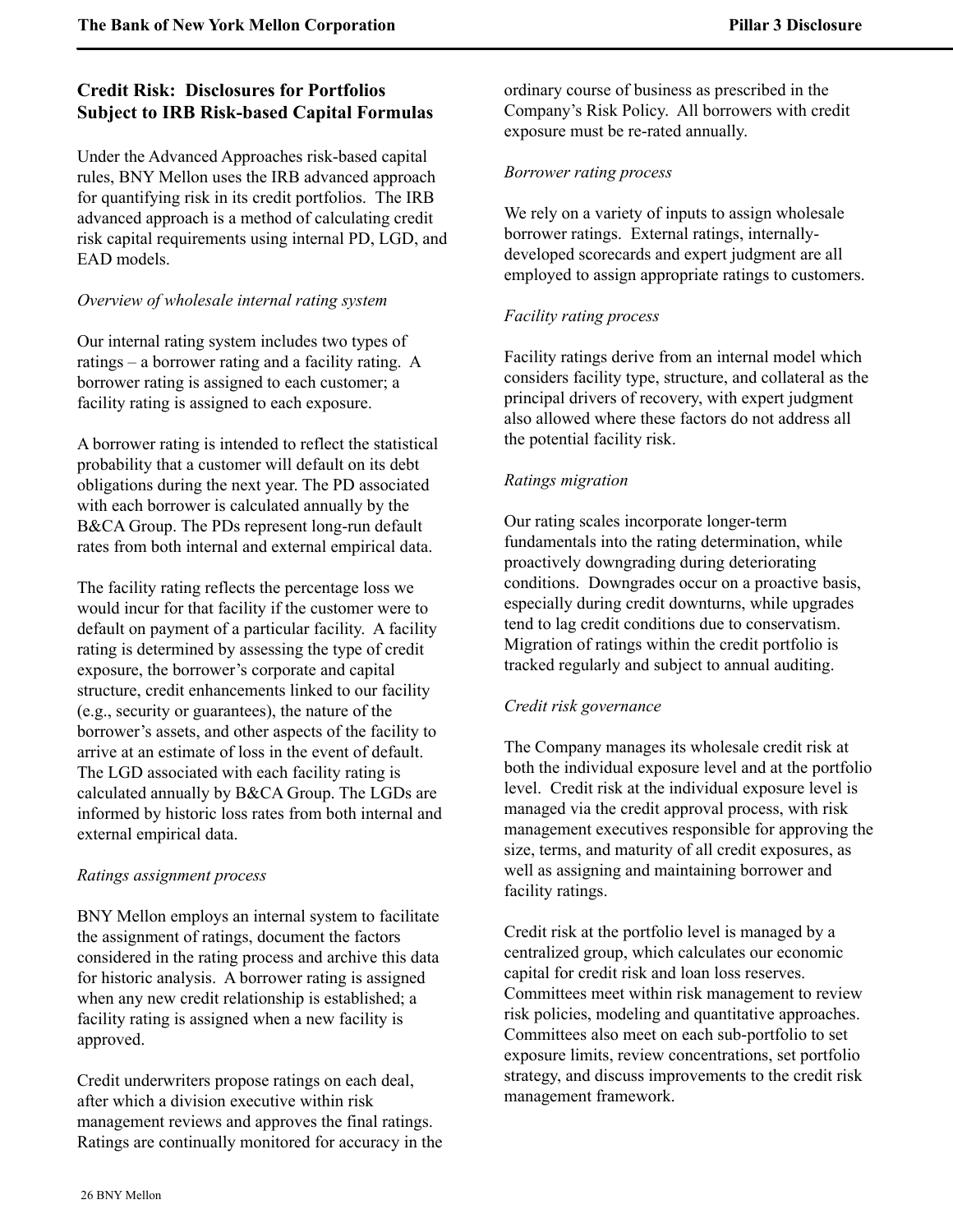*Quantification of wholesale risk parameters, Summary of Advanced Approaches requirements and Company implementation*

Quantification is the process of translating observed risk characteristics into meaningful measurements based on observed data. Simply put, it is the process to derive the numerical components of the credit risk rating system for use in risk management. The quantification process is subject to the governance processes described above.

The results of the quantification process are essential to the risk management function at the Company and are applied in risk quantification under regulatory capital standards. As these risk parameters are used to evaluate individual credits and the overall portfolio and will ultimately determine regulatory capital, they must be determined with a high degree of accuracy.

BNY Mellon has historically had a low default portfolio for wholesale exposures and consequently, has been forced to rely upon supplemental external data in order to calibrate the quantification system. BNY Mellon obtains the data from numerous external sources to augment its internal historic data. Internal systems have been improved to track all data relevant for quantification, but external data will likely continue to be necessary indefinitely, to address the size and low default profile of the portfolio.

## *Quantification of PD*

Our PD quantification model uses information of credit ratings and observed default rates in Standard and Poor's ("S&P") measure of rating bands and loans in order to estimate PD of given BNY Mellon internal borrower ratings. The PD estimates are longrun averages of default rates for S&P rating categories. The Company relies upon external data from S&P due to the absence of sufficient internal default data by rating.

Every borrower is assigned a borrower rating that maps to one-year PDs for use in credit risk management. The PD estimates are long-run averages of observed default rates based on obligors within a one-year window. This section details the process by which borrower ratings and PDs are generated.

#### *Borrower Ratings Basis Groups*

BNY Mellon has created rating groups in which borrowers with similar risk characteristics (and therefore similar default characteristics) are grouped together. Within each rating basis group, particular benchmarks are available as starting points for the internal rating assignment workflow. Available benchmarks include a range of publicly-available ratings, as well as the output of internal scorecard models.

Once a borrower's benchmark is chosen, the rater may adjust the rating up or down based on certain factors. Adjustments address factors not appropriately considered by the chosen benchmark. Ratings are monitored and reviewed for continued accuracy in the ordinary course of business. All borrowers with credit exposure must be re-rated annually with few exceptions.

#### *PD assignment*

Once a borrower has a final rating, PD rates are applied based on an annual quantification analysis. This analysis incorporates internal and external data to determine the most appropriate PD for each rating.

#### *Quantification of LGD*

The Company assigns a rating representing the predicted loss severity to each credit facility. The model incorporates the factors named above, and allows expert adjustment by the user, as in the case of borrower ratings, which addresses factors not appropriately considered by the model.

Once final facility ratings are assigned, each rating receives an LGD percentage for use in quantitative analysis. Internal and external data as well as industry studies all contribute to the annual quantification process that sets the LGD percent for each facility rating.

## *Quantification of EAD*

EAD reflects the entire portion of drawn amounts plus a percentage of undrawn availability. The rate of undrawn availability included in the final EAD is the UGD.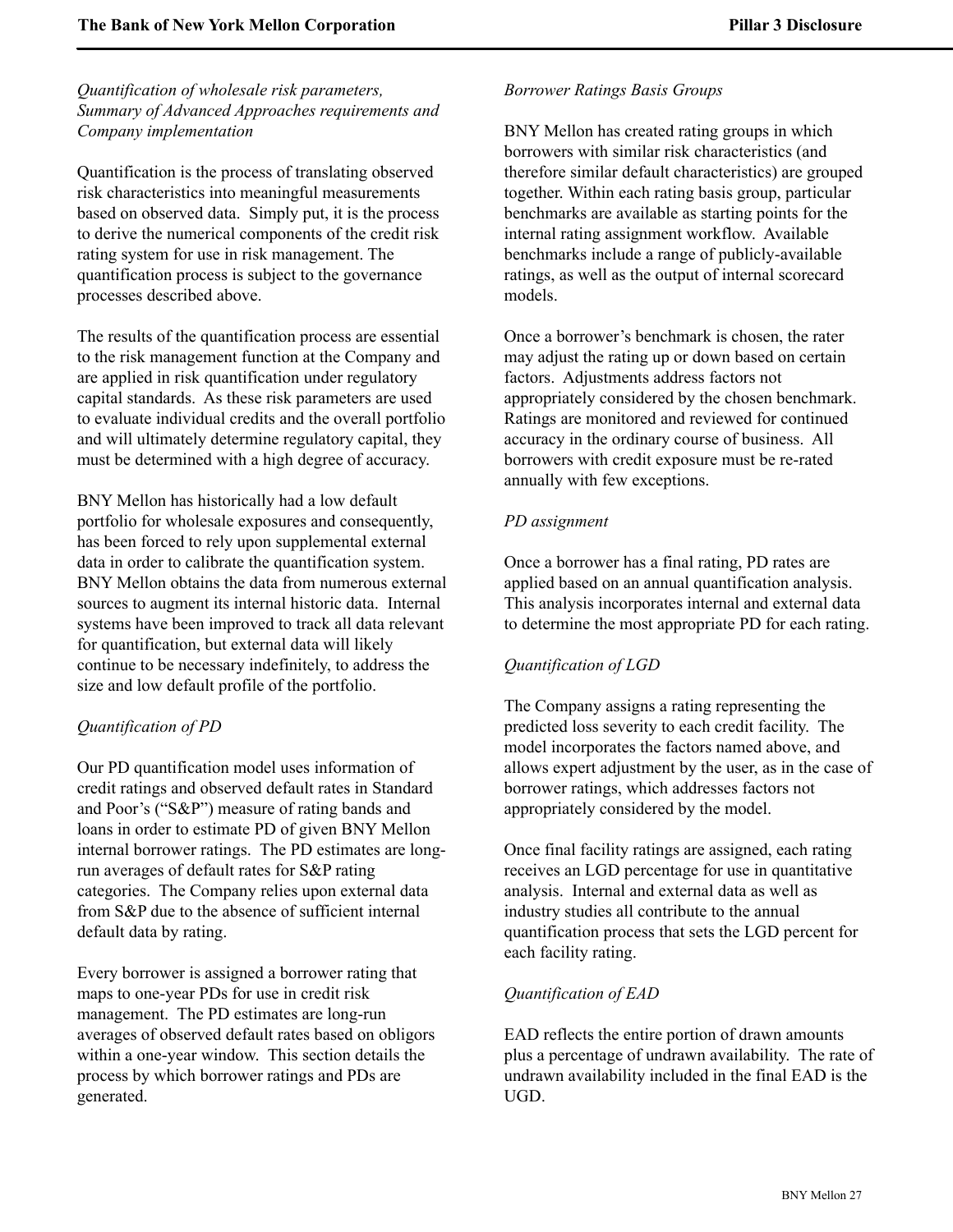UGD is defined as the expected percent of the commitment that will be used in the event of default. The drawn portions of every facility carry an implicit UGD of 100%. Undrawn portions of facilities carry a UGD between 0% and 100% depending on the prospect for additional draws prior to default. The Company performs an annual quantification to determine the factors that affect facility usage leading up to default and to set UGD percentages based on those factors.

#### *Uses of parameter quantification*

We use the results of the quantification process for regulatory capital, economic capital and EL analyses. The EL, in turn, drives the loan loss reserve calculation.

The following tables provide details of BNY Mellon's IRB advanced approach risk parameters used to calculate RWAs and capital under the Advanced Approaches risk-based capital rules and set out the distribution of exposures by PD bands.

| Wholesale exposures at June 30, 2014                                       |              |            |                              |                               |                              |                              |                               |
|----------------------------------------------------------------------------|--------------|------------|------------------------------|-------------------------------|------------------------------|------------------------------|-------------------------------|
| (dollar amounts in millions)                                               |              | <b>EAD</b> | Weighted<br>Average<br>PD(a) | Weighted<br>Average<br>LGD(a) | Weighted<br>Average<br>RW(a) | <b>Undrawn</b><br>Amount (b) | Weighted<br>Average<br>CCF(c) |
| <b>General Wholesale</b>                                                   |              |            |                              |                               |                              |                              |                               |
| $0.00$ to $\leq 0.15\%$                                                    | $\mathbb{S}$ | 287,696    | $0.04\%$                     | 37.71 %                       | $13.06\%$ \$                 | 33,463                       | 62.05%                        |
| $0.15$ to $\leq 0.25\%$                                                    |              | 571        | 0.22                         | 54.00                         | 81.60                        | 571                          | 100.00                        |
| 0.50 to $\leq$ 0.75%                                                       |              | 8,091      | 0.56                         | 35.45                         | 61.70                        | 3,906                        | 66.08                         |
| $0.75$ to $\leq 1.35\%$                                                    |              | 4,575      | 0.90                         | 50.93                         | 98.00                        | 1,891                        | 86.05                         |
| 2.50 to $\leq 5.50\%$                                                      |              | 1,947      | 2.99                         | 50.37                         | 150.06                       | 449                          | 80.41                         |
| 5.50 to $\leq 10.00\%$                                                     |              | 8,551      | 8.75                         | 46.89                         | 184.74                       | 188                          | 61.90                         |
| 20.00 to $\leq 100.00\%$                                                   |              | 144        | 39.29                        | 39.93                         | 216.36                       | 86                           | 98.57                         |
| 100.00% (default)                                                          |              | 374        | 100.00                       | 47.87                         | 100.00                       | 5                            | 26.20                         |
| General Wholesale subtotal                                                 | \$           | 311,949    | $0.46\%$                     | 38.22%                        | $21.45\%$ \$                 | 40,559                       | 64.37%                        |
| <b>OTC Derivatives, Repo-style</b><br><b>Transactions and Margin Loans</b> |              |            |                              |                               |                              |                              |                               |
| 0.00 to $\leq 0.03\%$                                                      | \$           | 183        | $0.02\%$                     | 54.00%                        | $16.33\%$ \$                 |                              | $-$ %                         |
| 0.03 to $\leq 0.10\%$                                                      |              | 7,580      | 0.05                         | 52.28                         | 17.35                        |                              |                               |
| 0.10 to $\leq 0.15\%$                                                      |              | 24,350     | 0.12                         | 49.48                         | 24.24                        |                              |                               |
| 0.50 to $\leq$ 0.75%                                                       |              | 969        | 0.56                         | 37.76                         | 46.92                        |                              |                               |
| $0.75$ to $\leq 1.35\%$                                                    |              | 861        | 0.90                         | 51.07                         | 91.76                        |                              |                               |
| 2.50 to $\leq 5.50\%$                                                      |              | 714        | 2.62                         | 38.07                         | 92.45                        |                              |                               |
| 5.50 to $\leq 10.00\%$                                                     |              | 16         | 6.50                         | 51.46                         | 177.39                       |                              |                               |
| 10.00 to $\leq 100.00\%$                                                   |              | 6          | 39.29                        | 47.76                         | 244.69                       |                              |                               |
| Eligible Margin Loans- 300% RW                                             |              | 141        | 300.00                       |                               | 300.00                       |                              |                               |
| OTC Derivatives, Repo-style<br>Transactions and Margin Loans<br>Subtotal   |              | 34,820     | 0.19                         | 49.39                         | 27.62                        |                              |                               |
| <b>Total</b>                                                               | S            | 346,769    | 0.44%                        | 39.34%                        | 22.07%                       | $\mathbf{s}$<br>40,559       | 64.37%                        |

*(a) Weighted averages have been weighted by the sum of EAD within each of the PD bands.*

*(b) Undrawn amount is defined as the difference between the drawn balance and the limit.*

*(c) Weighted average CCF has been weighted by the sum of undrawn amount within each of the PD bands.*

At June 30, 2014, wholesale exposures were \$346.8 billion. The majority of the general wholesale exposures occurred in PD band 0.00 to less than 0.15%. These exposures primarily consist of Federal Reserve Bank placements, interest bearing placements, MBS pass through securities, US Treasury and sovereign debt securities, unused loan commitments, MBS non-pass through securities, overnight sovereign bank placements, overdrafts and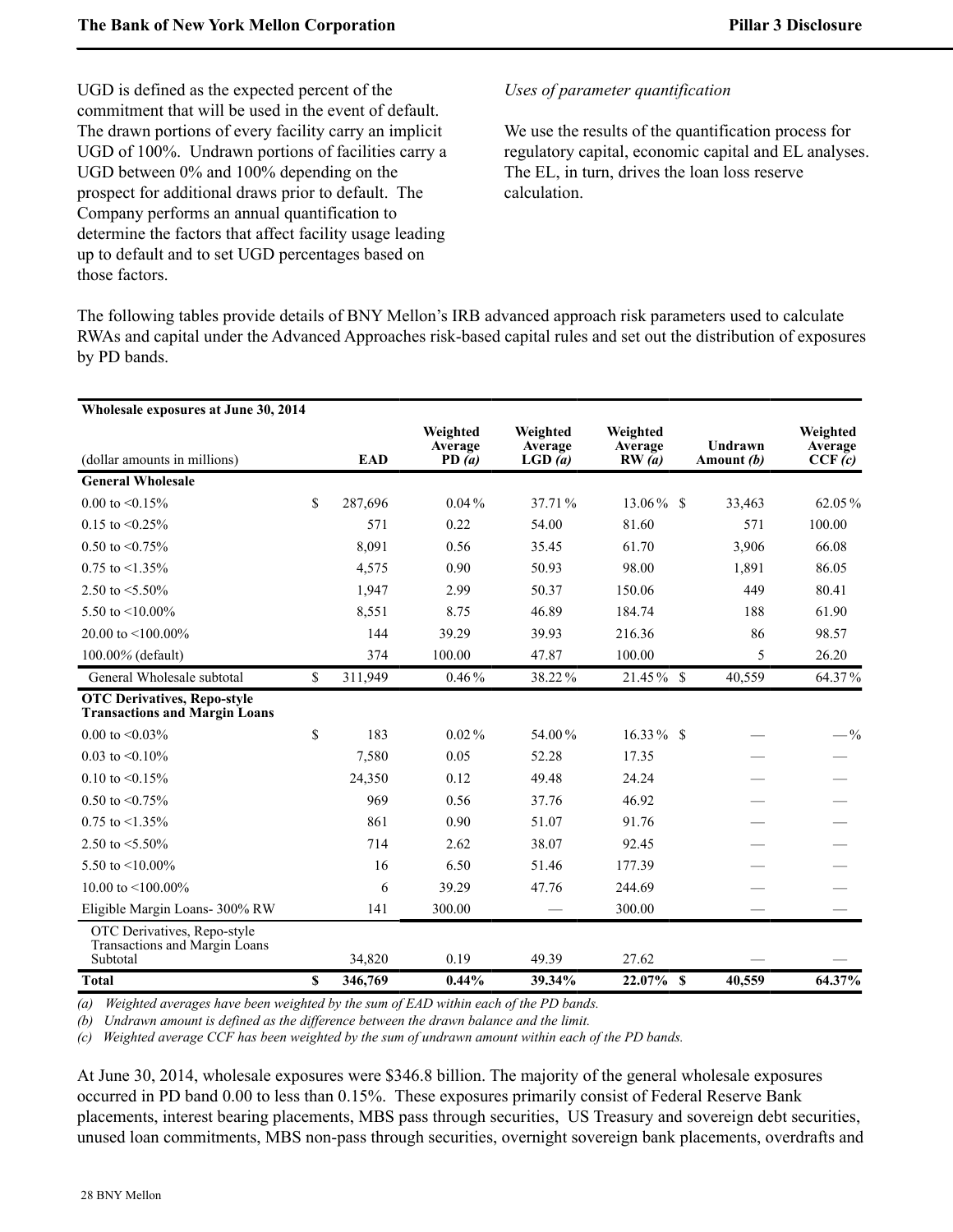leases, and loans with financial institutions. Repo-style and OTC Derivative exposures were primarily exposures to securities lending transactions, foreign exchange contracts, equity derivative contracts, and interest rate contracts.

Our general wholesale exposures consist of corporate, sovereign, bank, and real estate exposures. Separate tables for each of these components are disclosed below.

| Corporate exposures at June 30, 2014 |               |                              |                               |                              |                       |                               |
|--------------------------------------|---------------|------------------------------|-------------------------------|------------------------------|-----------------------|-------------------------------|
| (dollar amounts in millions)         | EAD           | Weighted<br>Average<br>PD(a) | Weighted<br>Average<br>LGD(a) | Weighted<br>Average<br>RW(a) | Undrawn<br>Amount (b) | Weighted<br>Average<br>CCF(c) |
| $0.00$ to $\leq 0.15\%$              | \$<br>85,955  | 0.06%                        | 42.94%                        | 24.56% \$                    | 31,412                | 61.17%                        |
| $0.15$ to $\leq 0.25\%$              | 510           | 0.22                         | 54.00                         | 81.31                        | 510                   | 100.00                        |
| $0.50$ to $\leq 0.75\%$              | 6,637         | 0.56                         | 32.24                         | 58.44                        | 3,822                 | 65.75                         |
| $0.75$ to $\leq 1.35\%$              | 1,987         | 0.90                         | 48.37                         | 103.85                       | 1,458                 | 86.61                         |
| 2.50 to $\leq 5.50\%$                | 1,554         | 3.05                         | 50.07                         | 155.66                       | 386                   | 80.95                         |
| 5.50 to $\leq 10.00\%$               | 8,369         | 8.79                         | 46.97                         | 185.34                       | 155                   | 65.70                         |
| 20.00 to $\leq 100.00\%$             | 57            | 39.29                        | 48.96                         | 270.54                       | 37                    | 96.99                         |
| $100.00\%$ (default)                 | 365           | 100.00                       | 47.72                         | 100.00                       | 5                     | 26.20                         |
| Subtotal                             | \$<br>105.434 | 1.21%                        | 42.87%                        | 43.55% \$                    | 37.785                | 63.39%                        |

*Note: Please see the footnotes to the first table in this section "Credit Risk: Disclosures for Portfolios Subject to IRB Risk-based Capital Formulas" of the Report.* 

Corporate exposures were \$105.4 billion at June 30, 2014. The majority of the exposures occurred in grades 0.00 to less than 0.15%. Exposures within this PD band totaled \$86.0 billion or 82% of total corporate exposures. These exposures are primarily made up of MBS pass through securities, unused loan commitments, MBS non-pass through, debt securities, overdrafts, leases, and other loans.

| Sovereign exposures at June 30, 2014 |         |                              |                               |                              |                              |                               |
|--------------------------------------|---------|------------------------------|-------------------------------|------------------------------|------------------------------|-------------------------------|
| (dollar amounts in millions)         | EAD     | Weighted<br>Average<br>PD(a) | Weighted<br>Average<br>LGD(a) | Weighted<br>Average<br>RW(a) | Undrawn<br>Amount <i>(b)</i> | Weighted<br>Average<br>CCF(c) |
| $0.00 \text{ to } 0.15\%$            | 145,753 | 0.02%                        | 30.86%                        |                              | 173                          | 83.68%                        |
| $0.15$ to $\leq 0.25\%$              | 61      | 0.22                         | 54.00                         | 84.01                        | 61                           | 100.00                        |
| $0.50$ to $\leq 0.75\%$              | 47      | 0.56                         | 42.04                         | 67.82                        |                              |                               |
| Subtotal                             | 145.861 | 0.02%                        | 30.87%                        | $4.67\%$ \$                  | 234                          | 87.94%                        |

*Note: Please see the footnotes to the first table in this section "Credit Risk: Disclosures for Portfolios Subject to IRB Risk-based Capital Formulas" of the Report.* 

Sovereign exposures were \$145.9 billion at June 30, 2014. The majority of the exposures occurred in grades 0.00 to less than 0.15%. Exposures within this PD band totaled \$145.8 billion or nearly 100% of total sovereign exposures. These exposures are primarily made up of Federal Reserve Bank placements, interest bearing placements, US Treasury securities, sovereign government debt securities, and overnight placements.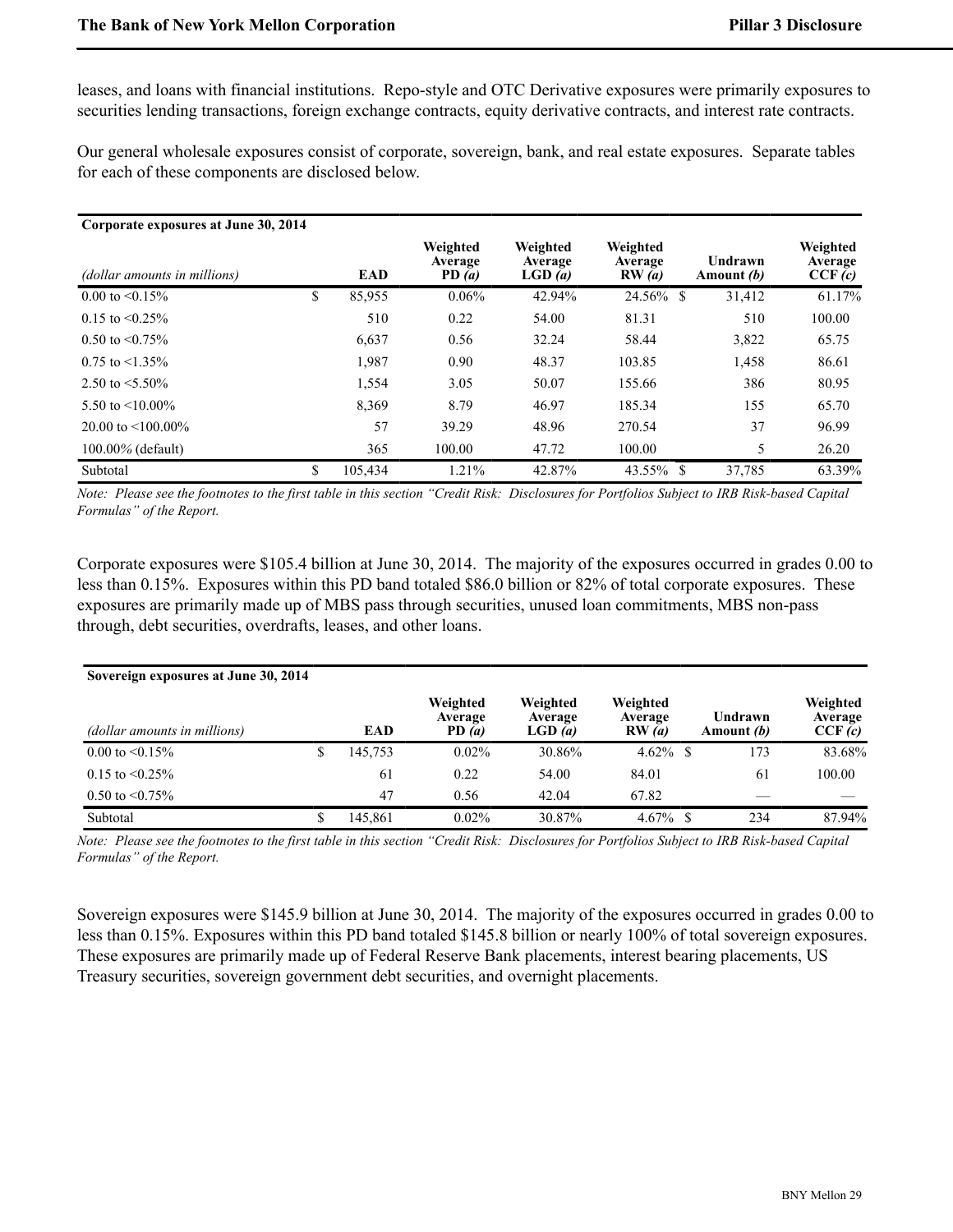| Bank exposures at June 30, 2014 |    |        |                              |                               |                              |                       |                               |
|---------------------------------|----|--------|------------------------------|-------------------------------|------------------------------|-----------------------|-------------------------------|
| (dollar amounts in millions)    |    | EAD    | Weighted<br>Average<br>PD(a) | Weighted<br>Average<br>LGD(a) | Weighted<br>Average<br>RW(a) | Undrawn<br>Amount (b) | Weighted<br>Average<br>CCF(c) |
| 0.00 to $\leq 0.15\%$           | \$ | 55,011 | $0.08\%$                     | 47.59%                        | 17.17%<br>-S                 | 1,829                 | 75.56%                        |
| $0.50$ to $\leq 0.75\%$         |    | 1,228  | 0.56                         | 51.27                         | 76.03                        | 70                    | 90.25                         |
| $0.75$ to $\leq 1.35\%$         |    | 1.988  | 0.90                         | 53.32                         | 90.64                        | 136                   | 83.17                         |
| 2.50 to $\leq 5.50\%$           |    | 322    | 2.76                         | 52.68                         | 128.44                       | 28                    | 73.45                         |
| 5.50 to $\leq 10.00\%$          |    | 174    | 7.03                         | 43.32                         | 155.65                       | 33                    | 44.24                         |
| 20.00 to $\leq 100.00\%$        |    | 83     | 39.29                        | 33.33                         | 176.82                       | 49                    | 99.77                         |
| Subtotal                        | S  | 58,806 | $0.21\%$                     | 47.86%                        | 22.13%<br>-S                 | 2,145                 | 76.56%                        |

 *Note: Please see the footnotes to the first table in this section "Credit Risk: Disclosures for Portfolios Subject to IRB Risk-based Capital Formulas" of the Report.* 

Bank exposures were \$58.8 billion at June 30, 2014. The majority of the exposures occurred in grades 0.00 to less than 0.15%. Exposures within this PD band totaled \$55.0 billion or 94% of total bank exposures. These exposures are primarily made up of interest bearing deposits and placements and loans with financial institutions.

| Real Estate exposures at June 30, 2014 |             |                              |                               |                              |                       |                               |
|----------------------------------------|-------------|------------------------------|-------------------------------|------------------------------|-----------------------|-------------------------------|
| (dollar amounts in millions)           | EAD         | Weighted<br>Average<br>PD(a) | Weighted<br>Average<br>LGD(a) | Weighted<br>Average<br>RW(a) | Undrawn<br>Amount (b) | Weighted<br>Average<br>CCF(c) |
| $0.00 \text{ to } 5\%$                 | \$<br>977   | $0.09\%$                     | 42.76%                        | 29.86% \$                    | 49                    | 48.66%                        |
| $0.50$ to $\leq 0.75\%$                | 179         | 0.56                         | 44.09                         | 82.50                        | 14                    | 33.73                         |
| $0.75$ to $\leq 1.35\%$                | 600         | 0.90                         | 51.53                         | 102.99                       | 297                   | 84.61                         |
| 2.50 to $\leq 5.50\%$                  | 71          | 2.56                         | 46.46                         | 125.58                       | 35                    | 80.10                         |
| 5.50 to $\leq 10.00\%$                 | 8           | 8.03                         | 47.00                         | 197.21                       |                       |                               |
| 20.00 to $\leq 100.00\%$               | 4           | 39.29                        | 47.00                         | 257.76                       |                       |                               |
| $100.00\%$ (default)                   | 9           | 100.00                       | 54.09                         | 100.00                       |                       | 26.20                         |
| Subtotal                               | \$<br>1.848 | 1.07%                        | 45.96%                        | $63.96\%$ \$                 | 395                   | 77.90%                        |

*Note: Please see the footnotes to the first table in this section "Credit Risk: Disclosures for Portfolios Subject to IRB Risk-based Capital Formulas" of the Report. Real estate includes HVCRE and IPRE.*

Real estate exposures were \$1.8 billion at June 30, 2014. The majority of the exposures occurred in grades 0.00 to less than 0.15% and in grades 0.75 to 1.35%.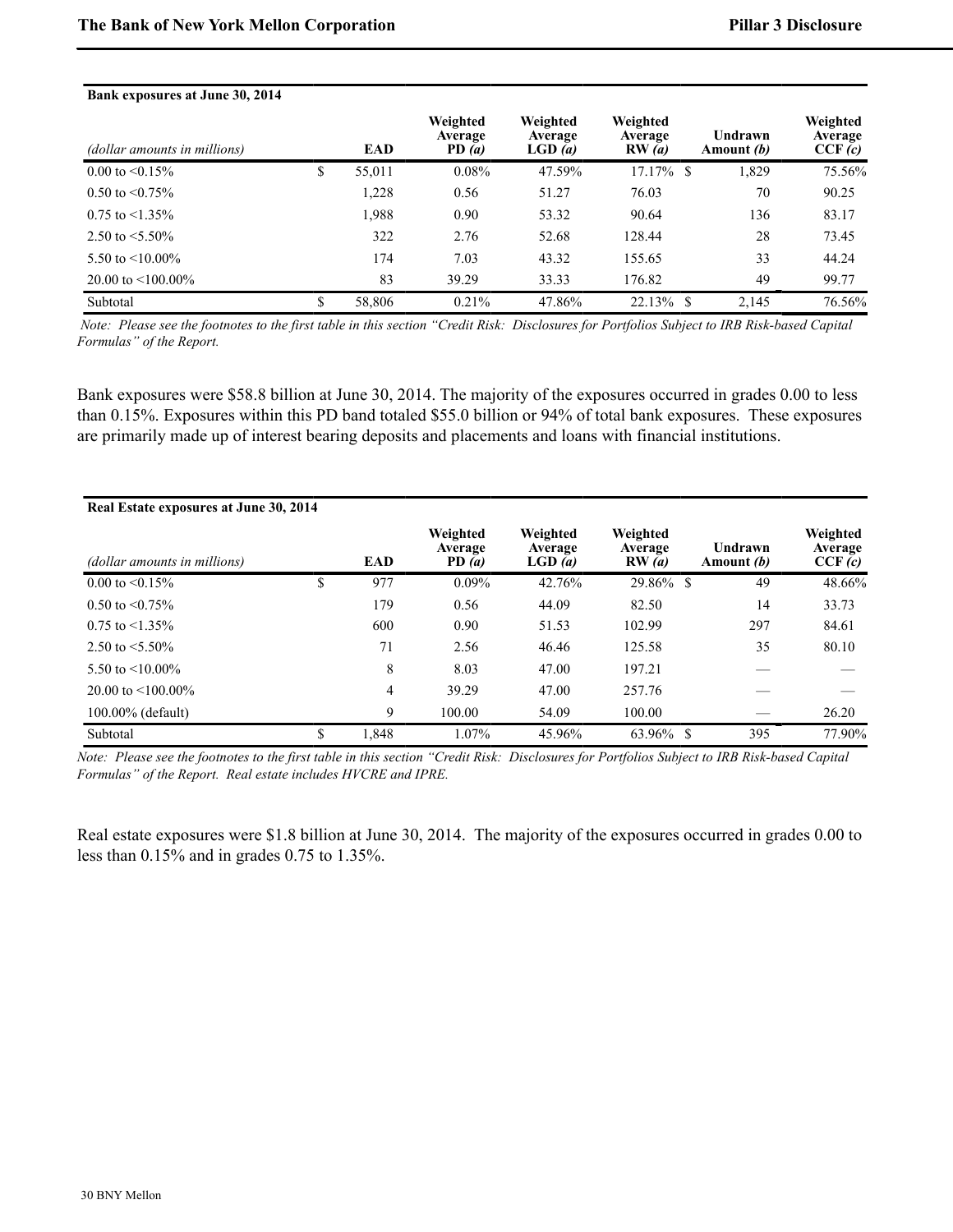## *Retail quantification*

#### *Retail segmentation process*

The retail segmentation process uses various factors relevant to the credit risk of retail borrowers to group those borrowers into pools for risk quantification purposes. Quantification of each parameter (PD, LGD and EAD) then occurs at the pool level.

In the first phase of segmentation, the Company assigns each retail exposure to one of three retail subcategories:

- 1) **Exposures Secured by Residential Mortgages** – include primarily mortgages (first and subsequent) on one-to-four-family residential properties.
- 2) **Qualifying Revolving Exposures (QRE)** include revolving exposures unconditionally cancelable by the Company, with total exposure less than \$100,000.
- 3) **Other Retail Exposures**  include exposures where BNY Mellon, N.A. provides consumer and non-consumer lines of credit to certain unaffiliated third-party borrowers that are secured by securities owned by the borrowers or certain unaffiliated-third party guarantors.

Within each of these broader segments, we delineate additional pools based on relevant risk criteria. The pooling methodology aims to provide meaningful differentiation so that there are no material differences in the EL severity of individual exposures within each pool. Every retail exposure must be categorized in this way.

## *Retail parameters*

PD, LGD and EAD parameter calculations are performed on non-defaulted retail exposures. For defaulted exposures we do not need these parameters because they are automatically risk weighted at 100%. The calculations are done at both the pool and sub pool level and mapped to each retail exposure within these pools. Historical data retention is a critical component of calculation and validation of retail parameters. External data augments our internal data where doing so provides more robust risk estimates.

## *Defaulted Retail Exposures*

Retail exposures are considered defaulted if certain past due criteria are met. These criteria vary depending on segment and product type.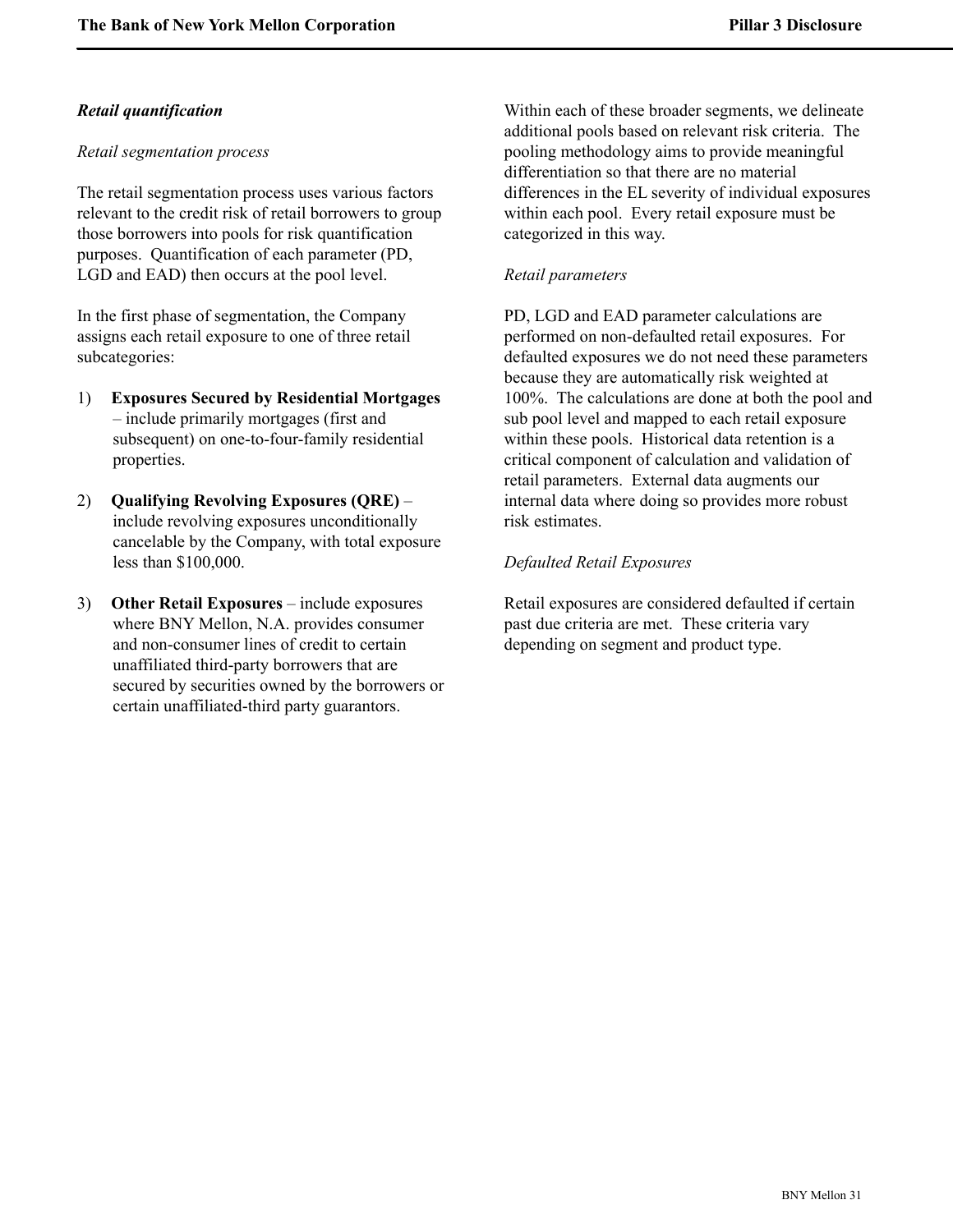The following table presents BNY Mellon's retail exposures.

#### **Retail Exposures by PD at June 30, 2014**

| (dollar amounts in millions) | <b>EAD</b>   | Weighted<br>Average<br>PD $(a)$ | Weighted<br>Average<br>LGD(a) | Weighted<br>Average<br>RW(a) | Undrawn<br>Amount (b) |
|------------------------------|--------------|---------------------------------|-------------------------------|------------------------------|-----------------------|
| <b>Residential mortgage</b>  |              |                                 |                               |                              |                       |
| $0.10 \text{ to } 0.15\%$    | \$<br>5,590  | $0.11\%$                        | 23.84%                        | $6.26\%$ \$                  |                       |
| $0.25$ to $\leq 0.35\%$      | 23           | 0.25                            | 48.57                         | 22.99                        |                       |
| $0.75$ to $\leq 1.35\%$      | 278          | 0.81                            | 36.80                         | 40.04                        |                       |
| 1.35 to $< 2.50\%$           | 3            | 1.83                            | 100.00                        | 184.97                       |                       |
| 2.50 to $< 5.50\%$           | 324          | 5.04                            | 42.27                         | 139.80                       |                       |
| 10.00 to $\leq$ 20.00%       | 1            | 11.67                           | 22.96                         | 110.65                       |                       |
| 20.00 to $<$ 100%            | 5            | 59.10                           | 40.74                         | 171.89                       |                       |
| 100.00% (default)            | 116          | 100.00                          | 39.16                         | 100.00                       |                       |
| <b>Revolving</b>             |              |                                 |                               |                              |                       |
| $0.10 \text{ to } 0.15\%$    | 113          | 0.11                            | 100.00                        | 25.56                        |                       |
| 1.35 to $\leq$ 2.50%         | 126          | 1.97                            | 100.00                        | 193.60                       | 126                   |
| 100.00% (default)            | $\mathbf{1}$ | 100.00                          | 100.00                        | 100.00                       |                       |
| <b>Other Retail</b>          |              |                                 |                               |                              |                       |
| 1.00 to $\leq$ 1.50%         | 1,754        | 1.00                            | 10.00                         | 10.20                        |                       |
| 2.00 to $< 2.50\%$           | 4            | 2.00                            | 10.00                         | 12.89                        |                       |
| 4.00 to $< 5.00\%$           | 22           | 4.95                            | 100.00                        | 147.45                       |                       |
| 8.00 to $<$ 10.00%           | 22           | 8.39                            | 100.00                        | 159.72                       |                       |
| 100.00% (default)            | 1            | 100.00                          | 100.00                        | 100.00                       |                       |
| <b>Total Retail</b>          | \$<br>8,383  | 2.03%                           | 24.99%                        | 18.77% \$                    | 126                   |

*(a) Weighted averages have been weighted by the sum of EAD within each of the PD bands.*

*(b) Undrawn amount is defined as the difference between the drawn balance and the limit.*

Retail exposures were \$8.4 billion at June 30, 2014. The majority of the exposures occurred in residential mortgage for grades 0.10 to less than 0.15% and other retail loans for grades 1.00 to less than 1.50%. Residential mortgages exposures are primarily due to exposures in seven-year fixed one-year adjustable rate mortgage loans, one-to-four family closed end first lean real estate loans, and five-year fixed one-year adjustable rate mortgage loans. Retail loan exposures are primarily due to consumer single payment loans.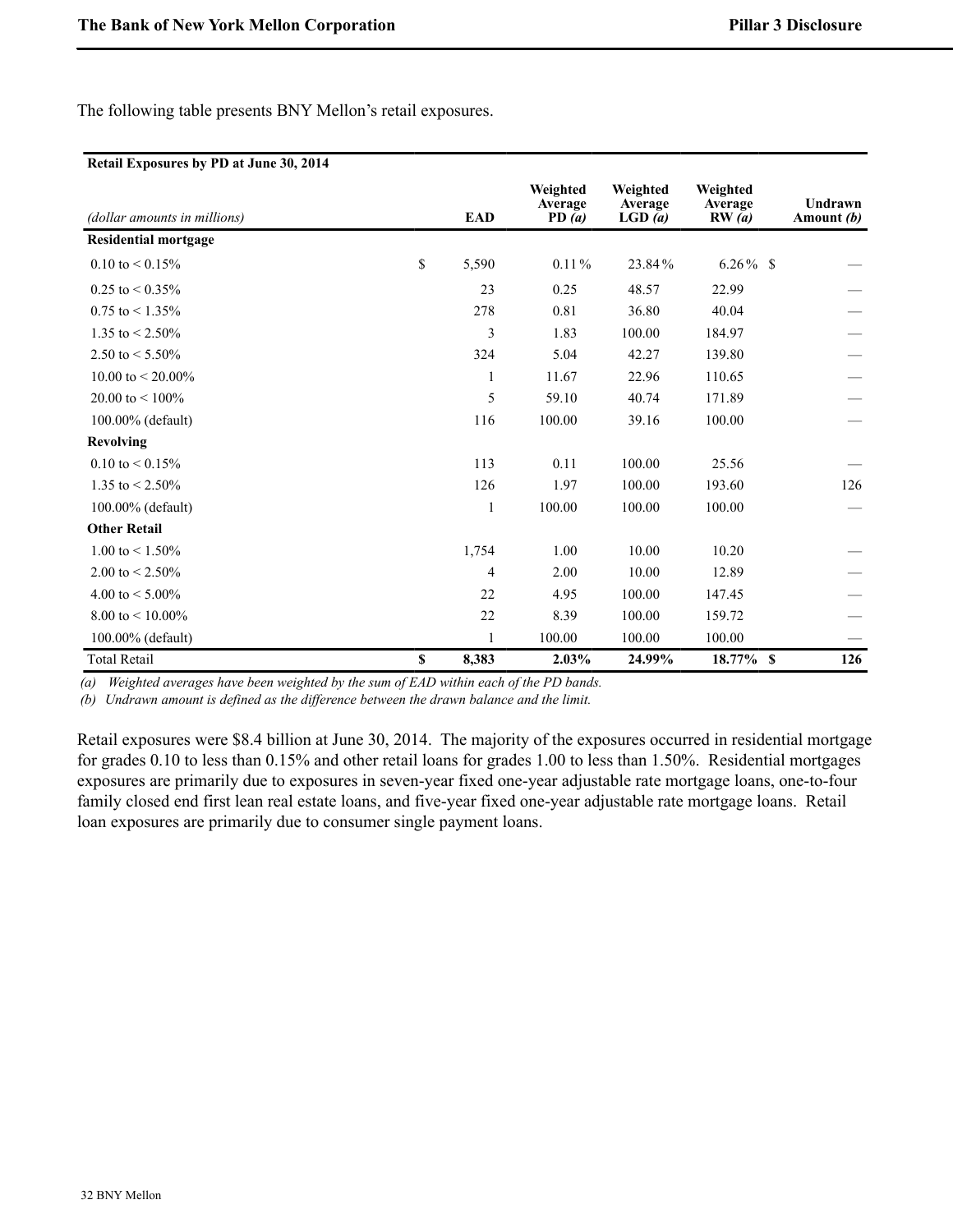# *Net charge-offs*

The following table presents BNY Mellon's net charge-offs for the second quarter of 2014.

| Net (charge-offs) recoveries |           |
|------------------------------|-----------|
| (in millions)                | 2Q 2014   |
| Wholesale                    | \$<br>(3) |
| Retail:                      |           |
| Residential                  |           |
| QRE                          |           |
| Other                        |           |
| Total retail                 |           |
| Total                        | \$<br>3   |

Net charge-offs were \$3 million in the second quarter of 2014, and were primarily in the foreign loan portfolio, within the wholesale category.

# <span id="page-33-0"></span>**Counterparty Credit Risk for Derivative Contracts, Repo-Style Transactions and Eligible Margin Loans**

BNY Mellon engages in market-making activities on behalf of its customers in the FX cash and derivatives markets. This function requires us to regularly enter into future-settling financial contracts with customers ("counterparties") whose market values will fluctuate day-to-day based on prevailing market conditions. Whenever the market value of such positions is positive, it represents an effective extension of credit by the Company to the customer. If the customer were not to perform on its obligations in that situation, we would be at risk of suffering an economic loss on the value of those contracts and may need to resort to recovering the lost value in bankruptcy courts. This risk is known as "counterparty default risk".

Additionally, BNY Mellon can suffer market losses due to the deterioration of the credit quality of a counterparty short of its non-performance or default. Since the value of a counterparty's credit quality is factored into the market valuation of the portfolio held with that counterparty, falling credit quality can reduce this value and require a negative adjustment in our income statement. A significant and broad-based deterioration in credit quality across BNY Mellon's trading counterparties can result in a material loss of

market value. This risk is known as Credit Valuation Adjustment ("CVA") risk.

Counterparty default risk and CVA risk together represent two components of overall counterparty risk assumed by BNY Mellon in its FX and derivative market-making activities.

BNY Mellon's counterparty risk is heavily concentrated in our largest bank subsidiary, The Bank of New York Mellon, resulting from market-making activities of its Global Markets business which operates in FX cash markets and also in interest rate, equity and FX derivative markets. Incremental counterparty risk is also assumed in the operations of BNY Mellon Capital Markets which transacts MBS To-be-announced (which are forward mortgage securities, such as pass-throughs issued by agencies) and forward-settling US Treasury trades with its customers.

Marginal amounts of counterparty risk come from a small book of credit derivatives that The Bank of New York Mellon periodically enters into to synthetically reduce concentrations of credit exposures existing in its loan book.

BNY Mellon engages in a variety of risk management activities to control and limit the degree of counterparty risk assumed by its businesses. These activities include:

- Limit management of various counterparty-level exposure metrics
- Set up of netting agreements and collateral exchange terms with large counterparties
- Approval and monitoring of collateral exchanges
- Calculation and review of stress and sensitivity metrics
- Monitoring of wrong-way risk reports
- Review of country-level risk concentrations
- Monitoring of settlement failures
- Special review of "large-exposure" counterparties
- Economic capital analyses
- Active hedging of CVA risk by the business
- Other ad hoc analyses

To support its high-volume FX business, BNY Mellon uses technology-driven, real-time pre-trade credit checks that provide indications to the FX sales team or to the electronic platform executing trades whether the proposed business fits within proper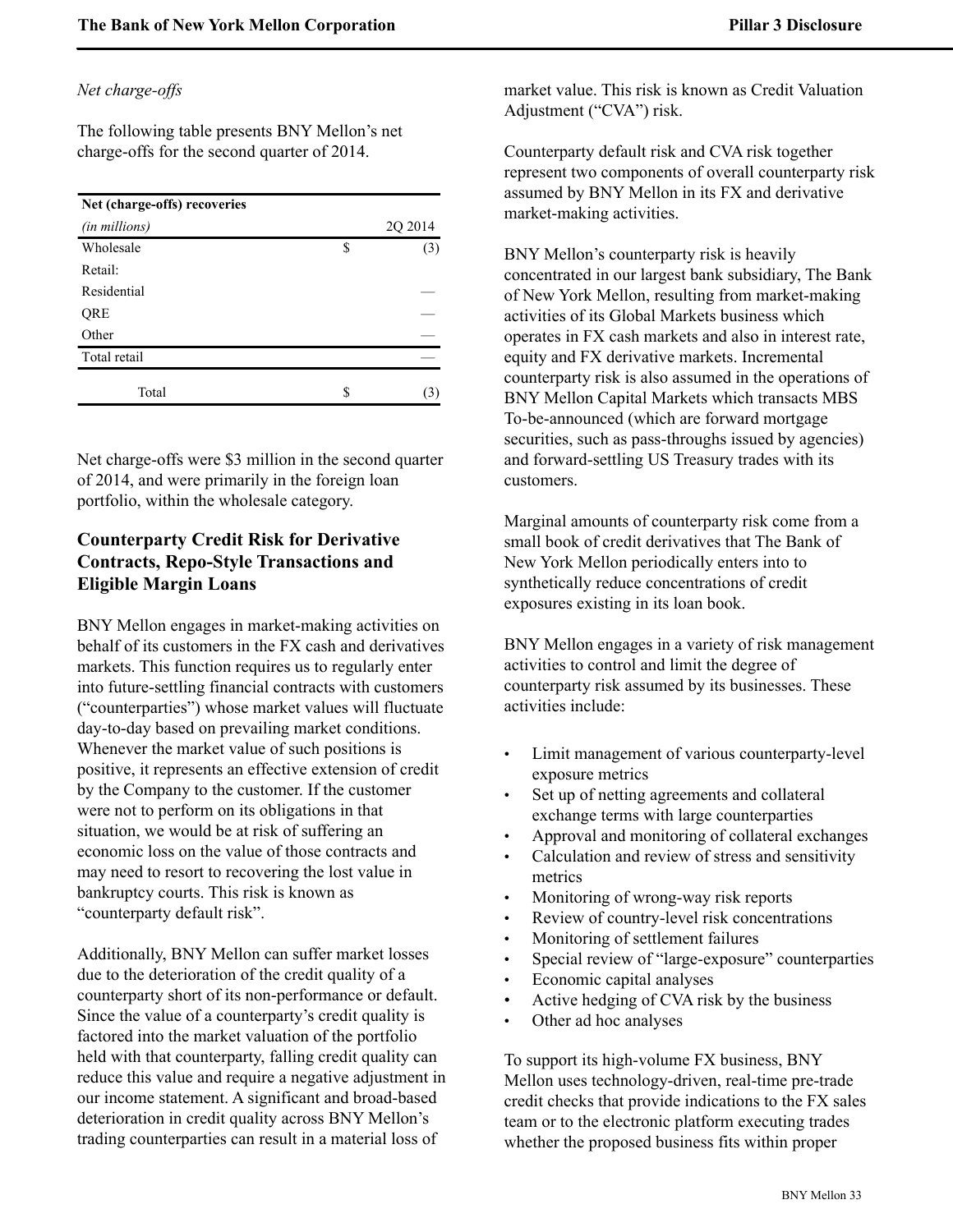credit parameters. For trades touching the sales area, sales team members use these signals to ensure the proposal fits within existing credit lines or to prompt a request for special approval if a limit will be breached. For electronic platforms, the pre-trade credit response is final. If a customer's trade request fails on credit grounds, the trade is not executed.

Additionally, we have established legal agreements with many of our counterparties that help reduce counterparty risk inherent in FX and derivative trading activity.

The most common legal agreement used by market participants is a master netting agreement that can significantly reduce exposure size by permitting effective offsets to exposure provided by any "negatively valued" trades existing with the counterparty. In particular, two kinds of netting can be negotiated with counterparties under such an agreement.

Close-out netting provisions provide BNY Mellon a strong legal basis to view the exposure to a defaulted counterparty as the netted value of the various positively and negatively valued trades in the portfolio instead of just the sum of the positively valued trades as would be the prudent way to view exposure in the absence of a netting agreement.

Settlement netting pertains to exchanges of FX currency amounts on the settlement date, and requires the counterparties to net offsetting currency flows into a single netted currency flow. This helps reduce the size of "pay away" risk when settling contracts.

Master netting agreements are usually based on two legal templates - the ISDA Master Agreement developed by the International Swaps and Derivatives Association ("ISDA") and the Foreign Exchange and Currency Option Master Agreement.

Additionally, within a master netting agreement, collateral exchange terms can be defined in a "Collateral Support Annex" ("CSA") to establish rules by which the trading counterparties are required to post collateral to each other against the netted market value of open trades covered by the agreement.

Key CSA terms include:

- Unsecured threshold Collateral is exchanged only when the netted exposure is greater than the unsecured threshold.
- Minimum transfer amount The minimum posting amount for new collateral calls.
- Monitoring frequency Frequency at which collateral calls are made, usually daily.
- Haircuts on security collateral Haircuts protect the party accepting the collateral against any abrupt drops in its value due to market changes.
- Types of collateral accepted under the agreement - BNY Mellon generally accepts cash, U.S. Treasuries and U.S. Agency securities. Other securities will be accepted on occasion with the approval of Risk Management.

In certain cases, BNY Mellon will establish collateral exchange terms outside a CSA on a contract by contract basis. This is internally known as tradespecific collateral, and can take the form of an initial cash or security posting to cover the potential future exposure of a particular trade. Trade-specific collateral terms are written into the trade contract -the trade "confirmation" - and often arise as a feature of certain equity derivatives where the counterparty agrees to pledge shares supporting the settlement of the contract at the start of the trade instead of at its maturity.

Additionally, optional termination triggers can be defined within a master agreement that permit BNY Mellon to force the counterparty to immediately cashsettle the current market value of all open contracts if the counterparty's credit rating falls below a certain trigger level. These termination events protect us from having to hold on to open contracts with a counterparty experiencing credit difficulties.

When both netting and collateral terms are actively in operation, counterparty risk can be reduced to a small fraction of what it would be otherwise. These arrangements never completely eliminate counterparty risk, but they are effective in significantly reducing that risk.

For additional details on these and other credit risk management methods employed by BNY Mellon, see the "Credit Risk Mitigation" section of this Report.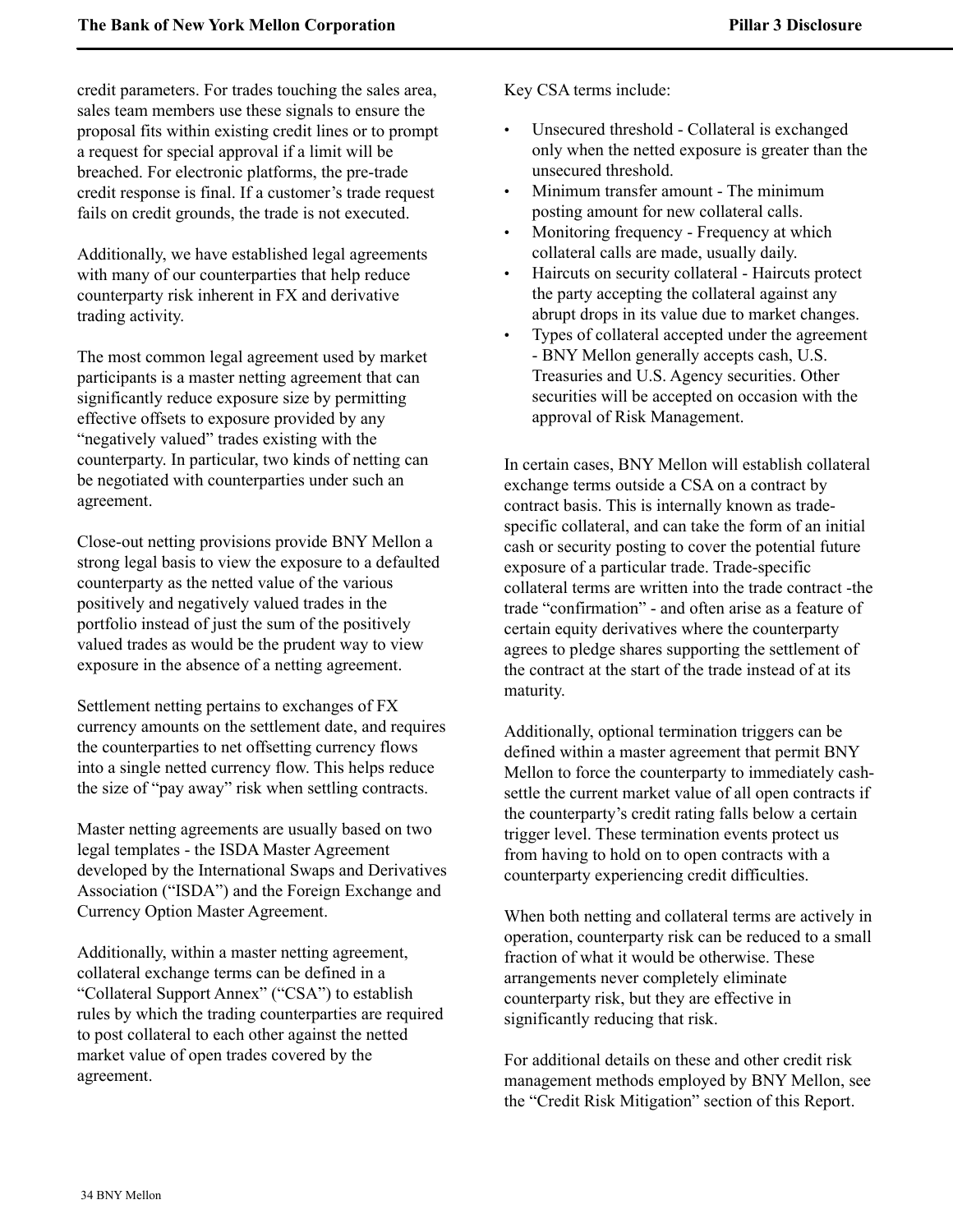There were no counterparty default losses in the second quarter of 2014.

The Derivatives Documentation Committee reviews and approves variations in the Company's documentation standards as it relates to derivative transactions. In addition, this committee reviews all outstanding confirmations to identify potential exposure to the Company.

#### *Economic Capital*

As discussed previously in the "Capital Adequacy" section of this Report, BNY Mellon has implemented a methodology to estimate Company-wide economic capital needs to support the safe-operation of its various businesses including the market-making FX and derivative businesses, repo-style transactions and eligible margin loans. The computation and review of economic capital is a part of BNY Mellon's internal capital adequacy assessment process and, along with regulatory capital, represents a key risk management activity. This ensures that the actual level of capital held by the Company is commensurate with its risk profile and that it is sufficient to provide the financial flexibility to undertake future strategic business initiatives. Please see the discussion in the "Capital Adequacy - Economic Capital" section of this Report, for additional information regarding the development and approval of the framework and methodologies used to quantify each of our risk types.

#### *Credit Limits*

We assess the credit risk of our counterparties through regular examination of their financial statements, confidential communication with the management of those counterparties and regular monitoring of publicly available credit rating information. This and other information is used to develop proprietary credit rating metrics used to assess credit quality.

For FX and derivative businesses, Credit Underwriting teams set and monitor three types of counterparty limits to control the pre-settlement and settlement risk of trades. Pre-settlement risk is the risk that a counterparty defaults before it has fulfilled all its contractual obligations causing a loss of any positive net market value to BNY Mellon. Settlement risk - sometimes called pay-away risk - is the risk that on the settlement of an FX contract, BNY Mellon pays its currency obligation to the counterparty but

the counterparty never pays in its currency obligation to BNY Mellon causing a loss of the whole contract principal.

Pre-settlement risk is managed through limits established on a stressed exposure and the maximum tenor of contracts. The stressed exposure calculation — internally called Cross-Product Potential Risk ("CPPR") — captures the 95th percentile peak exposure that could be produced by a counterparty's portfolio over its lifetime. It is based on a Monte Carlo simulation of market factors that impact the pricing of the contracts and considers diversification of exposures across product categories and any netting and collateral arrangements that may be in place.

The tenor limit works in conjunction with the CPPR limit to control pre-settlement exposures, and defines the longest trade maturity BNY Mellon is willing to accept with a counterparty.

For FX trading, daily settlement limits are established to control the aggregate size of FX amounts permitted to settle with a counterparty on any given settlement date.

Limits are actively monitored using end-of-day snapshots and also on a real-time basis for FX activity using intraday reports and desktop monitoring tools. Detailed policies and procedures govern the limit management process and cover activities such as:

- Formal acknowledgment procedures for limit excesses
- Strict adherence by on-site credit officers to excess approval authorities, and escalation procedures when those authorities are exceeded
- Approval and monitoring of collateral amounts posted and received
- Monitoring of settlement fails
- Periodic portfolio and master agreement documentation reviews

Credit risk also includes operational credit risk arising from investment servicing activities.

We manage credit risk at both the individual exposure level as well as at the portfolio level. Credit risk at the individual exposure level is managed through the credit approval system involving Operational Credit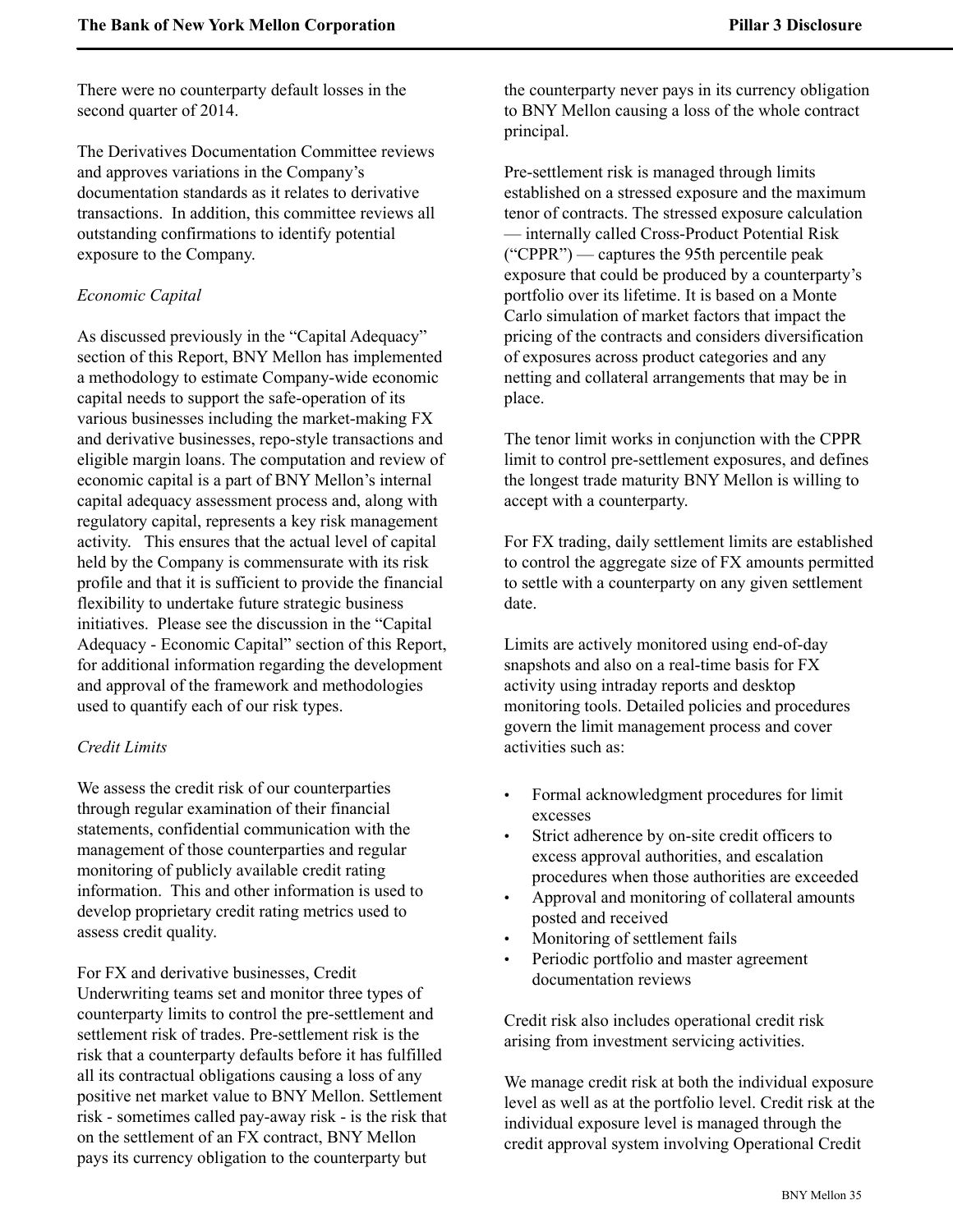Managers, ("OCMs"), Credit Portfolio Managers ("CPMs"), Credit Division Heads ("CDHs"), the CCO and the CRO. This group, collectively, "Credit Risk Management", is responsible for approving the size, terms and maturity of all credit exposures as well as the ongoing monitoring of the exposures. BNY Mellon employs a "Signature System" for all credit approvals. A minimum requirement of the "Signature System" is that a proposal must have the signature approval of an OCM or CPM, or higher (unless delegated per policy). In addition, OCMs and CPMs are responsible for assigning and maintaining the risk ratings on each exposure.

#### *Risk Appetite and Tolerance*

BNY Mellon's appetite for credit risk is consistent with its overall strategy to maintain at least an "A" agency rating. We have well defined tolerances for credit risk and provide credit to investment grade names to largely support the generation of noncredit, fee-based revenue. BNY Mellon maintains a highgrade granular portfolio of loans and leases, avoids single name/industry concentrations, may hedge certain assets, and eliminates exposures that are unaligned with its overall strategy.

BNY Mellon will assume credit risk to the extent that it can maintain Tier 1 capital in excess of economic capital at a 99.90% confidence interval. Credit risk is also managed by annually setting guideline limits on economic capital for certain industries and various portfolio groups. The Risk Policy Manual, to which changes are reviewed annually by the Risk Committee of the Board of Directors, contains these guideline limits. In effect, internal credit guidelines are set and monitored for those activities that generate credit risk typically based on the size of the exposure and the maximum tenor of the extended credit.

#### *Credit Valuation Adjustment*

The mark-to-market valuation for FX and derivative contracts incorporates the impact of counterparty credit spreads above the level of the risk-free curve as required by ASC 820 - Fair Value Measurements and Disclosures. This "CVA adjustment" reflects an adjustment to risk-free value for the possibility payment may not be received because the counterparty defaults. This adjustment is made using internal credit quality assignments and key spread indices mapped to these internal assignments. In

cases where a counterparty is deemed impaired, further analyses are performed to value positions.

## *Credit Rating Downgrade*

Certain OTC derivative contracts and/or collateral agreements of The Bank of New York Mellon, our largest banking subsidiary and the subsidiary through which BNY Mellon enters into the substantial majority of all of its OTC derivative contracts and/or collateral agreements, contain provisions that may require us to take certain actions if The Bank of New York Mellon's public debt rating fell to a certain level. Early termination provisions, or "close-out" agreements, in those contracts could trigger immediate payment of outstanding contracts that are in net liability positions. Certain collateral agreements would require The Bank of New York Mellon to immediately post additional collateral to cover some or all of The Bank of New York Mellon's liabilities to a counterparty.

The following table shows the fair value of contracts falling under early termination provisions that were in net liability positions as of June 30, 2014 for three key ratings triggers:

| If The Bank of New York<br>Mellon's rating was changed to<br>$(Moody's/S\&P)$ |   | <b>Potential close-out</b><br>exposures (fair value) $(a)$ |
|-------------------------------------------------------------------------------|---|------------------------------------------------------------|
| $A^3/A$                                                                       | S | 41 million                                                 |
| Baa2/BBB                                                                      | S | 801 million                                                |
| $Ba1/BB+$                                                                     | S | 2,044 million                                              |

*(a) The amounts represent potential total close-out values if The Bank of New York Mellon's rating were to immediately drop to the indicated levels.*

The aggregated fair value of contracts impacting potential trade close-out amounts and collateral obligations can fluctuate from quarter to quarter due to changes in market conditions, changes in the composition of counterparty trades, new business, or changes to the agreement definitions establishing close-out or collateral obligations.

Additionally, if The Bank of New York Mellon's debt rating had fallen below investment grade on June 30, 2014, existing collateral arrangements would have required us to have posted an additional \$403 million of collateral.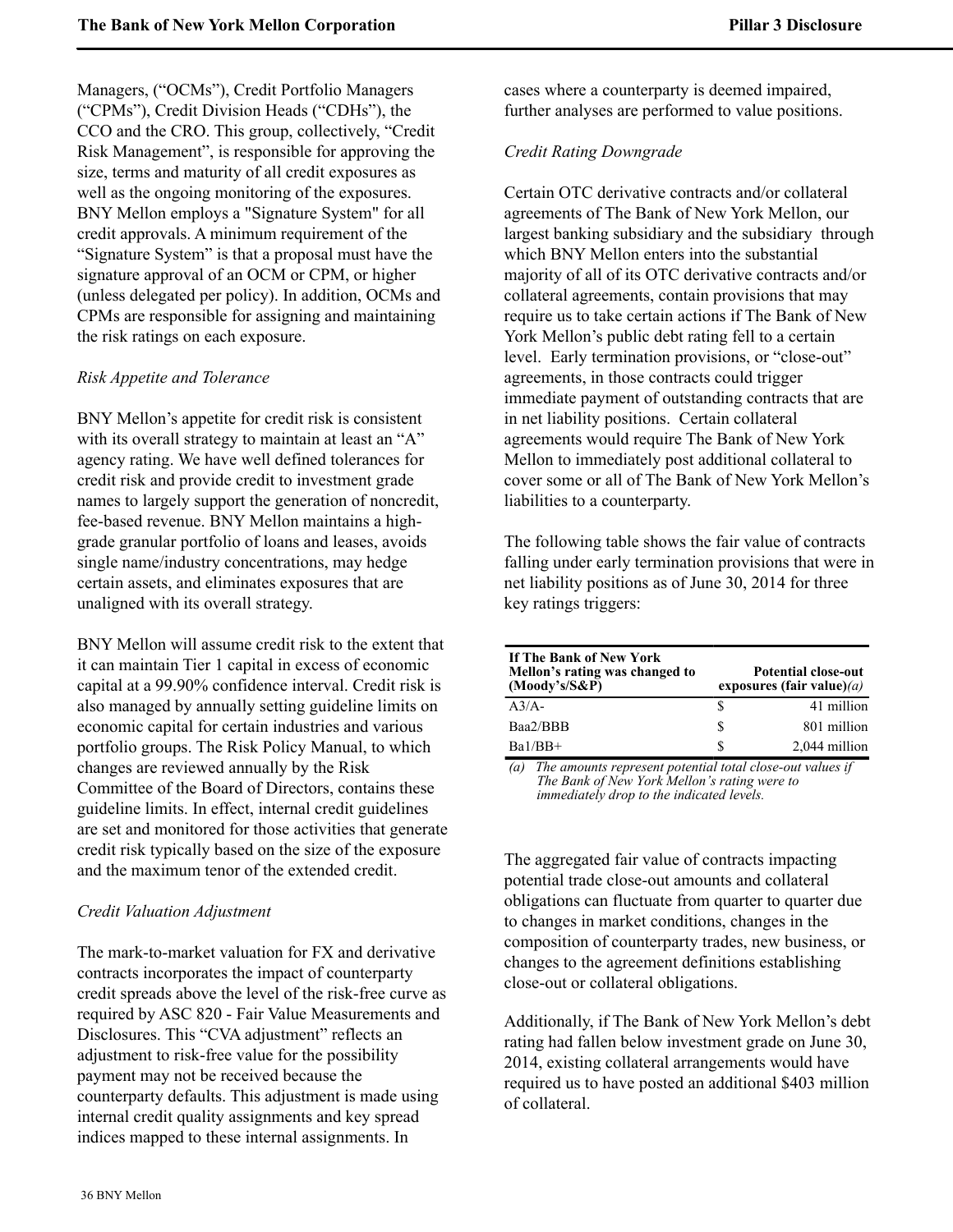#### *Derivatives*

The Final Capital Rules allow banks to use the Current Exposure Method ("CEM") or the Internal Models Method ("IMM"), after receiving prior

written approval from the regulators, for estimating EAD associated with counterparty trades. BNY Mellon currently uses the CEM approach for estimating EAD. The table below presents BNY Mellon's derivative exposure.

| <b>Derivatives</b>                    |                                         |   |                        |   |                     |    | June 30, 2014                           |    |                            |    |                            |    |                  |
|---------------------------------------|-----------------------------------------|---|------------------------|---|---------------------|----|-----------------------------------------|----|----------------------------|----|----------------------------|----|------------------|
| (in millions)                         |                                         |   | <b>OTC</b> Derivatives |   |                     |    |                                         |    | <b>Cleared Derivatives</b> |    |                            |    |                  |
|                                       | <b>Positive</b><br>Fair<br>Value<br>EAD |   | <b>PFE</b>             |   | <b>Total</b><br>EAD |    | Positive<br>Fair<br>Value<br><b>EAD</b> |    | <b>PFE</b>                 |    | <b>Total</b><br><b>EAD</b> |    | <b>Total EAD</b> |
| Interest rate contracts               | \$<br>14,228                            | S | 3,726                  | S | 17,954              | \$ | 2,050                                   | \$ | 1,468                      | \$ | 3,518                      | S  | 21,472           |
| Foreign exchange contracts            | 2,504                                   |   | 5,563                  |   | 8,067               |    |                                         |    |                            |    |                            |    | 8,067            |
| Equity derivative contracts           | 1,372                                   |   | 2,505                  |   | 3,877               |    | 189                                     |    | 800                        |    | 989                        |    | 4,866            |
| Credit derivatives                    |                                         |   |                        |   | -1                  |    |                                         |    |                            |    |                            |    |                  |
| Default Fund Contributions            |                                         |   |                        |   |                     |    | 88                                      |    |                            |    | 88                         |    | 88               |
| Other                                 | 87                                      |   |                        |   | 87                  |    | 465                                     |    |                            |    | 465                        |    | 552              |
| Total                                 | \$<br>18,191                            | S | 11,795                 | S | 29,986              | S  | 2,792                                   | S  | 2,268                      | S  | 5,060                      | S  | 35,046           |
| Netting                               |                                         |   |                        |   |                     |    |                                         |    |                            |    |                            |    | (18, 761)        |
| Netted EAD pre Collateral             |                                         |   |                        |   |                     |    |                                         |    |                            |    |                            | \$ | 16,285           |
| Collateral applied                    |                                         |   |                        |   |                     |    |                                         |    |                            |    |                            |    | (2,318)          |
| Total after netting and<br>collateral |                                         |   |                        |   |                     |    |                                         |    |                            |    |                            | \$ | 13,967           |

EAD on derivatives was approximately \$14.0 billion at June 30, 2014, consisting of exposure to OTC derivatives and exposures to cleared derivatives. OTC derivatives exposures primarily consisted of interest rate agreements, foreign exchange contracts, and equity derivative contracts. Cleared derivatives exposures primarily consisted of interest rate contracts, equity derivative contracts and default fund contributions. Total EAD for OTC and cleared derivatives was partially offset by the effect of netting agreements and collateral applied. Collateral applied consists primarily of cash, followed by US Government Sponsored Entity and Agency securities. We also held a small amount of securities issued by Corporations and Public Sector Entities.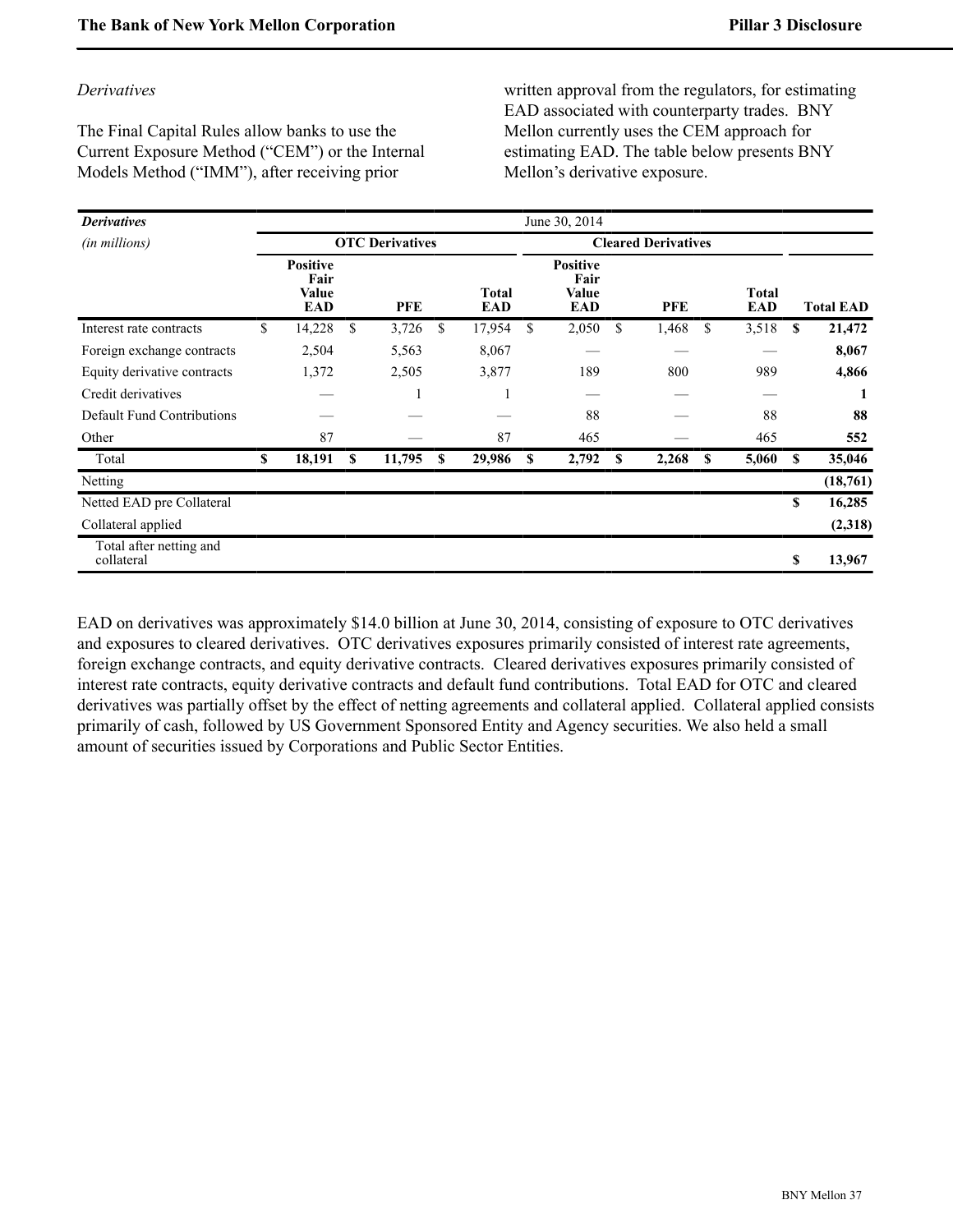#### *Repo Style Transactions*

A securities lending transaction is a fully collateralized transaction in which the owner of a security agrees to lend the security (typically through an agent, in our case, The Bank of New York Mellon), to a borrower, usually a broker or bank, on an open, overnight or term basis, under the terms of a prearranged contract, which normally matures in less than 90 days.

We typically lend securities with indemnification against borrower default. We generally require the borrower to provide collateral with a minimum value of 102% of the fair value of the securities borrowed, which is monitored on a daily basis, thus reducing credit risk. Market risk can also arise in securities lending transactions. These risks are controlled through policies limiting the level of risk that can be undertaken. Securities lending transactions are generally entered into only with highly-rated counterparties. BNY Mellon has indemnified activity of \$296 billion as of June 30, 2014. Securities lending indemnifications were secured by collateral of \$306 billion at June 30, 2014.

CIBC Mellon, a joint venture between BNY Mellon and the Canadian Imperial Bank of Commerce ("CIBC"), engages in securities lending activities. CIBC Mellon, BNY Mellon, and CIBC jointly and severally indemnify securities lenders against specific types of borrower default. At June 30, 2014, \$63 billion of borrowings at CIBC Mellon for which BNY Mellon acts as agent on behalf of CIBC Mellon clients, were secured by collateral of \$66 billion. If, upon a default, a borrower's collateral was not sufficient to cover its related obligations, certain losses related to the indemnification could be covered by the indemnitors.

Under the Final Capital Rules, all indemnified securities lending activities, including securities lent with cash collateral received and all indemnified cash reinvestments into reverse repos are included in our RWA calculation.

For estimating EAD associated with the credit risk of the above mentioned repo-style transactions, the Final Capital Rules allows banks to use the collateral haircut approach or, after receiving prior written approval from the regulators, the simple VaR or IMM. As an alternative to mitigating credit risk through EAD adjustment, banks can adjust the LGD used in calculating the risk weight and expected credit loss. BNY Mellon is currently either applying the collateral haircut approach or adjusting the LGD for repo-style transactions.

The following table provides EAD for counterparty credit risk of repo-style transactions, by credit risk mitigation method and product type.

#### **Counterparty credit risk exposure – analysis by product at June 30, 2014**

| (in millions)                    |    | <b>EAD</b><br>Adjustment<br><b>Method</b> |      | <b>LGD</b><br>Adjustment<br>Method |      | <b>Total</b> |
|----------------------------------|----|-------------------------------------------|------|------------------------------------|------|--------------|
| Securities lending               | ۰D | 191                                       | - \$ | $\overline{\phantom{0}}$           |      | 191          |
| Repo/Reverse Repo                |    | 21,389                                    |      | 106                                |      | 21,495       |
| Securities/Broker/Margin lending |    | 1,007                                     |      | 1.181                              |      | 2,188        |
| Total                            | ۱D | 22,587                                    | -SS  | 1,287                              | - \$ | 23,874       |

Total counterparty credit risk exposure for repo-style transactions at June 30, 2014 was \$23.9 billion, primarily consisting of repo and reverse repo transactions.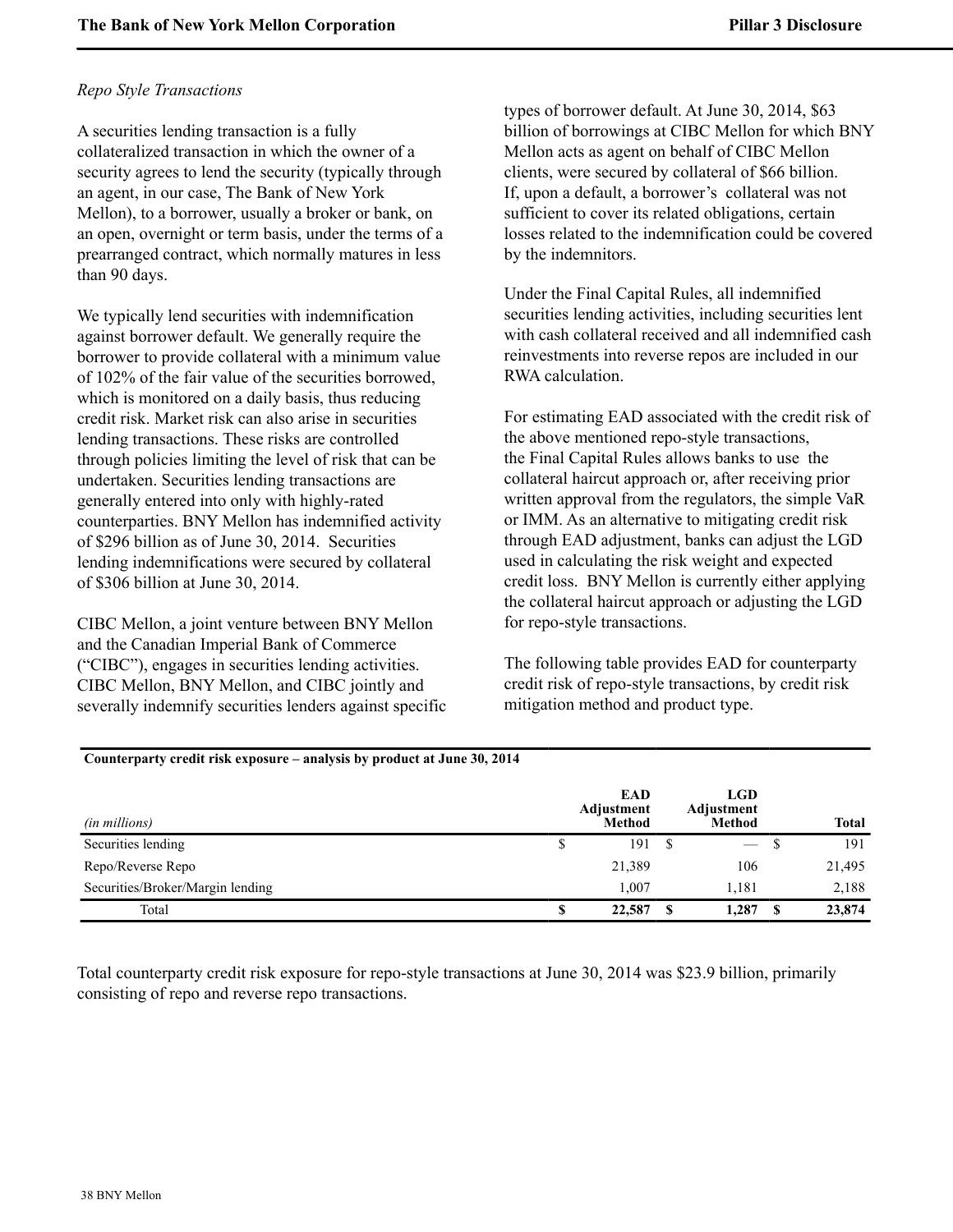Periodically, we purchase single name CDS, index credit default protection or other forms of credit protection to reduce our exposure to certain institutions or industries. All proposed CDS transactions are reviewed by our Risk Management's Portfolio Monitoring & Hedging Group. Approvals from the Chief Risk Policy Officer and the Head of Enterprise-Wide Market Risk are required for all CDS transactions.

The table below shows the notional amount of CDS which BNY Mellon used for its own credit portfolio. As of June 30, 2014, BNY Mellon was not able to reduce its EAD through the use of CDS as credit mitigants because all purchased CDS mature in less than 3 months. The exposure categories and geographic distributions presented below represent those of the protection provider rather than the underlying borrower. All protection providers were rated as investment grade as of June 30, 2014. All credit exposures mitigated through CDS purchased shown in the next table were for corporate borrowers.

| <b>Credit default swaps</b> |               |           |   |      |    |  |
|-----------------------------|---------------|-----------|---|------|----|--|
| (in millions)               | June 30, 2014 |           |   |      |    |  |
|                             |               | Purchased |   | Sold |    |  |
| Banks:                      |               |           |   |      |    |  |
| <b>United States</b>        |               | 20        | S |      |    |  |
| <b>Total CDS</b>            |               | 20        | S |      | __ |  |

*Note: BNY Mellon's credit derivatives consist solely of CDS.* 

## <span id="page-39-0"></span>**Credit Risk Mitigation**

BNY Mellon manages credit risk through a variety of credit risk mitigation strategies including the following (each of which is discussed in additional detail below):

- CDS (as shown in the table above);
- Asset Sales (for traditional loan products);
- Active collateralization (for repo-style transactions and derivative transactions); and
- Master agreements/netting arrangements (for derivative transactions).

Credit Risk arises from several sources, including traditional lending activities and credit products, operational credit exposures and "Global Market exposures." Each of these items is discussed below.

Traditional lending activities and credit products, include:

- Loans, lease commitments, advised and committed lines of credit (used or unused) and guidance lines for commercial transactions, whether secured or unsecured:
- Facilities to issue or confirm letters of credit
- Acceptances;
- Overnight overdraft lines;
- Interbank money market/placement and federal funds with maturity greater than or equal to two business days;
- Federal funds purchased and segregated offset finance products;
- Receivables purchases without recourse to the seller;
- Secured overnight exposure to broker/dealers (including margin loans).

Operational credit exposure consists of extensions of intraday credit provided as part of our investment servicing businesses, which include principally Asset Servicing, Cash Management, Corporate Trust and, to a lesser extent, Depositary Receipts, Treasury Services and Broker/Dealer Services. This type of credit exposure is associated with products with low historical credit losses. Operational credit exposures are also short-term in nature and normally require the occurrence of two separate events to generate a loss (e.g. the transaction fails causing an extension of credit and then the counter-party defaults).

Examples of operational credit exposures include:

• Daylight and overnight lending facilities, including daylight overdrafts, day loans to broker/dealers and overnight federal funds purchased;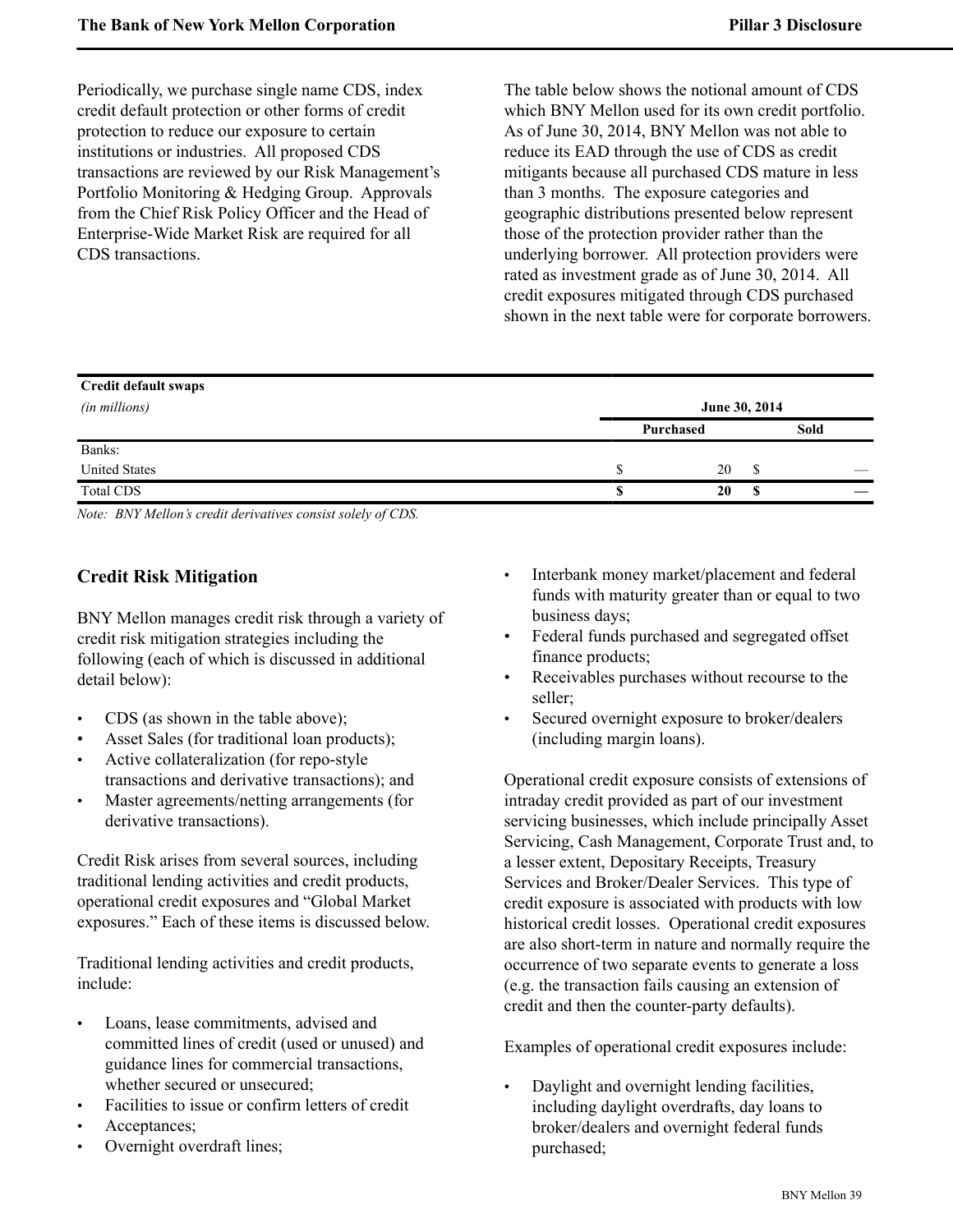Securities-related facilities, including repurchase agreements repos/reverse repos, securities lending, tri-party limits, custody and clearing facilities, margin deposit limits, guidance lines for corporate trust, depositary receipts and government securities clearance.

"Global Markets exposure" consists of derivative exposure used for trading and interest rate management purposes. In providing derivative products to our clients, we are assuming counterparty credit risk. BNY Mellon will incur a loss on a derivative contract if rates move in our favor vis-à-vis the transaction and if the counterparty defaults.

Examples of Global Markets exposures include:

- Foreign Currency Contracts;
- Foreign Currency Option Contracts;
- Interest Rate Swaps, Options, Caps and Floors;
- Futures and Forward Contracts;
- **Equity Options;**
- Credit Default Swaps;
- Total Return Swaps.

#### *Credit Default Swaps*

CDS may be used for traditional lending and extensions of credit under three circumstances: (1) to hedge large individual name concentrations (2) to hedge large industry concentrations and (3) to hedge idiosyncratic risk, in unique situations where such risk is present. For more information on our CDS, see the "Counterparty Risk for OTC Derivative Contracts, Repo-style Transactions and Eligible Margin Loans" section of this Report. As in that section, the CRO and the Head of Enterprise-Wide Market Risk provide final approval for the use of CDS.

#### *Asset Sales*

In certain instances, we may also decide to sell part of our credit exposure. This type of mitigation is used primarily for traditional lending exposure. The decision to sell or hedge an asset is based on relative cost as well as the potential impact to the client. Under the terms of credit agreements, we are typically required to seek the client's approval before selling part of our exposure.

#### *Active Collateralization*

The acceptance of collateral with at least daily margining is used for various operational credit exposures, including repo-style and derivative exposures. In Securities Lending for example, the borrower is required to post collateral for lending activity with additional margins that can range from 102% to 110%. The collateral received from the borrower falls within the acceptable collateral types defined under the Final Capital rules, including cash collateral and other types of security collateral including sovereign bonds, both US and non-US, and equity security collateral. The collateral amounts with the borrowers are adjusted at the beginning of every day to reflect the prior days' market activity and the collateral amounts are adjusted through-out the day for loan activity with the borrower.

Collateral is also used to mitigate the counterparty credit risk associated with derivative transactions. In negotiating a collateral agreement, the parties must agree upon an unsecured threshold. Exceeding this threshold triggers a collateral call from the exposed counterparty to cover the mark-to-market exposure above the threshold. The unsecured threshold must be approved through appropriate credit channels and can range from zero to any positive amount. Some collateral agreements may feature downgrade provisions that reduce the unsecured threshold if a counterparty were to be downgraded by a major rating agency such as Standard & Poor's, Moody's, and Fitch.

Acceptable collateral includes cash, U.S. Treasury securities, and/or U.S. Government Agency securities plus any other collateral that Credit Risk Management may approve occasionally. The collateral must be marked-to-market daily, and any haircuts applied to these securities to determine the effective total amount posted must follow our internal policies. These haircuts are intended to protect BNY Mellon in case the value of the collateral suddenly falls under changing market conditions.

Credit Risk Management takes particular care to ensure that the wrong-way risk between collateral and exposures does not exist. Wrong-way risk results when the exposure to the counterparty increases when the counterparty's credit quality deteriorates. That is, it arises when default risk and credit exposure increase together.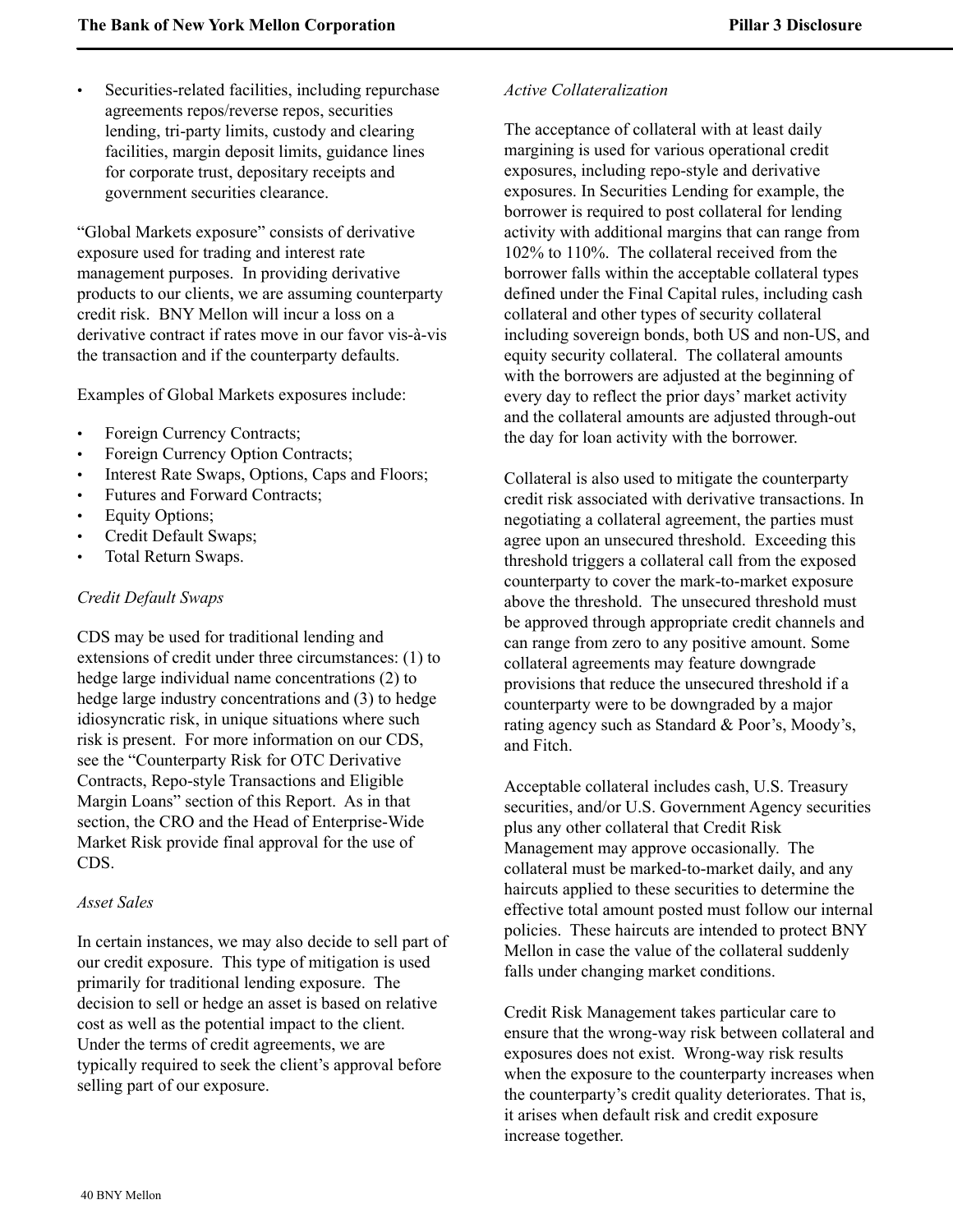There are two types of wrong-way risk. Specific wrong way risk arises when the relationship between credit quality and exposure is explicit and direct. For example, if exposure is collateralized by a counterparty's own equity, it produces an obvious specific wrong-way risk situation. General wrong way risk arises where the relationship is not explicit, but statistically material. For instance, if exposure is collateralized by a security that is strongly correlated with the counterparty's credit quality (i.e., security value tends to fall when credit quality falls), a general wrong-way risk situation may exist.

#### *Master Agreements and Netting*

All terms for collateralized trading are governed by a CSA which forms part of a Master Agreement. Master Agreements and netting are used to mitigate counterparty credit risk arising from global markets trading. All counterparties that trade term exposures are expected to sign a Master Agreement. Since 1987, ISDA has offered its Master Agreement as a standardized contract that provides terms for trading and settling a broad range of derivative transactions. It incorporates schedules that allow contracting parties to customize the terms and conditions to their mutual satisfaction to cover termination events, netting arrangements, security and other matters. BNY Mellon uses either the 1992 revised ISDA Master Agreement or the 2002 ISDA Master Agreement as the foundation for bilateral netting agreements with our counterparties regarding derivative products such as interest rate swaps. If the ISDA agreement covers multiple products (e.g. interest rate swaps currency and equity derivatives), it may serve as a "Master Netting Agreement".

Netting provisions are contained in the Master Agreements described above. Netting may take two different forms: close-out netting and settlement netting. Close-out netting refers to an agreement between BNY Mellon and a counterparty so that upon specified events of default, the non-defaulting party can require that:

- All open derivative contracts be marked-tomarket (present valued) and summed;
- A single net payment be made as final settlement to whichever party holds the overall profit from those contracts;
- Collateral be liquidated (if held).

Settlement netting (also called payment netting) requires that all foreign exchange obligations between us and a counterparty, that are payable on the same settlement date, be netted to produce a single payment obligation for each currency traded.

#### *Concentration Risk*

While traditionally concentration risk is associated with credit risk, we have taken a broader view of concentration risk. We define concentration risk as the risk of loss not only associated with outsized credit granted to individual or interrelated borrowers but also to any significant interrelated risk exposures that may produce large losses or may threaten the safety and soundness of BNY Mellon. Concentration risk may arise from connected factors which are not readily apparent and identifiable. It can take the form of intra-risk concentrations and cross-risk concentrations. Intra-risk credit concentrations may arise from outsized credit (default) risk exposures to one or more exposure characteristics, such as a single obligor or interconnected obligors, economic sector, geographic location and/or financial instrument/ product type. Cross-risk concentrations arise from outsized exposures to one or more common exposure characteristics when viewed across multiple risk types.

We have well-established policies and procedures to identify, manage and measure credit risk concentrations. We manage credit risk concentrations at both the individual exposure level as well as at the portfolio level, through the use of the following specific limits and underwriting guidelines:

- Target portfolio values should not exceed industry or country notional exposure portfolio limits;
- Target portfolio values should not exceed industry economic capital portfolio limits;
- In addition to the credit underwriting approval process, all new committed transactions for counterparties with aggregate traditional lending exposure greater than \$75 million are presented and reviewed for appropriate relationship revenue to risk exposure at a weekly meeting chaired by the Chief Corporate Lending Officer. For complex or unusual transactions, the traditional lending exposure review criteria lowers to \$15 million. Global Client Management, Lines of Business and Credit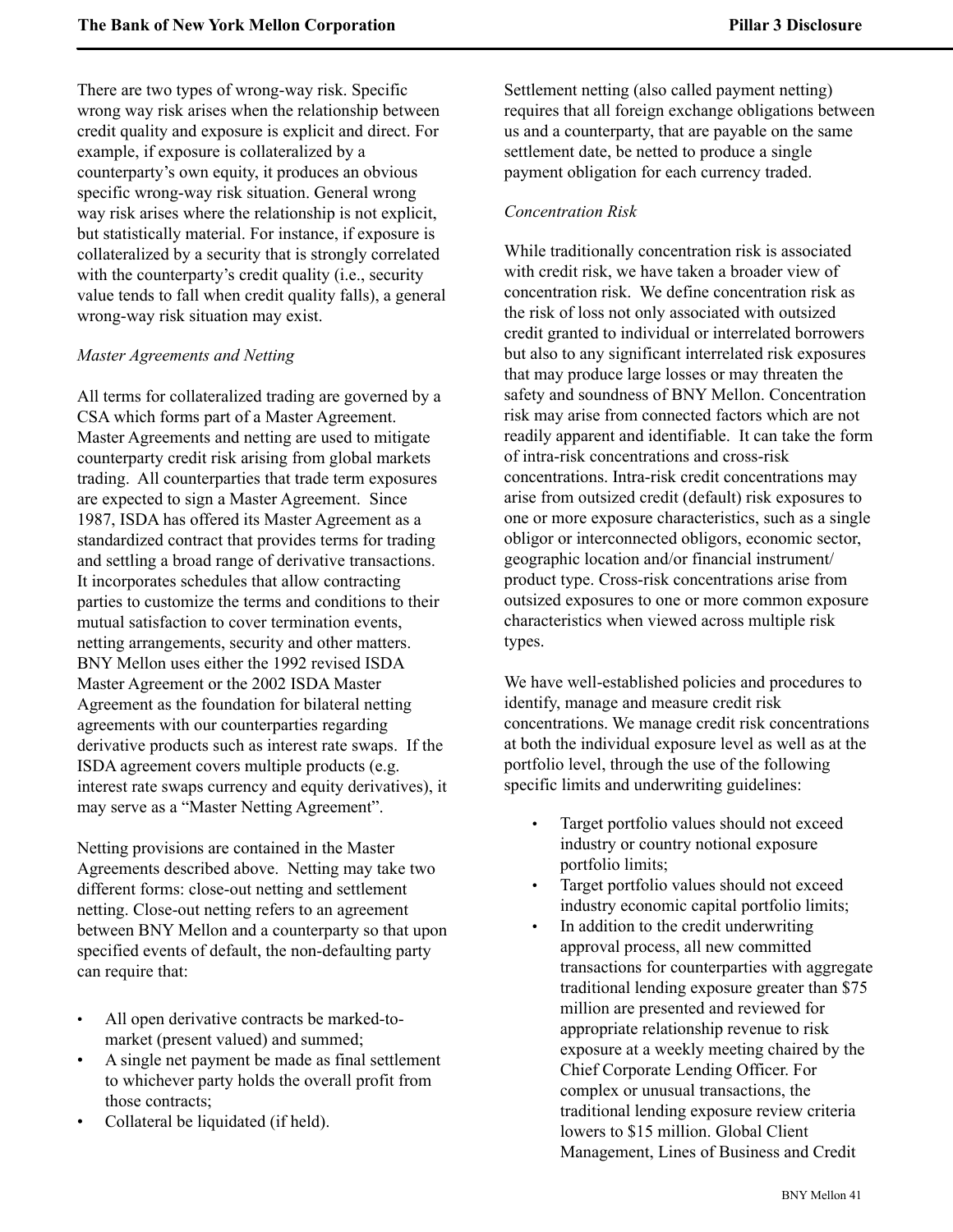Risk Management functions participate in the weekly meeting.

<span id="page-42-0"></span>Additionally, BNY Mellon's Portfolio Management Committees identify and manage credit risk concentrations by periodically reviewing exposures to identify "Pools of Risk." Pools of Risk are delineated by either:

- An entity where BNY Mellon is deemed to have an ownership interest having exposure to BNY Mellon that exceeds \$500 million;
- Exposures administered under a special industries lending group;
- Individual country exposures administered by the International Banking Sector;
- Any industry which has an industry lending guideline;
- Any group of exposures or customers within an industry which, as a group, pose significant credit or operational risks to the Company due to the nature of our business in that industry or due to the financial condition of the industry.

Each Portfolio Management Committee recommends specific Pools of Risk that warrant a more comprehensive review. The reviews are conducted by the appropriate CDH, one or more Credit Risk Managers, one or more representatives from B&CA and may include one or more representatives from the appropriate Global Client Management or Business Division. This group produces a report identifying the quantity, quality, and liquidity of the credit exposure to the Pools of Risk by calculating the total exposure, exposure composition and the weighted average borrower and facility ratings. The report and its conclusions are presented to the appropriate Portfolio Management Committee.

Finally, BNY Mellon also accounts for credit risk concentrations in its capital estimates through its credit risk economic capital model.

Additionally, we use enterprise-wide stress testing to evaluate cross-risk concentrations. One of the goals of enterprise-wide stress testing is to assess the worst impact resulting from a stressed scenario on one or more interrelated exposure characteristics across all risk types so that potentially significant cross-risk concentrations can be understood.

For more detail regarding our credit risk management practices, see the "Credit Risk: General Disclosures" and "Credit Risk: Disclosures for Portfolios Subject to IRB Risk-based Capital Formulas" sections of this Report.

## **Securitizations**

## *Overview*

As of June 30, 2014 , BNY Mellon did not originate securitization transactions. Rather, we are exposed to securitization products as a result of either purchasing securitizations originated by others into our investment portfolio or through extending credit to Special Purpose Vehicles ("SPVs") or non-operating companies defined as securitization exposures under the Final Capital Rules. The exposure amount and RWA for securitization exposures found in the banking book, and non-covered positions from the trading book are calculated in accordance with the Final Capital Rules hierarchy of approaches. The Company at June 30, 2014 was primarily utilizing Simplified Supervisory Formula Approach ("SSFA"). Currently we do not hedge our securitization portfolio.

## *Risk Governance*

Our ALCO, which reports to the SRMC, has several responsibilities related to balance sheet management, including providing oversight of the investment portfolio, monitoring interest rate sensitivity, monitoring balance sheet and capital ratios and ensuring adequate liquidity. The SRMC is the most senior management body responsible for evaluating emerging risks and for reviewing any material breaches to our risk appetite and approves action plans required to remediate any issues. The SRMC provides oversight for the risk management, compliance and ethics framework. The CEO, CRO and CFO are among SRMC's members.

#### *Objectives of the Company's Securitization Activity*

BNY Mellon holds securitization exposures primarily from four activities: investment portfolio exposures, resecuritization exposures, as a derivatives counterparty to securitization transactions and as an investor in Variable Funding Notes ("VFNs"). These securitization activities are described in more detail in the following paragraphs.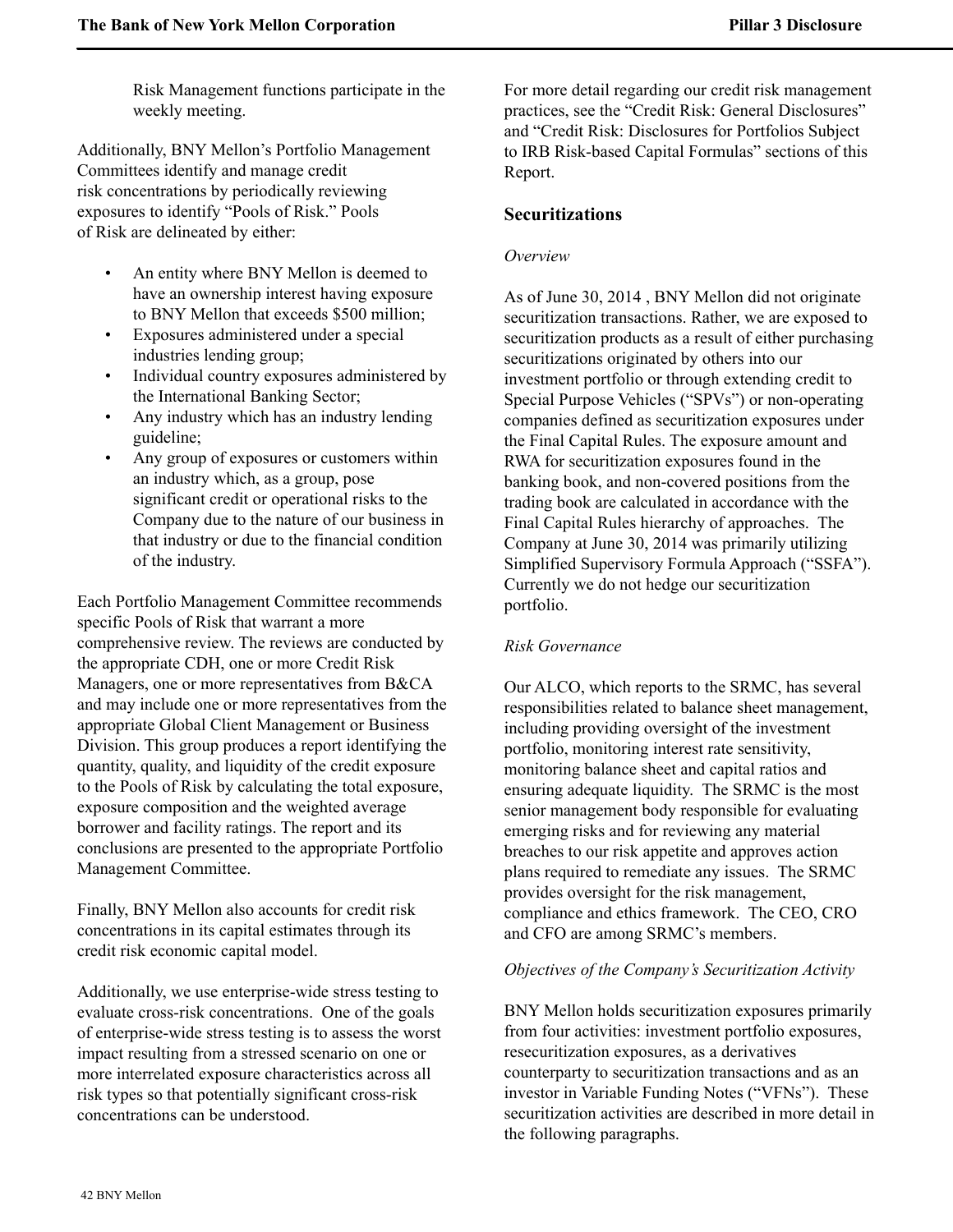Securitization exposures in the investment portfolio—

BNY Mellon is an investor in securities that qualify as securitization exposures under Basel III. These are composed mostly of highly rated, investment grade securities and include, among other types, investments in residential mortgage backed securities, commercial MBS and other asset backed securities. The investment portfolio in its entirety is managed by our Corporate Treasury function and the portfolio's direction, composition, and riskiness is monitored on a daily basis.

As discussed in additional detail below RWAs for securitization exposures are calculated using either of the Supervisory Formula Approach ("SFA"), SSFA, a 100% risk weight (for OTC derivatives) or the 1250% risk weighting approach depending on the appropriate treatment for the exposure.

Resecuritization exposures—

BNY Mellon's investment portfolio includes some resecuritization exposures, almost all of which are senior tranches from seasoned, pre-crisis CLO transactions. The underlying securitization content within each of these CLOs is typically composed of debt tranches issued by other CLOs.

As a derivatives counterparty to securitization transactions—

BNY Mellon has derivative exposures, primarily Interest Rate Potential Risk exposures and Foreign Exchange Potential Risk, that support securitization transactions and are considered securitization exposures under the Final Capital Rules. These exposures generally receive a 100% risk-weight.

#### VFNs—

BNY Mellon extends a limited number of VFNs to specific securitization vehicles. Typically, these exposures are subject to the SFA treatment, although they can be subject to the SSFA.

#### *Accounting Policies*

Given the lack of BNY Mellon's origination and sponsorship role related to of these securitization vehicles, these activities and their accounting policy are not disclosed in this Report, but would be disclosed separately when material in our Annual Report.

#### *Calculation of RWA for securitization exposures*

Consistent with section 939A, of the Dodd-Frank Act, the Final Capital Rules remove the Advanced Approaches risk-based capital rule's ratings-based approach ("RBA") and internal assessment approach ("IAA") for securitization exposures. Under the Final Capital Rules, the hierarchy for securitization exposures is as follows:

- Banking organizations are required to deduct from CET1 any after-tax gain-on-sale resulting from a securitization and application of a 1250% risk weight to the portion of credit-enhancing interest-only strip that does not constitute after-tax gain-on-sale. BNY Mellon currently does not have any securitization exposure that is subject to this deduction.
- For those securitization exposures not subject to capital deduction, a banking organization is required to assign a risk weight to the securitization exposure using the SFA where data to calculate the SFA is available. In view of data availability issues, BNY Mellon has adopted the SFA treatment only for its securitization exposures that are VFNs and is moving toward a wider use of the SFA over time as it develops the ability to obtain the required data.
- Banking organizations not adopting SFA are permitted to apply the SSFA under certain situations. The SSFA does not rely on credit ratings when determining the amount of risk that securitization exposures represent.
- Bank organizations may assign a risk weight of 100% to certain derivatives that have a first priority claim on cash flows from the underlying exposures of a securitization exposure under the Final Capital Rules.
- Otherwise, banking organizations must apply a 1250% risk weight to its securitization exposures.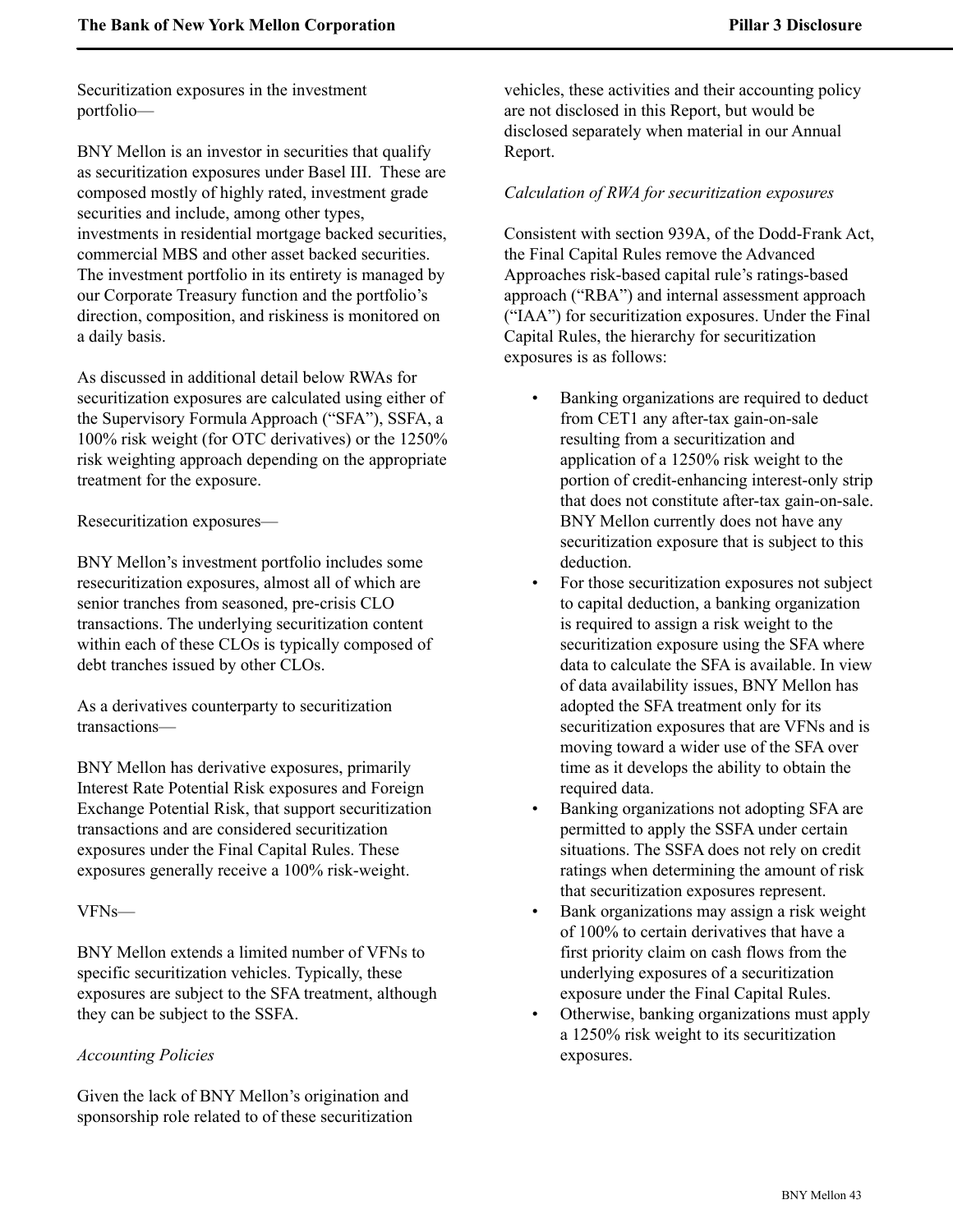The following table presents securitization exposures determined under the Final Capital Rules segmented by the risk weight methodology. The RWA for most securitization exposures is calculated using the SSFA. RWA for VFNs is computed using the SFA treatment. OTC derivatives that support securitization exposures receive a 100% risk weighting.

#### **Outstanding traditional securitization exposures by exposure type at June 30, 2014**

| (in millions)                   |                                                   |    |                  |               | <b>Securitization exposure amount</b> |    | <b>Securitization RWA</b> |    |                  |    |                 |    |        |
|---------------------------------|---------------------------------------------------|----|------------------|---------------|---------------------------------------|----|---------------------------|----|------------------|----|-----------------|----|--------|
| <b>Risk</b><br>weight<br>method | <b>Exposure Category</b>                          |    | $On-$<br>balance |               | Off-<br>balance                       |    | <b>Total</b>              |    | $On-$<br>balance |    | Off-<br>balance |    | Total  |
| <b>SSFA</b>                     | <b>RMBS</b>                                       | \$ | 6,172            | \$            |                                       | \$ | 6,172                     | \$ | 7,384            | S  |                 | \$ | 7,384  |
| <b>SSFA</b>                     | ABS                                               |    | 3,230            |               |                                       |    | 3,230                     |    | 1,097            |    |                 |    | 1,097  |
| <b>SSFA</b>                     | Commercial MBS                                    |    | 2,079            |               |                                       |    | 2,079                     |    | 794              |    |                 |    | 794    |
| <b>SSFA</b>                     | CDO/CLO                                           |    | 1,055            |               |                                       |    | 1,055                     |    | 530              |    |                 |    | 530    |
| <b>SSFA</b>                     | Resecuritizations                                 |    | 529              |               |                                       |    | 529                       |    | 515              |    |                 |    | 515    |
| <b>SSFA</b>                     | Other                                             |    |                  |               | 47                                    |    | 47                        |    |                  |    | 9               |    | 9      |
|                                 | <b>Subtotal SSFA exposures</b>                    | \$ | 13,065           | <sup>\$</sup> | 47                                    | \$ | 13,112                    | S. | 10,320           | \$ | 9               | \$ | 10,329 |
| <b>SFA</b>                      | <b>VFNs</b>                                       |    |                  |               | 400                                   |    | 400                       |    |                  |    | 80              |    | 80     |
| $100\%$                         | OTC derivatives                                   |    |                  |               | 251                                   |    | 251                       |    |                  |    | 251             |    | 251    |
| 1250%                           | Securitizations without available<br>treatment    |    | 125              |               | 2                                     |    | 127                       |    | 1,565            |    | 25              |    | 1,590  |
|                                 | <b>Total outstanding securitization exposures</b> | S  | 13,190           | S             | 700                                   | S  | 13,890                    | S  | 11,885           | S  | 365             | S  | 12,250 |

Total amount of outstanding securitization exposures and RWA at June 30, 2014 was \$13.9 billion and \$12.3 billion, respectively. BNY Mellon did not have any synthetic securitization exposures as of June 30, 2014.

The following table presents securitization exposures by risk weight bands.

| Securitization positions retained or purchased by risk weight bands at June 30, 2014 |                                    |            |              |                        |                |                         |                             |     |               |                |     |     |  |  |
|--------------------------------------------------------------------------------------|------------------------------------|------------|--------------|------------------------|----------------|-------------------------|-----------------------------|-----|---------------|----------------|-----|-----|--|--|
| (in millions)                                                                        |                                    |            |              | <b>Exposure amount</b> |                |                         | <b>Capital requirements</b> |     |               |                |     |     |  |  |
| <b>Risk weight band</b>                                                              | Securitization<br>Resecuritization |            | <b>Total</b> |                        | Securitization | <b>Resecuritization</b> |                             |     | <b>Total</b>  |                |     |     |  |  |
| Subject to SSFA Approach:                                                            |                                    |            |              |                        |                |                         |                             |     |               |                |     |     |  |  |
| $\leq$ = 25%                                                                         | \$                                 | $7,626$ \$ |              | 136                    | -S             | 7,762                   | \$                          | 123 | <sup>\$</sup> | $\overline{2}$ | \$  | 125 |  |  |
| $>25\%$ to $\lt$ = 35%                                                               |                                    | 634        |              | 13                     |                | 647                     |                             | 15  |               |                |     | 15  |  |  |
| $>35\%$ to $\lt$ = 75%                                                               |                                    | 1,121      |              | 238                    |                | 1,359                   |                             | 44  |               | 10             |     | 54  |  |  |
| $>75\%$ to $\lt$ = 250\%                                                             |                                    | 2,053      |              | 103                    |                | 2,156                   |                             | 292 |               | 10             |     | 302 |  |  |
| $>250\%$ to $\leq$ = 650\%                                                           |                                    | 1,079      |              | 39                     |                | 1,118                   |                             | 272 |               | 18             |     | 290 |  |  |
| $>650\%$ to $\leq$ = 1250\%                                                          |                                    | 70         |              |                        |                | 70                      |                             | 39  |               |                |     | 40  |  |  |
| <b>Total SSFA approach</b>                                                           | \$                                 | 12,583     | \$           | 529                    | S              | 13,112                  | \$                          | 785 | \$            | 41             | S   | 826 |  |  |
| Subject to 100% OTC, SFA or<br>$1250\%$ methods:                                     |                                    |            |              |                        |                |                         |                             |     |               |                |     |     |  |  |
| $\leq$ = 25%                                                                         |                                    | 400        |              |                        |                | 400                     |                             | 7   |               |                |     | 7   |  |  |
| $>75\%$ to $\lt$ = 250\%                                                             |                                    | 251        |              |                        |                | 251                     |                             | 20  |               |                |     | 20  |  |  |
| $>650\%$ to $\leq$ = 1250\%                                                          |                                    | 122        |              | 5                      |                | 127                     |                             | 122 |               | 5              |     | 127 |  |  |
| <b>Total other methods</b>                                                           |                                    | 773        |              | 5                      |                | 778                     |                             | 149 |               | 5              |     | 154 |  |  |
| <b>Total securitization positions</b><br>retained or purchased                       | S                                  | 13,356     | S            | 534                    | S.             | 13,890                  | \$                          | 934 | <sup>\$</sup> | 46             | \$. | 980 |  |  |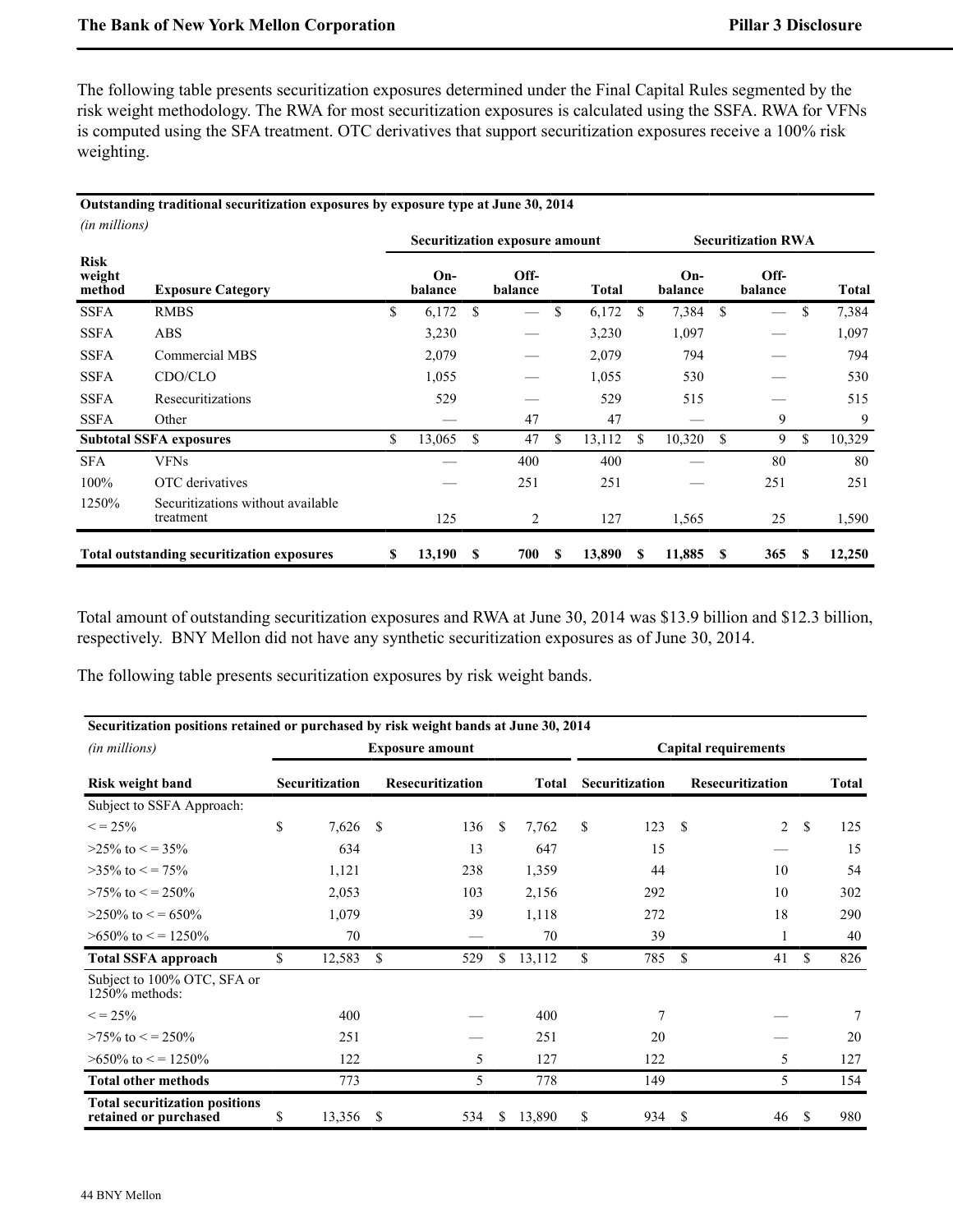Total amount of outstanding securitization exposures subject to risk weighting was \$13.9 billion at June 30, 2014. Capital requirements for those securitization exposures was \$1.0 billion at June 30, 2014.

The following table details resecuritization positions by exposure type.

| Resecuritization positions within the banking book- by exposure type |   | June 30, 2014                                                          |  |  |
|----------------------------------------------------------------------|---|------------------------------------------------------------------------|--|--|
| (in millions)                                                        |   | Exposures<br>before/after credit<br>mitigation and<br>guarantees $(a)$ |  |  |
| Structured products                                                  |   | 489                                                                    |  |  |
| Other $(b)$                                                          |   | 45                                                                     |  |  |
| <b>Total resecuritizations</b>                                       | ¢ | 534                                                                    |  |  |

*(a) The credit mitigation and guarantees related to resecuritization positions are not significant.*

*(b) Other resecuritization exposures primarily consists of non pass through MBS.*

## <span id="page-45-0"></span>**Operational Risk**

In providing a comprehensive array of products and services, we may be exposed to operational/business risk. Operational/business risk may result from, but is not limited to, errors related to transaction processing, breaches of internal control systems and compliance requirements, fraud by employees or persons outside BNY Mellon or business interruption due to system failures or other events. Operational/ business risk may also include breaches of our technology and information systems resulting from unauthorized access to confidential information or from internal or external threats, such as cyber attacks. Operational/business risk also includes potential legal or regulatory actions that could arise as a result of noncompliance with applicable laws and/or regulatory requirements. In the case of an operational event, we could suffer a financial loss as well as damage to our reputation.

To address these risks, we maintain comprehensive policies and procedures and an internal control framework designed to provide a sound operational environment. These controls have been designed to manage operational/business risk at appropriate levels given our financial strength, the business environment and the markets in which we operate, the nature of our businesses, and to consider factors such as competition and regulation. Our internal auditors and internal control group monitor and test the overall effectiveness of our internal controls and financial reporting systems on an ongoing basis.

We have also established procedures that are designed to ensure compliance with generally accepted conduct, ethics and business practices which are defined in our corporate policies. These include training programs such as our "Code of Conduct," and "Know Your Customer" programs, and compliance training programs such as those regarding information protection, suspicious activity reporting and operational risk.

Advanced Measurement Approach ("AMA") Methodology

BNY Mellon's AMA methodology for calculating the capital requirement for operational risk is based on a Loss Distribution Approach ("LDA"). Under the LDA approach, loss frequency distribution and loss severity distribution are separately estimated from historical loss data, and then combined using Monte Carlo simulations to generate a loss distribution. The loss distribution is used to derive the EL, unexpected loss ("UL") and capital.

BNY Mellon's LDA model uses internal and external loss data as inputs and estimates an annual loss distribution for each unit of measure, and an aggregate annual loss distribution for the corporation with a bottom-up approach. External losses, including fines and penalties levied against institutions in the financial services industry, particularly those that relate to businesses in which we operate, could impact the amount of capital that we are required to hold. The model calculates a capital without dependence assumption (i.e., without diversification benefit) and a capital with assumption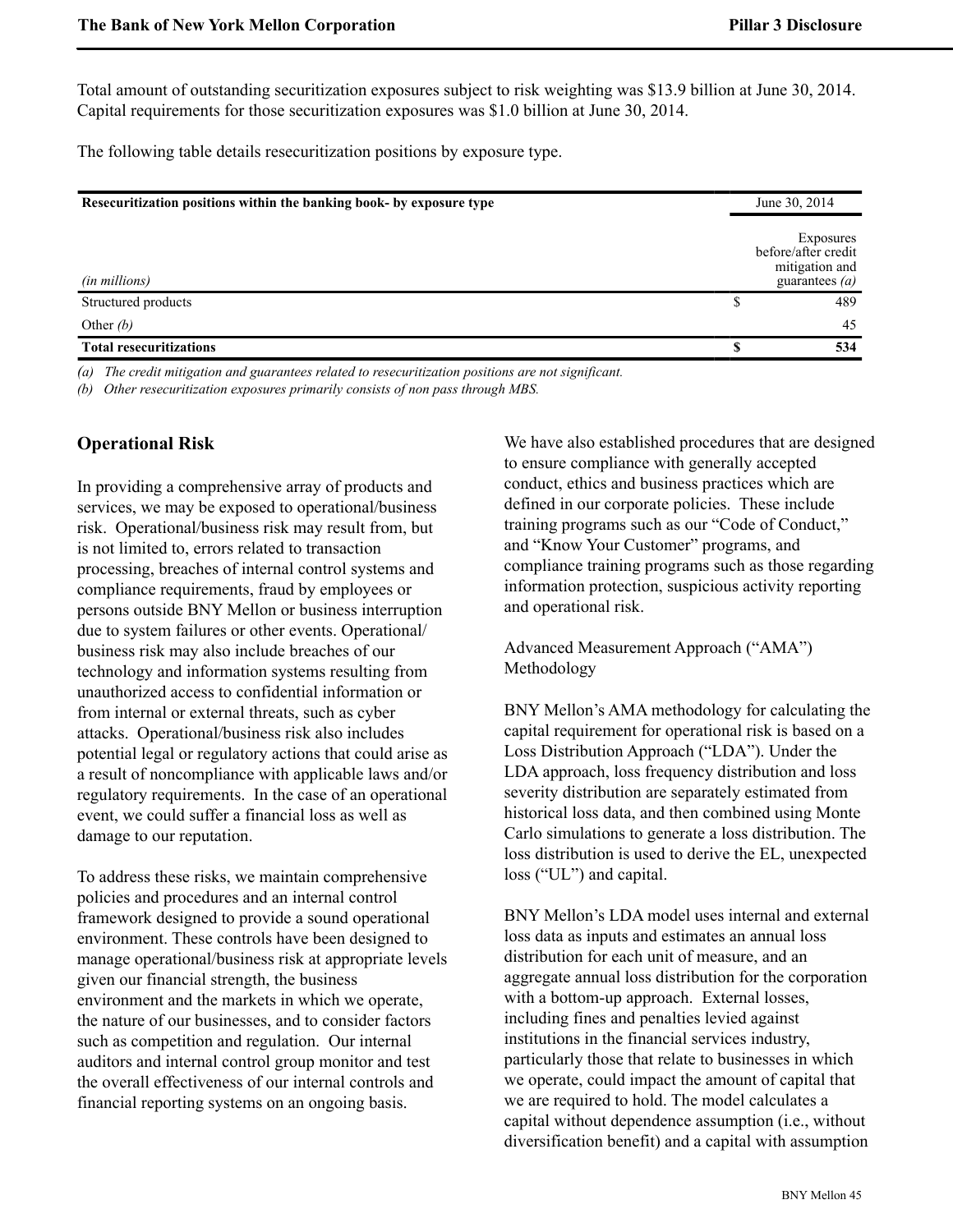of dependence across units of measure (i.e., with diversification benefit). The dependence is modeled with a copula method using the correlations of annual losses between units of measure, with the correlations being estimated from historical internal loss data. The regulatory capital and economic capital over a oneyear time horizon are the diversified capital, and are derived from the annual loss distribution with a confidence level of 99.9%. The capital includes UL and EL without any offsets to the EL.

The Credit and Operational Risk Measurement Committee ("CORMC") is responsible for reviewing and approving changes to the operational risk model. The model is run quarterly based on updated parameters. Independent validation of the model is performed annually by the Model Risk Management ("MRM") Group. The Model Validation Review Committee ("MVRC") is responsible for reviewing and approving the validation.

The majority of operational risk at BNY Mellon is in our Global Collateral Services, Financial Markets and Treasury Services, and Asset Servicing business lines.

#### *Operational/Business Risk Management*

BNY Mellon's appetite for operational risk is consistent with its desire to maintain a target longterm debt rating of no less than "A" at a 99.90% confidence interval. Our Operational Risk Appetite loss target (which is the amount of losses related to operational risk that we are willing to bear) is less than 0.60% of the line of business revenues.

We have established operational/business risk management as an independent risk discipline.

The organizational framework for operational/ business risk is based upon a risk culture that incorporates both governance and risk management activities. These activities include Board oversight and governance, accountability of businesses, operation risk management, and information risk management. Each of these activities are described in more detail in the following paragraphs.

#### *Board Oversight and Governance—*

The Risk Committee of the Board of Directors ("Risk Committee") approves and oversees our operational/ business risk management strategy in addition to credit and market risk. The Risk Committee meets

regularly to review and approve operational/business risk management initiatives, discuss key risk issues, and review the effectiveness of the risk management systems. It is composed entirely of independent directors and meets on a regular basis to review and assesses the control processes with respect to the Company's inherent risks. It also reviews and assesses the Company's fiduciary risk policies and activities, and at least annually, reviews the effectiveness and approves the Company's risk-based capital assessment report which includes the Company's capital ratios calculated under the Final Capital Rules. Policy formulation and day-to-day oversight of the Risk Management Framework is delegated to the CRO, who, together with the Chief Auditor and the CCO, helps ensure an effective risk management governance structure.

Reporting to both the Risk Committee and the Audit Committee of the Board is the SRMC. The SRMC is responsible for evaluating emerging risks issues to ensure they are weighted against our risk appetite. The SRMC also ensures that any material amendments to the risk appetite and the risk appetite statement are properly vetted and recommended to the Executive Committee and the Board for approval. The roles and responsibilities of the SRMC are more fully detailed in the "Credit Risk: General Disclosures" section of this Report.

The Risk Committee oversees all risk management activities while the SRMC provides senior management oversight. Reporting to SRMC are four risk managing committees including the Technology and Information Risk Committee, the Operational Risk Committee, Strategic Risk Committee and the Fiduciary Risk Management Committee.

The Technology and Information Risk Committee oversees all information technology risk management activities. The Operational Risk Committee provides oversight of operational risk and executive guidance on the operational risk framework, policy design, and implementation/adherence tracking. The Strategic Risk Committee oversees the Company's strategic risk profile and monitors and manages the associated risks. The Fiduciary Risk Management Committee oversees the Company's fiduciary risk profile and monitors and manages fiduciary risk. Senior line of business operations managers (and investment officers for the Fiduciary Risk Committee), Senior Technology Managers, Business Chief Risk Officers,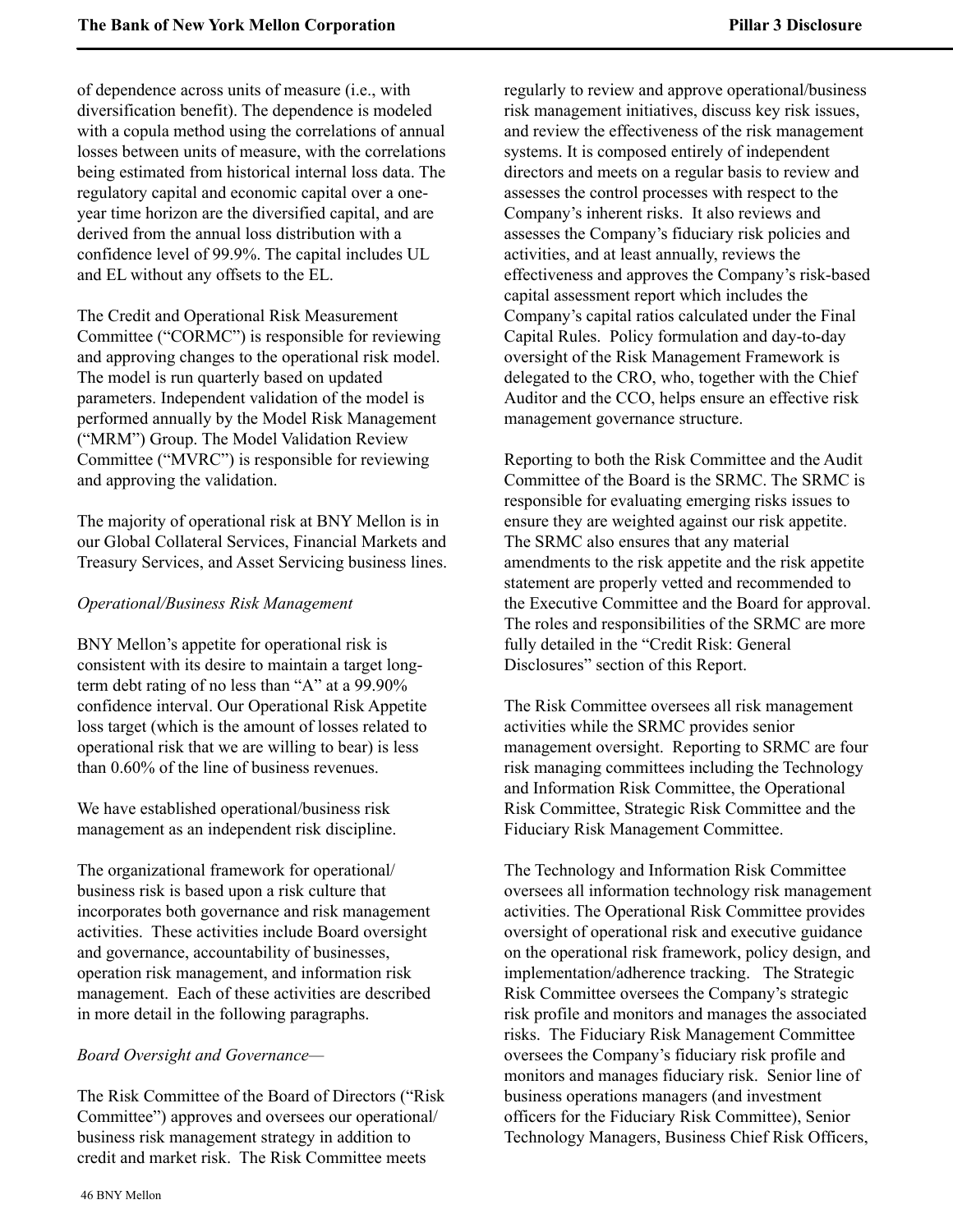and representatives from Legal, Compliance and Audit serve on these committees.

The operational risk committees, organization structure, tools and controlling policies are designed to execute the risk management framework effectively mitigating the risk of loss and damage to our reputation.

Internal Audit is an independent, objective assurance function. Internal Audit assists the Company in accomplishing its objectives by bringing a systematic, disciplined risk-based approach to evaluate and improve the effectiveness of the Company's risk management, control, and governance processes. In order to perform this function, Internal Audit will maintain a professional staff with sufficient knowledge, skills, and experience to meet the requirements of their Charter. If external experts are needed, Internal Audit will arrange co-sourcing according to company policy with concurrence of the Chief Auditor.

#### *Accountability of Businesses—*

Business managers are responsible for maintaining an effective system of internal controls commensurate with their risk profiles and in accordance with BNY Mellon policies and procedures. Co-chaired by the heads of the relevant lines of business and the Business Chief Risk Officer, the Business Risk Committee meetings are a key aspect of the operational risk management process and are designed to enhance transparency of the key risk and control issues facing the respective businesses. Designees of the Business Chief Risk Officer may serve as deputy chairs. Other meeting attendees include representatives of our Operations, Compliance, Technology, Finance, Legal and Internal Audit functions.

#### *Operation Risk Management ("ORM Group")—*

The ORM Group's responsibilities include drafting the overall policy and process framework for managing operational risk, performing analysis and coordinating the transfer of operational risk management best practices across business lines and developing and maintaining operational risk tools on a common reporting platform. The tools include a business environment and internal control factor selfassessment, key risk indicators and internal operational event data capture (losses).

The ORM Group also coordinates reporting of operational risk data to various risk committees.

The primary objectives of the ORM Group are to promote effective risk management, identify emerging risks, create incentives for generating continuous improvement in controls, and optimize capital.

The ORM function reports to the CRO and includes a Chief Operational Risk Officer, (who also manages the Corporate Operational Risk Management group) as well as Business Chief Risk Officers and their staff of Business Senior Operational Risk Managers. These individuals are independent of the business lines. The Senior Operational Risk Managers work closely with the business lines to provide support for all aspects of operational risk.

### *Information Risk Management ("IRM Group")—*

The IRM Group is responsible for developing policies, methods and tools for identifying, assessing, measuring, monitoring and governing information and technology risk for BNY Mellon. The IRM Group partners with our lines of business to help maintain and protect the confidentiality, integrity, and availability of BNY Mellon's information and technology assets from internal and external threats such as cyber attacks.

#### Operational Risk Tools and Framework

We have developed several enterprise-wide tools to aid in understanding and monitoring operational risk. The tools are on a common reporting platform and have been developed for capture of internal losses and business environment self-assessments. Key Risk Indicators are also used to monitor operational effectiveness and to monitor trends in operational risk.

#### Reporting of Losses

Operational losses are captured in general ledger accounts that are mapped to the seven Basel III operational risk event categories. Information on operational losses that exceed \$10,000 must be entered into a central database. By policy, business managers must elevate loss information within five calendar days of discovering an event where the most likely outcome based on available information is a financial impact of \$50,000 or greater. Notification is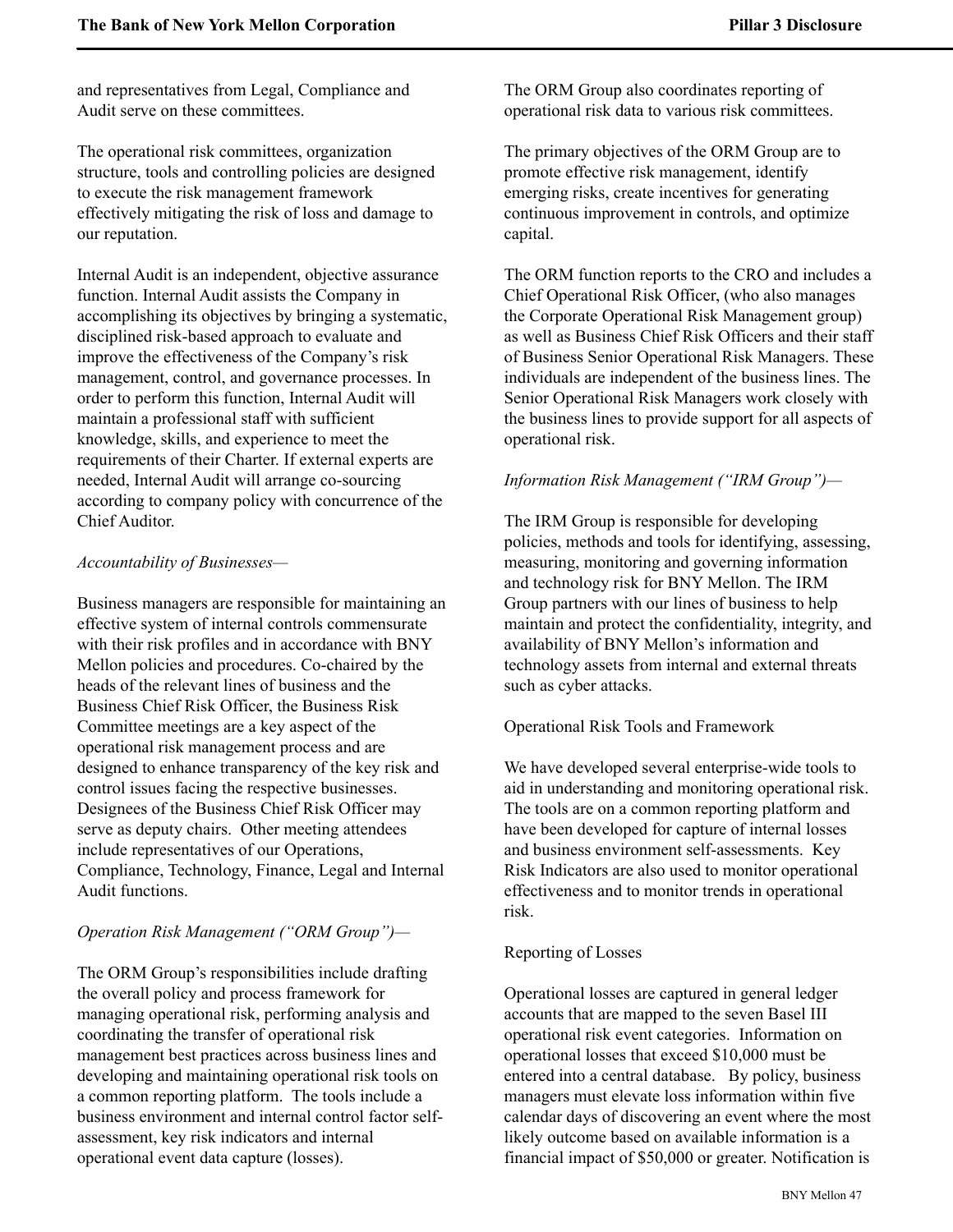required from the business area where the event occurred. This notification is sent to senior line of business managers, the Business Chief Risk Officer, the Chief Operational Risk Officer, and for higher threshold amounts, the Chief Risk Officer, the Chief Financial Officer and General Counsel. The event information from the central database is input to the operational risk capital model along with external loss data.

#### Business Environment Self-Assessments

Business environment self-assessments are captured at the business unit and process levels. Business unit "High Level Assessments" are completed by the Business Chief Risk Officers or their designee for major businesses and other selected businesses.

A High Level Assessment requires assessment of inherent risk, the control environment, residual risk and the direction of risk for a series of standard risks. Commentary is required on current risks including loss experience, emerging risks, business process changes, new product development and risk management initiatives. Other information may include Key Risk Indicators data and audit and SOX findings or issues. The High Level Assessments are updated quarterly and reviewed with the Chief Operational Risk Officer, the CCO and CRO.

Risk and Control Self Assessments ("RCSAs") are completed by line of business managers to identify inherent risks associated with their key business processes. An RCSA includes a business overview, detailed risk assessments and an RCSA matrix. The RCSA matrix is a qualitative guideline to assist the risk owner when assessing inherent risk, quality of controls, residual risk and direction of risk. The lines of business RCSA owner must attest to the accuracy of the document at least annually.

#### Key Risk Indicators ("KRIs")

KRIs are metrics captured on a corporate risk managed database. KRIs are used to monitor essential/critical aspects of the health of business processes. Results are measured against predetermined standards or thresholds.

#### Operational Risk Review

Similar to the quarterly High Level Assessment discussed above, there is a monthly "Operational Loss Review." The monthly Operational Review is a form of operational risk reporting that highlights operational losses and provides commentary on trends or drivers of losses, total losses by sector and losses expressed as a percentage of revenue. To allow for comparison and to permit focus on problem areas, the report includes information across multiple time horizons. It also provides loss commentary for business lines where losses exceed tolerances and identifies individual losses in excess of \$250,000 for each sector.

#### Client & Product Risk Oversight

The BNY Mellon Client and Product Risks Oversight provides oversight of the BNY Mellon risk framework related to governance over client relationships and products.

#### Business Continuity

We regularly assess and monitor operational risk in our business and provide for disaster and business recovery planning, including geographical diversification of our facilities. We are prepared for events that could damage our physical facilities, cause delay or disruptions to operational functions, including telecommunications networks, or impair our employees, clients, vendors and counterparties. Key elements of our business continuity strategies are extensive planning and testing, and diversity of business operations, data centers and telecommunications infrastructure. For a further discussion on this topic, see "Business Continuity" in the MD&A - Results of Operations section of the 2013 BNY Mellon Annual Report on Form 10K.

## *Use of insurance for the purpose of mitigating operational risk*

BNY Mellon mitigates operational risk with a broad range of insurance policies that cover operational events. The insurance policies that BNY Mellon holds include Financial Institutions Bond, Bankers Professional Liability, Directors' and Officers' Liability, All Risk Property policies, and Enterprise Cyber / Privacy Liability. Operational loss data are provided to our Corporate Insurance Division in order to raise awareness of significant operational risk issues to ensure appropriate insurance coverage is in place or to enhance existing insurance policies. An operational risk management policy is in place that describes the process for reporting operational loss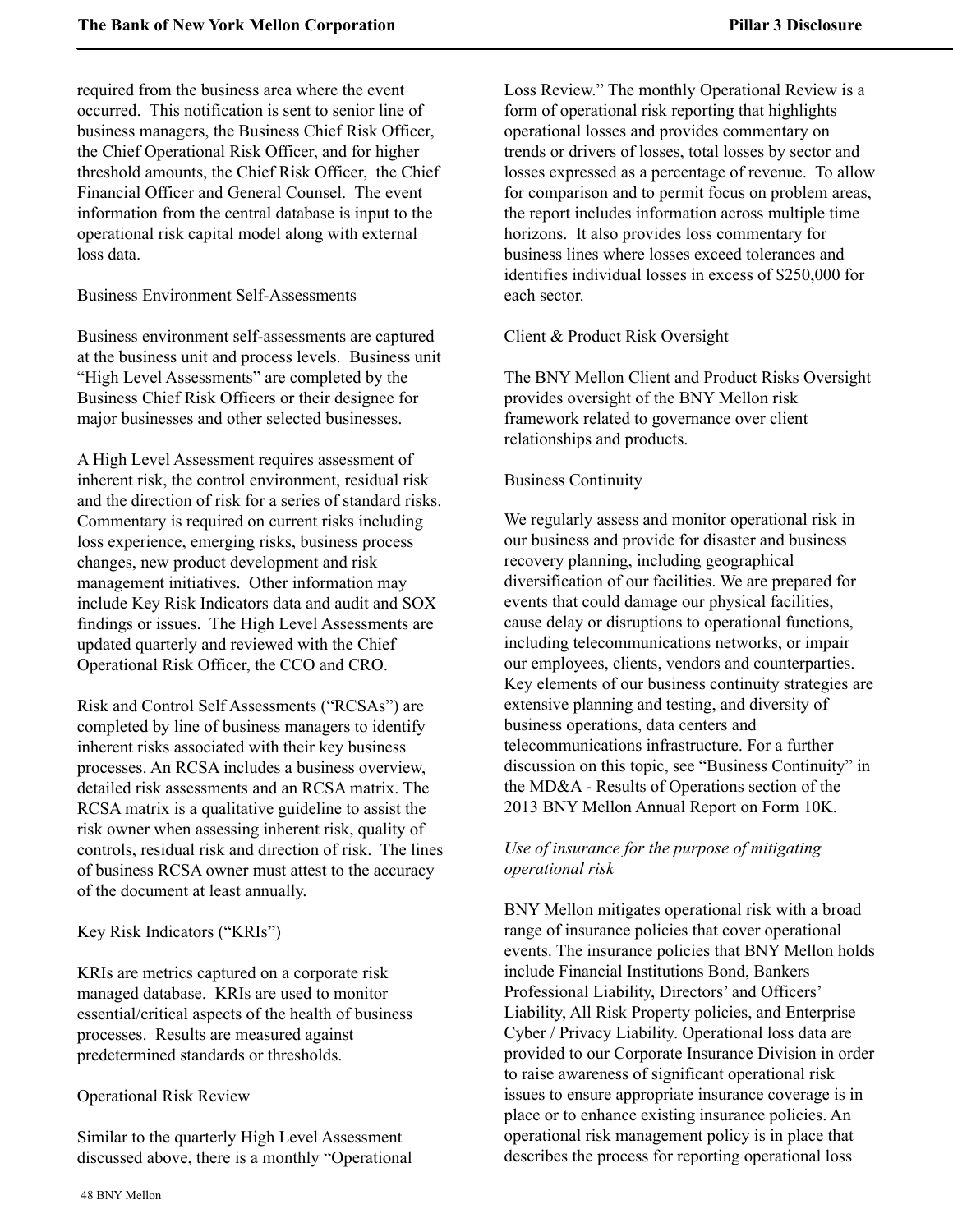data to the Corporate Insurance Division. Although we maintain insurance policies to mitigate operational events, insurance recoveries are not included in the loss information used in our operational risk capital model.

# <span id="page-49-0"></span>**Equities Not Subject to Market Risk Rule**

The principal functions of the securities portfolios are to generate net interest revenue or capital gains over time, to adjust the interest rate sensitivity gapping position of the Company, to support the liquidity management and funding of the Company, to satisfy deposit pledging requirements, and to meet requirements of certain agencies with which the Company does business. In recognition of these different functions, the Company's securities portfolio is divided into three portfolios: Trading securities (which are not included in "Equities Not Subject to Market Risk" since they are included in the VaR calculation for market risk), Available-for-Sale ("AFS") securities, and Held-to-Maturity ("HTM") securities.

## *Accounting and Valuation Methodologies*

Equity securities are generally classified as either AFS or HTM securities when they are purchased. Securities are classified as AFS securities when we intend to hold the securities for an indefinite period of time or when the securities may be used for tactical asset/liability purposes and may be sold from time to time to effectively manage interest rate exposure, prepayment risk and liquidity needs. Our investments in mutual funds and other equity securities with readily determinable fair values are reported as AFS investment securities for regulatory reporting purposes.

Other securities held for other than profit or yield enhancement purposes include securities held for merger and acquisition objectives and securities of certain government corporations held to conduct certain forms of business, including Federal Reserve Bank ("FRB") and Depository Trust Company ("DTC") stock. These investments are valued on a lower of cost or impaired value basis, depending on the nature of the investment. For example, FRB stock and DTC stock are recorded in Other Assets at the lower of cost or impaired value.

Equity securities (other than trading) are accounted for using one of four methods:

- Cost Method **-** The investment is recorded as other assets at acquisition cost and dividends received by the Company are recorded as noninterest income. The carrying value of the investment is written down if considered to be other-than-temporarily impaired. The cost method of accounting is used when either BNY Mellon's share in the voting stock or equity of the investee is less than 20% or it has little influence over management of the investee.
- Equity Method The investment is initially recorded as other assets at acquisition cost and is subsequently adjusted to recognize the Company's proportionate share of the investee's earnings or losses. Distributions and dividends received from the investee are recorded as a reduction in the investment. The carrying value of the investment is written down if considered to be other-than-temporarily impaired. The equity method of accounting is used when BNY Mellon's share in the voting stock or equity of the investee is between 20% and 50%, but we are not the largest single shareholder or do not otherwise effectively control the investee and we have significant influence over operating and financial policies of the investee. This influence can be indicated in several ways, such as, representation on the investee's board of directors, participation in policy-making processes, material intercompany transactions, interchange of key managers/personnel, or technological dependency.
- Consolidation Method **-** The financial statements of the investee and BNY Mellon are combined line-by-line as if they were one entity, with a noncontrolling ownership shown if less than 100% of the investee is owned. Certain VIEs may be required to be consolidated in accordance with Financial Accounting Standards Board ("FASB") ASC 810**,** Consolidation and FASB ASU 2009-17, Consolidation. VIEs evaluated under ASC 810 are consolidated when BNY Mellon absorbs a majority of the VIEs expected losses, receives a majority of the VIEs expected gains or both. VIEs evaluated under ASU 2009-17 are consolidated when BNY Mellon is determined to have a controlling financial interest in the VIE.
- Fair Value Method **-** Equities such as seed capital and venture capital investments are accounted for at fair value. Seed capital investments in funds that are non-listed, which generally include limited partnerships, limited liability or offshore/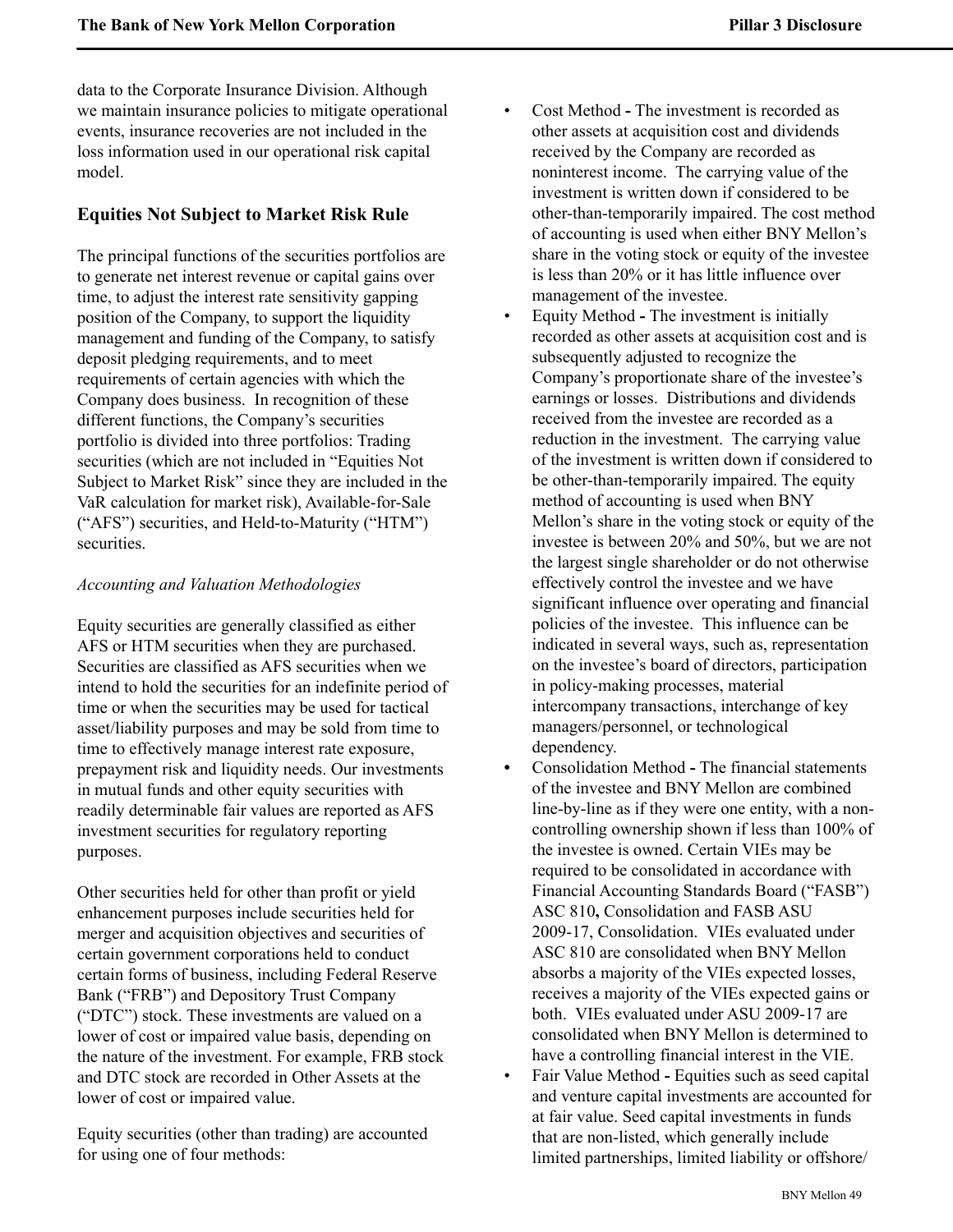overseas structured hedge funds and hedge fund of funds, are not within the scope of FASB ASC 320 and are recorded as Other Assets. New investment funds may require an investment of seed capital by the Company which will allow the fund to begin purchasing assets in accordance with the fund's objectives. We apply the fair value option under FASB ASC 825 to all seed capital investments. All mark-to-market gains and losses related to these investments, which are classified as other assets, are recorded as investment income. Dividend and interest income is recorded as investment income. Venture capital activities consist of investments in private equity funds, mezzanine financings, leveraged bond funds and direct equity investments. As part of its venture capital investments, the Company may enter into commitments to provide additional equity or financing. Fair value for private equity funds are generally based upon information provided by fund sponsors and our knowledge of the underlying portfolio while mezzanine financing and direct equity investments are based upon our internal models.

Purchases of AFS and HTM equities are recorded at cost, including any premium or net of any discount. AFS equities are carried at fair value with the difference between fair value and amortized cost being recognized as unrealized gain (loss) in AOCI within shareholder's equity, unless a security is Other-Than-Temporary-Impaired ("OTTI") described below. HTM equities are carried at amortized cost (i.e. not fair value), unless a security is OTTI, because it is our intent not to sell. Realized gains and losses for equities classified as either AFS or HTM securities are recorded as gains or losses.

Changes in fair value for AFS equities are recorded monthly. The fair value is the price that would be received to sell a security or paid to transfer a liability (e.g., short) between market participants on the measurement date. Quoted prices (unadjusted) in active markets for identical securities are used to the extent possible. Fair values based on modeled cash flow estimates are used in inactive markets.

An equity security is considered impaired whenever its fair value is lower than its amortized cost. In such cases, a determination must be made as to whether there is OTTI. Periodic reviews must be performed for these securities in order to determine if there is OTTI. For a cost method equity investment which is not recorded at fair value, an evaluation of whether any events or changes in circumstances have occurred that may have a significant adverse effect on the investment's fair value must be performed. If such an event has occurred, a fair value for the equity investment must be estimated. If the fair value of the investment is less than its cost, an evaluation as to whether or not the impairment is other-thantemporary must be performed.

## *Risk Weighting Approaches*

As described below, we use three approaches to risk weight our equity exposures that are not subject to the market risk capital rules: Simple Risk Weight Approach ("SRWA"), Simple Modified Look Through Approach ("SMLT"), and Full Look Through Approach ("FLTA").

#### SRWA

BNY Mellon determines the RWA amount for equity exposures, except for equity exposures to investment funds, by multiplying the adjusted carrying value of the equity exposure by the lowest applicable risk weight. Under SRWA:

- Equity investments in sovereigns, certain political subdivisions, the Federal Home Loan Bank or Farmer Mac may be risk weighted below 100 percent.
- A "non-significant equity exposure", the sum of publicly and non-publicly traded equity investment that is 10 percent or less of a bank's total capital, is risk weighted at 100 percent.
- An investment in the same equity instrument that exceeds 10 percent of total capital will be risk weighted at 300 (publicly traded equities) or 400 (non-publicly traded) percent.
- Equity exposures to qualified community development investments are risk-weighted at 100 percent.
- Significant investments in unconsolidated financial institutions that are not deducted from regulatory capital are weighted at 250 percent, while investments in certain firms with securitization features are risk weighted at 600 percent.

#### SMLT

The SMLT approach is used to calculate the RWA amount of equity exposures to investment funds.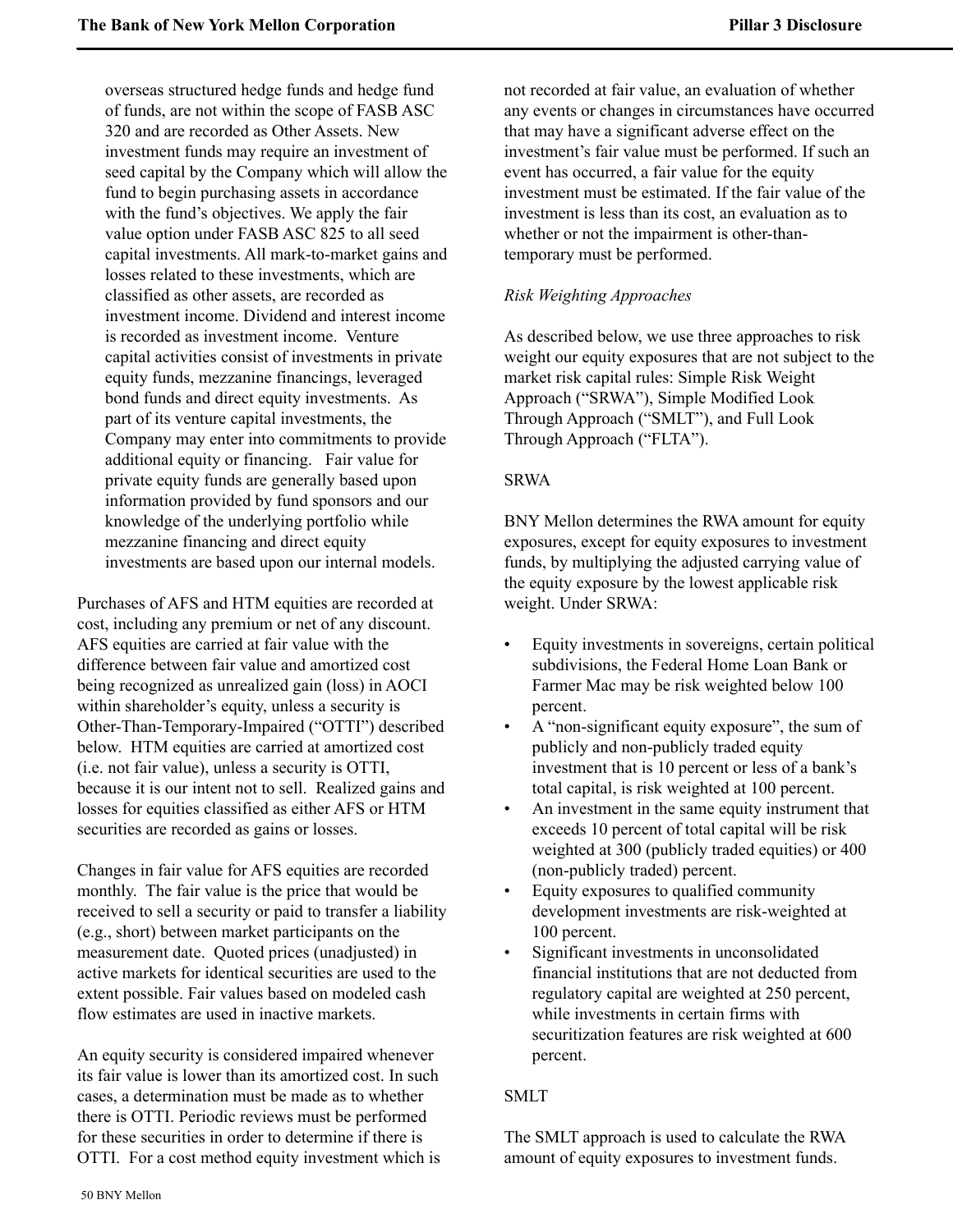Under the SMLT approach, the RWA amount for this type of equity exposure is equal to the adjusted carrying value of the equity exposure multiplied by the highest risk weight that applies to any exposure within the fund allowed by the prospectus to be held.

## FLTA

The FLTA is used to calculate the RWAs amount of the equity exposure to investment funds for which we are able to compute a risk-weighted asset for each of the exposures held by the investment fund. Under the Final Capital Rules, a bank is required to calculate the RWA for each of the exposures held by the investment fund as if the exposures were held directly by us based on our proportional interest. Depending on whether the exposures were wholesale, retail, securitization, or equity exposures, a bank would apply the appropriate IRB risk-based capital treatment.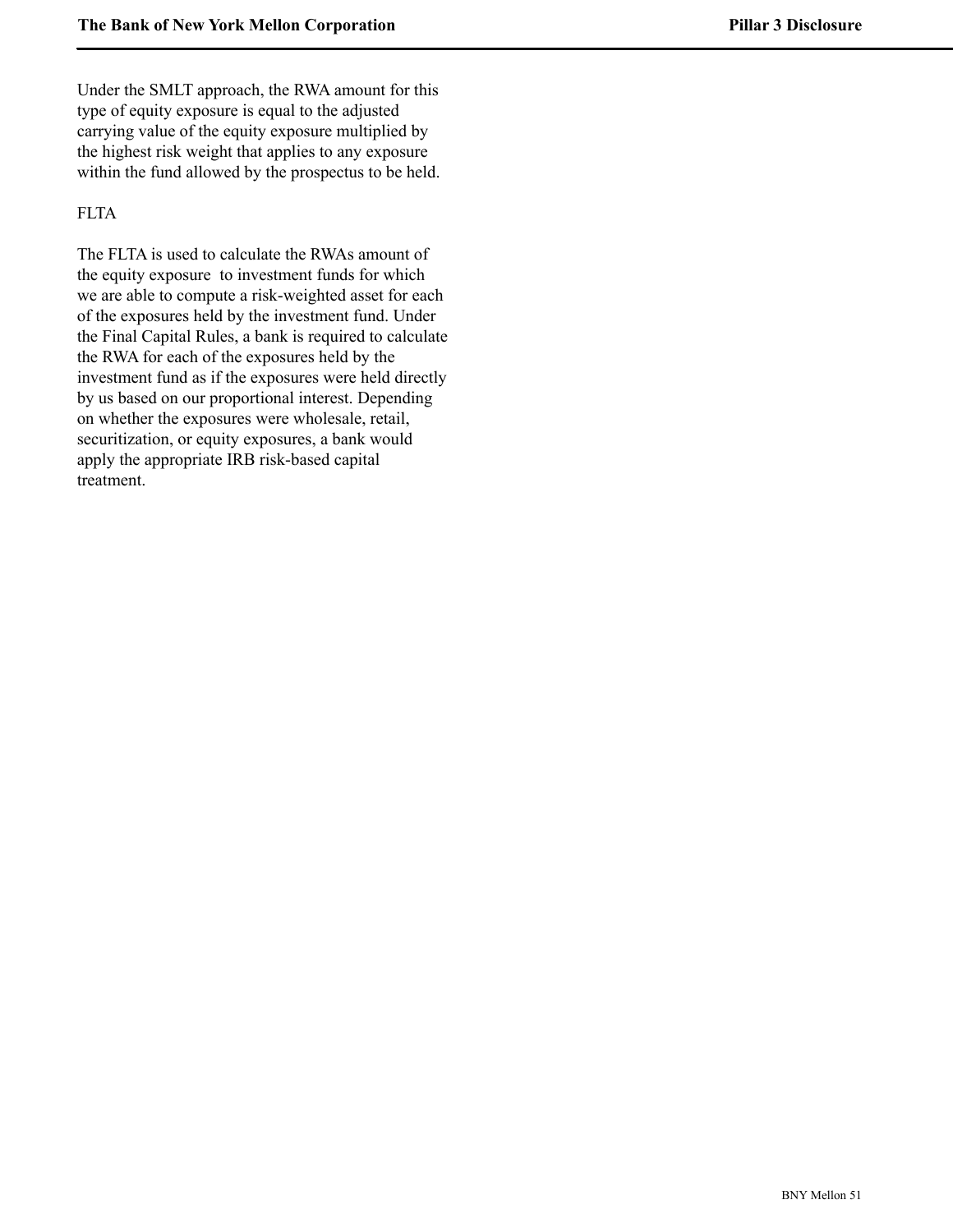The table below shows details of BNY Mellon's equity exposures.

| <b>Equity Exposures</b>                                              | June 30, 2014 |       |         |            |                     |
|----------------------------------------------------------------------|---------------|-------|---------|------------|---------------------|
| (in millions)                                                        |               | EAD   | $RW\%$  | <b>RWA</b> | Capital<br>Required |
| Simple Risk Weight Approach:                                         |               |       |         |            |                     |
| Federal Reserve Bank stock                                           | \$.           | 447   | $0\%$ S |            |                     |
| Community development                                                |               | 786   | 100     | 786        | 63                  |
| Non-significant equity treatment:                                    |               |       |         |            |                     |
| Publicly traded                                                      |               | 366   | 100     | 366        | 29                  |
| Non-publicly traded                                                  |               | 264   | 100     | 264        | 21                  |
| Defined benefit pension fund assets                                  |               | 683   | 100     | 683        | 55                  |
| Significant investment in unconsolidated subs $\&$ covered funds (a) |               | 1,349 | 100     | 1,349      | 108                 |
| Funds with greater than material leverage                            |               | 42    | 600     | 252        | 20                  |
| Subtotal- Simple Risk Weight Approach                                |               | 3,937 |         | 3,700      | 296                 |
| Simple Modified Look-through Approach:                               |               |       |         |            |                     |
| Money market                                                         |               | 143   | 20      | 28         | $\overline{2}$      |
| Funds subject to 1250% RW                                            |               | 3     | 1,250   | 38         | 3                   |
| Other                                                                |               | 375   | 115     | 430        | 34                  |
| Subtotal- Simple Modified Look-through Approach                      |               | 521   |         | 496        | 39                  |
| Full Look-through Approach:                                          |               |       |         |            |                     |
| Company owned life insurance                                         |               | 2,704 | 40      | 1,080      | 86                  |
| Other                                                                |               | 622   | 23      | 141        | 11                  |
| Subtotal- Full Look-through Approach                                 |               | 3,326 |         | 1,221      | 97                  |
| Total                                                                | S             | 7,784 | \$      | 5,417 \$   | 432                 |

*(a) Consists primarily of the Company's equity investment in Wing Hang Bank Limited ("Wing Hang"), which is located in Hong Kong. Our equity investment in Wing Hang had a fair value of \$1.0 billion (book value of \$542 million) based on its share price at June 30, 2014. In July 2014, we sold our equity investment in Wing Hang, which is located in Hong Kong, to Oversea-Chinese Banking Corporation Limited, resulting in an after-tax gain of approximately \$320 million, or approximately \$495 million pre-tax. Equity income related to our investment in Wing Hang totaled \$20 million in the first half of 2014 and \$95 million in full-year 2013, including \$37 million from the sale of a property.*

The table below outlines equity exposure gains and losses.

| <b>Equity Exposure- Gains / (Losses)</b> | <b>Ouarter Ended</b> |
|------------------------------------------|----------------------|
| (in millions)                            | June 30, 2014        |
| Realized Gains / (Losses) (a) (b)        | 0.3                  |
| Unrealized Gains / (Losses) (b) $(c)$    | (0.5)                |
| Latent Gains / (Losses) $(d)$            | 487.0                |

*(a) Realized gains through a sale or liquidation.*

*(b) Amounts are included in Tier 1 and total capital.*

*(c) Unrealized gains (losses) recognized through equity.*

*(d) Gains not recognized in the balance sheet or income statement. Latent gains / (losses) are not included in Tier 1 or Total Capital.*

Net realized gains of \$0.3 million for the second quarter of 2014 were primarily gains from the liquidation of a seed capital investment and two investments in trade or clearing association common stock, this was partially offset by a loss from the liquidation of two venture capital investments. Unrealized losses of \$0.5 million for the quarter ended June 30, 2014 were primarily due to a decrease in the market value of an investment in a trade or clearing association and non-money market mutual funds. Latent gains of \$487.0 million for the second quarter of 2014 are attributable to our equity investment in Wing Hang Bank that is accounted for by the equity method.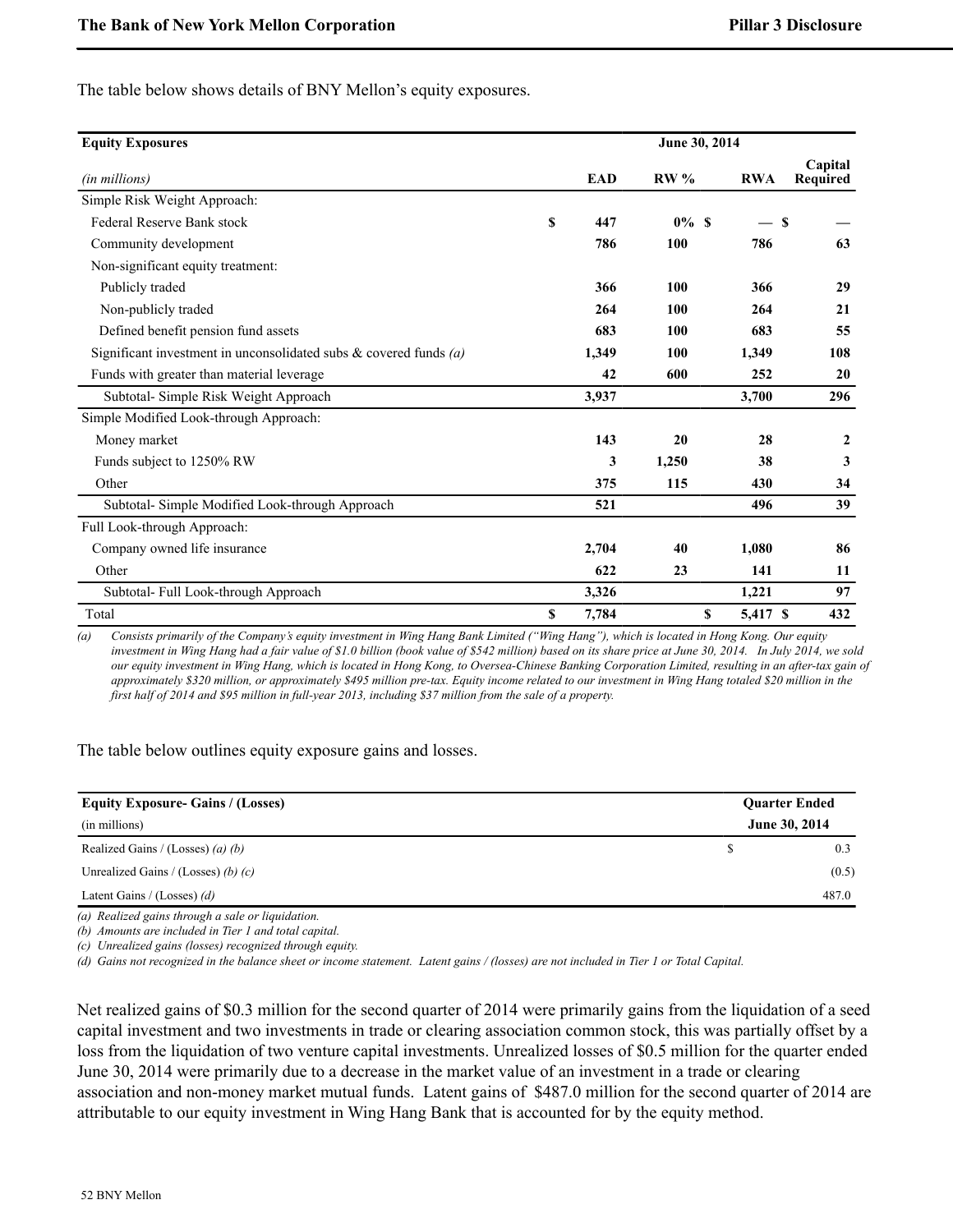## <span id="page-53-0"></span>**Interest Rate Risk for Non-Trading Activities**

The Bank of New York Mellon Corporation is committed to implementing and maintaining sound practices for managing interest rate risk ("IRR"). Our interest rate risk management structure ensures that we meet and maintain this objective.

IRR is inherent in the business of banking. BNY Mellon's policy is to manage IRR exposures using processes and systems commensurate with our earnings and capital levels, complexity, business model, risk profile, and scope of operations.

The Board of Directors and its designees shall oversee risk management processes, including Policy oversight and annual approval. It will also set the overall tolerance for IRR, and delegates to the ALCO a mandate to oversee the management of these risks. It also delegates to the ALCO responsibility for devising and executing IRR strategies and policies consistent with BNY Mellon's defined risk appetite. The Corporate Treasurer is required to report to the Board of Directors or its delegated committee at least quarterly regarding BNY Mellon's IRR exposure, along with a review of any significant strategies undertaken to monitor and control such risks.

Our diversified business activities include processing securities, accepting deposits, investing in securities, lending, raising money as needed to fund assets, and other transactions. The market risks from these activities are interest rate risk and foreign exchange risk. Our primary market risk is exposure to movements in U.S. dollar interest rates and certain foreign currency interest rates. We actively manage interest rate sensitivity and use earnings simulation and discounted cash flow models to identify interest rate exposures. We use the net cash provided by client activities to hedge our structural balance sheet. Through investing in a combination of securities and money market instruments, we are able to hedge IRR exposures, maintain a store of contingent liquidity, and earn a return above funding costs.

An earnings simulation model is the primary tool used to assess changes in pre-tax net interest revenue. The model incorporates management's assumptions regarding interest rates, balance changes on core deposits, market spreads, changes in the prepayment behavior of loans and securities and the impact of derivative financial instruments used for interest rate risk management purposes. These assumptions have

been developed through a combination of historical analysis and future expected pricing behavior and are inherently uncertain. As a result, the earnings simulation model cannot precisely estimate net interest revenue or the impact of higher or lower interest rates on net interest revenue. Actual results may differ from projected results due to timing, magnitude and frequency of interest rate changes, and changes in market conditions and management's strategies, among other factors.

These scenarios do not reflect strategies that management could employ to limit the impact as interest rate expectations change. The table below relies on certain critical assumptions regarding the balance sheet and depositors' behavior related to interest rate fluctuations and the prepayment and extension risk in certain of our assets. To the extent that actual behavior is different from that assumed in the models, there could be a change in interest rate sensitivity.

We evaluate the effect on earnings by running various interest rate ramp scenarios from a baseline scenario. These scenarios are reviewed to examine the impact of large interest rate movements. Interest rate sensitivity is quantified by calculating the change in pre-tax net interest revenue between the scenarios over a 12-month measurement period.

The following table shows net interest revenue sensitivity for BNY Mellon:

| Estimated change in net interest revenue          |   | June $30$ . |
|---------------------------------------------------|---|-------------|
| (dollars in millions)                             |   | 2014        |
| up 200 bps parallel rate ramp vs. baseline $(a)$  | S | 426         |
| up 100 bps parallel rate ramp vs. baseline $(a)$  |   | 364         |
| Long-term up 50 bps, short-term unchanged $(b)$   |   | 47          |
| Long-term down 50 bps, short-term unchanged $(b)$ |   | (40)        |

*(a) In the parallel rate ramp, both short-term and long-term rates move in four equal quarterly increments.*

*(b) Long-term is equal to or greater than one year. bps - basis points.*

The 100 basis point ramp scenario assumes rates increase 25 basis points in each of the next four quarters and the 200 basis point ramp scenario assumes a 50 basis point per quarter increase.

Our net interest revenue sensitivity table above incorporates assumptions about the impact of changes in interest rates on depositor behavior based on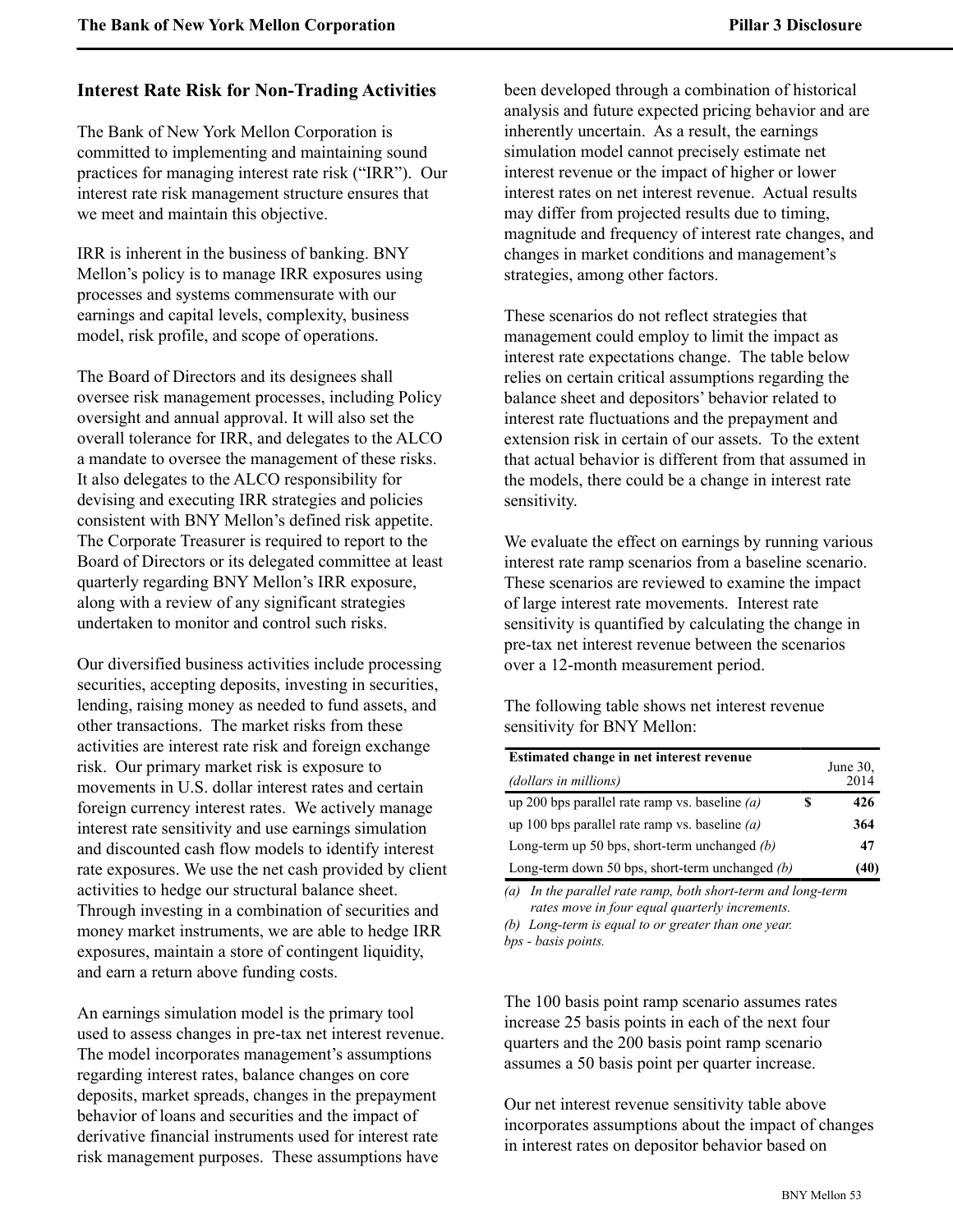historical experience. Given the current historically low interest rate environment, a rise in interest rates could lead to higher depositor withdrawals than historically experienced. Growth or contraction of deposits could also be affected by the following factors:

- Monetary policy;
- Global economic uncertainty;
- Our ratings relative to other financial institutions' ratings; and
- Money market mutual fund and other regulatory reform.

Any of these events could change our assumptions about depositor behavior and have a significant impact on our balance sheet and net interest revenue.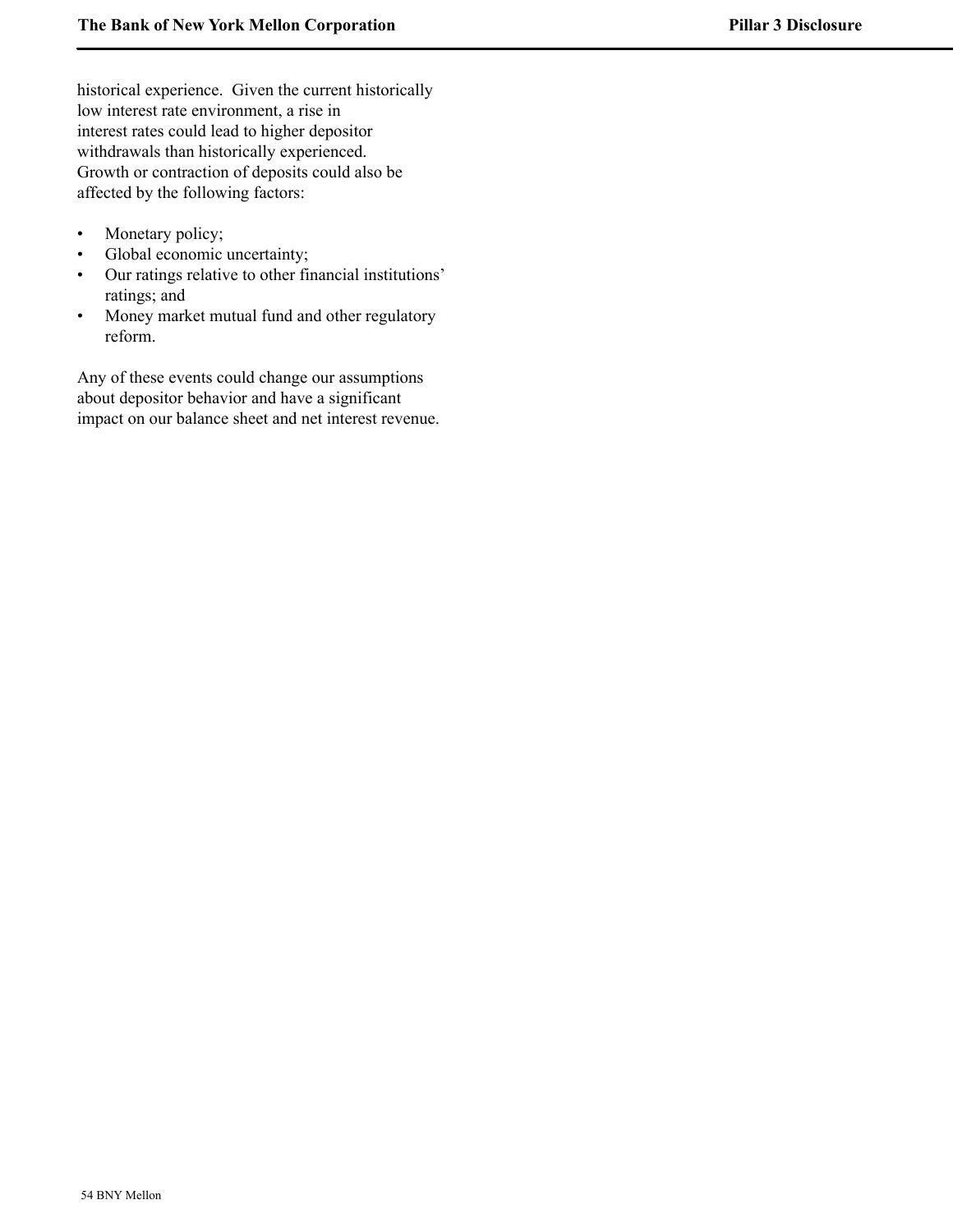#### <span id="page-55-0"></span>**Forward-looking Statements**

*Additional information related to the Company is contained in the Company's reports filed with the SEC, including the Annual Report on Form 10-K for the year ended December 31, 2013 (including the Annual Report to Shareholders (the "Annual Report") included with the 10-K) (the "2013 Form 10-K"), the Quarterly Report on Form 10-Q for the quarter ended June 30, 2014, and the Current Reports on Form 8-K (each, a "'34 Act Report"). These periodic '34 Act Reports can be viewed, as they become available, on the SEC's website at www.sec.gov and at www.bnymellon.com. Information contained in '34 Act Reports that the Company makes with the SEC subsequent to the date of the Form 10-Q for the quarter ended June 30, 2014 may modify, update and supersede the information contained in such Form 10-Q and provided in this Report.* 

*This Report and the Company's '34 Act Reports referred to above contain forward-looking statements within the meaning of the Private Securities Litigation Reform Act of 1995. These statements, which may be expressed in a variety of ways, including the use of future or present tense language, relate to, among other things: all statements about the future results of BNY Mellon, statements with respect to the expected outcome and impact of regulatory actions, the implementation of regulations and any projections or estimates of revenue, losses, default rates or recovery rates. In addition, these statements are based on the Company's current beliefs and expectations and are subject to significant risks and uncertainties that are subject to change based on various important factors (some of which are beyond the Company's control), including those factors described in our Annual Report under "Management's Discussion and Analysis of Financial Condition and Results of Operations ("MD&A") - Risk Factors." Actual results may differ materially from those expressed or implied as a result of a number of factors, including those discussed in the "Risk Factors" section of our Annual Report, such as government regulation and supervision, and recent legislative and regulatory actions; regulatory actions or litigation; failure to satisfy regulatory standards, including capital adequacy rules; operational risk; the failure or instability of any of our significant counterparties, and our assumption of credit and counterparty risk; and changes in accounting standards.*

*In this Report and the '34 Act Reports, words such as "estimate," "forecast," "project," "anticipate," "confident," "target," "expect," "intend,""seek," "believe," "plan," "goal," "could," "should," "may," "will," "strategy," "opportunities," "trends" and words of similar meaning, signify forward-looking statements.* 

*All forward-looking statements speak only as of the date on which such statements are made, and BNY Mellon undertakes no obligation to update any statement to reflect events on circumstances after the date on which such forward-looking statement is made to reflect the occurrence or unanticipated events. The contents of BNY Mellon's website or any other websites referenced herein are not part of this Report.*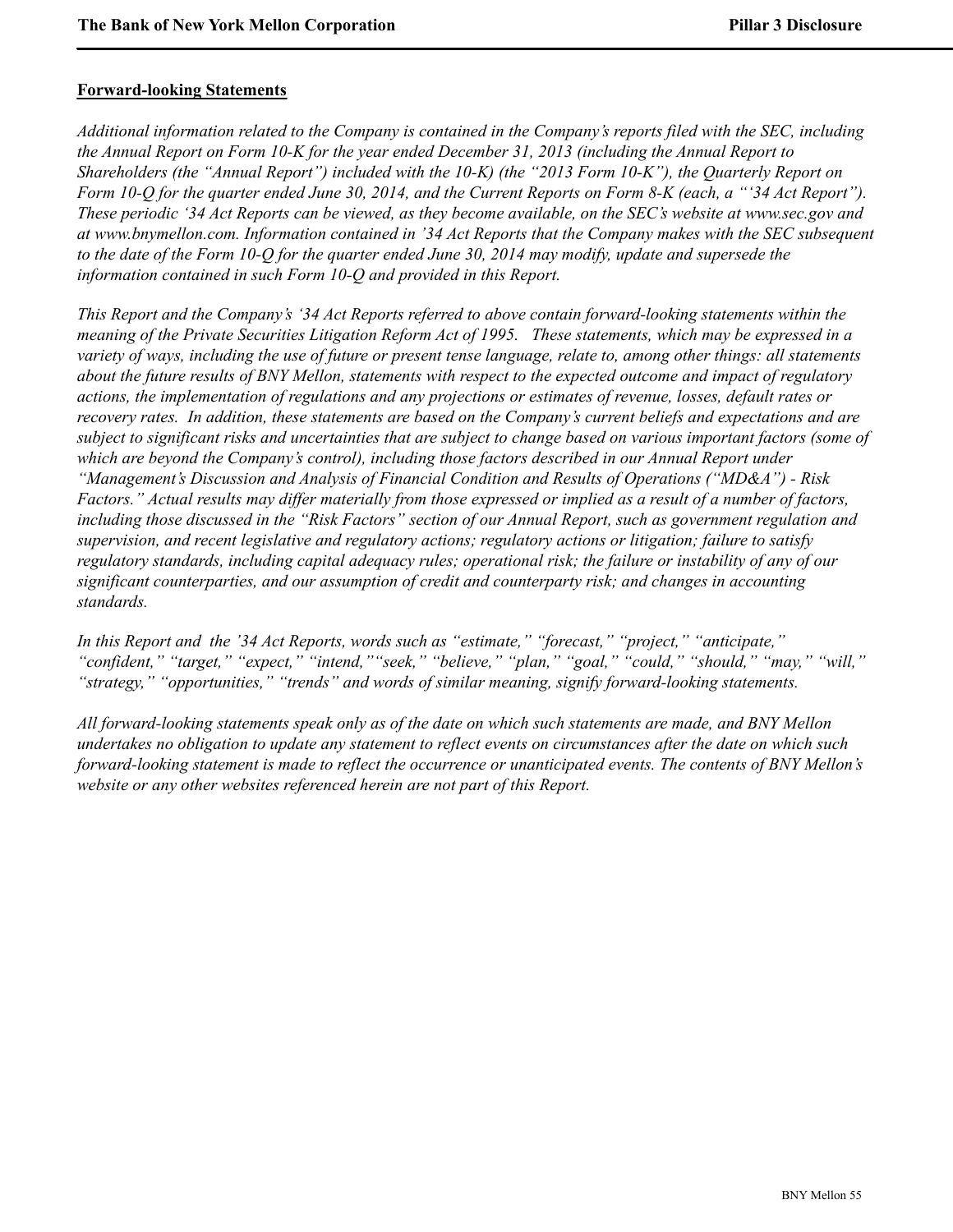## <span id="page-56-0"></span>**Glossary**

**Americas**—Includes locations in North and South America.

**APAC**—Asia-Pacific region.

**ASC**—Accounting Standards Codification.

**ASC 810, Consolidation**— Consolidation of assets and liabilities is required whenever one entity has a controlling financial interest in another entity.

**Asset Liability Committee ("ALCO")**—A riskmanagement committee in a bank or other lending institution that generally comprises the seniormanagement levels of the institution. The ALCO's primary goal is to evaluate, monitor and approve practices relating to risk due to imbalances in the capital structure.

**bps**—Basis points.

**Cleared transaction**— An exposure associated with an outstanding derivative contract or repo-style transaction that a banking organization or clearing member has entered into with a central counterparty (that is, a transaction that a central counterparty has accepted).

**Collateral haircut approach**—An approach used to recognize the credit risk mitigation benefits of financial collateral that secures an eligible margin loan, repo-style transaction, collateralized derivative contract or single-product netting of such transactions. Generally a banking organization determines the exposure amount by applying standard supervisory haircuts or, with regulatory approval, its own estimates of haircuts, and multiplies the exposure amount by the risk weight associated with the counterparty or guarantor.

**Collateralized loan obligation ("CLO")**—A debt security backed by a pool of commercial loans.

**Common Equity Tier 1 capital ("CET1")**—The sum of surplus (net of treasury stock), retained earnings, accumulated other comprehensive income (loss), and CET1 minority interest subject to certain limitations, minus certain regulatory adjustments and deductions.

**Counterparty risk (default risk)**—The risk that a counterparty will not pay as obligated on a contract, trade or transaction.

**Covered funds**—Any issuer that would be an investment company as defined in the Investment Company Act of 1940 but for section  $3(c)(1)$  or  $3(c)$ (7) of that Act with a number of express exclusions and additions as determined by the agencies.

**Credit conversion factor ("CCF")**—Converts the amount of a free credit line and other off-balancesheet transactions (with the exception of derivatives) to an EAD amount.

**Credit default swaps ("CDS")**—A financial contract executed under standard industry documentation that allows one party (the protection purchaser) to transfer the credit risk of one or more exposures (reference exposure(s)) to another party (the protection provider) for a certain period of time.

**Credit derivatives**—Contractual agreements that provide insurance against a credit event of one or more referenced credits. Such events include bankruptcy, insolvency and failure to meet payment obligations when due.

**Credit-enhancing interest-only strip**—An onbalance sheet asset that, in form or substance, (i) represents the contractual right to receive some or all of the interest and no more than a minimal amount of the principal due on the underlying exposure; and (ii) exposes the banking organization to credit risk directly or indirectly associated with the underlying exposures that exceeds the pro rata share of its claim on the underlying assets whether through subordination provisions or other credit enhancing techniques.

**Credit exposure**—The total amount of credit extended to a borrower by a lender. The magnitude of credit exposure indicates the extent to which the lender is exposed to the risk of loss in the event of the borrower's default.

**Credit risk**—The risk of loss due to borrower or counterparty default.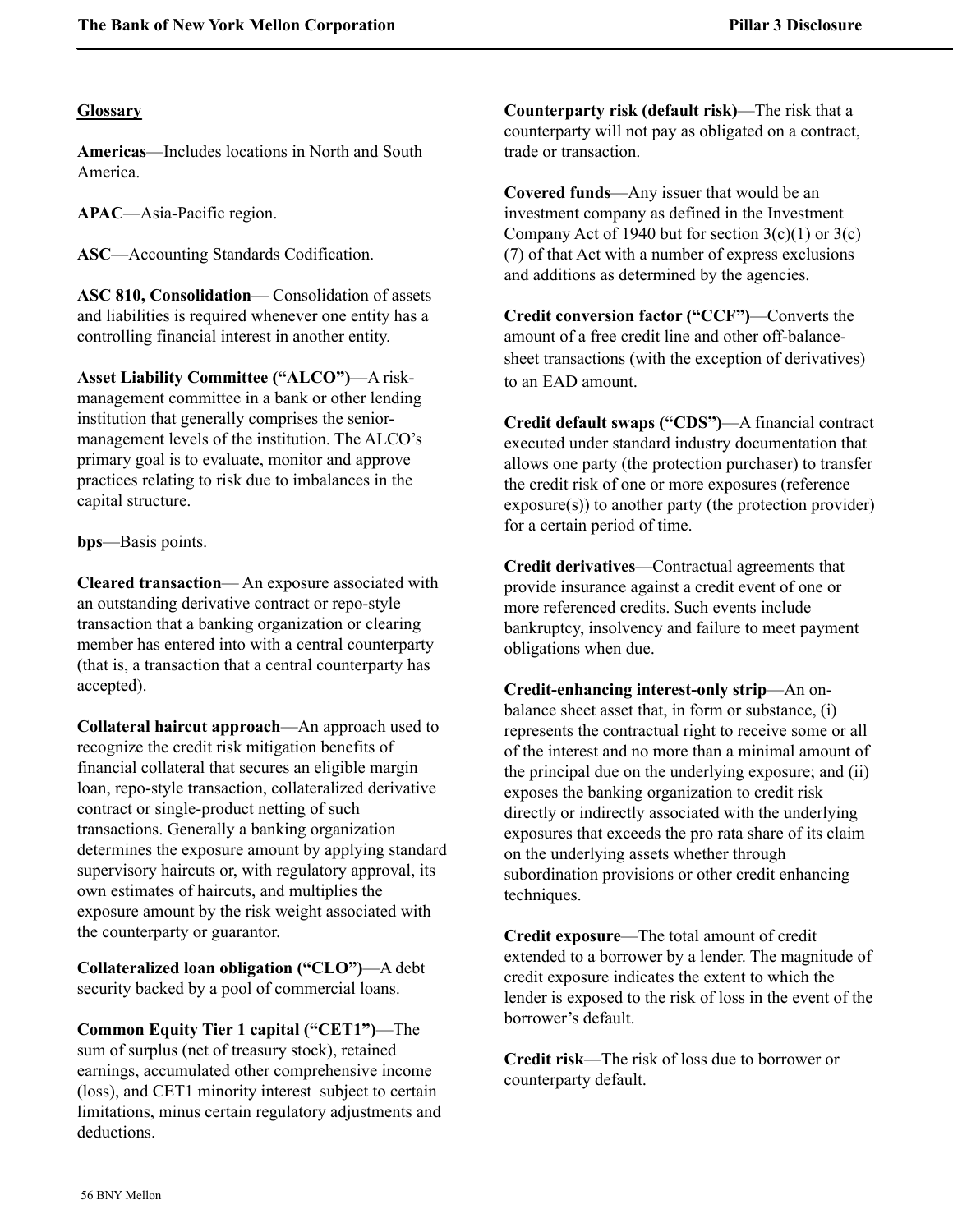**Credit risk mitigation**—A technique to reduce the credit risk associated with an exposure by application of credit risk mitigants such as collateral, guarantees and credit protection.

**Credit valuation adjustment ("CVA")**—The fair value adjustment to reflect counterparty credit risk in valuation of OTC derivative transactions.

**Credit support annex ("CSA")**—A legal document which regulates credit support (collateral) for derivative transactions. The trade is documented under a standard contract called a master agreement, developed by the ISDA. The two parties must sign the ISDA master agreement and execute a CSA before they trade derivatives with each other.

**Current exposure method ("CEM")**—A system used by financial institutions to measure the credit risk of losing anticipated cash flows from forwards, swaps, options and other derivatives contracts they are party to, in the event the counterparty to the contract should default. An investor's total exposure, under the current exposure method, is equal to the replacement cost of all marked to market contracts currently in the money, plus the credit exposure risk of potential changes in future prices or volatility of the underlying asset.

**DBRS**—Dominion Bond Rating Service.

**Derivative—A** contract or agreement whose value is derived from changes in interest rates, foreign exchange rates, prices of securities or commodities, credit worthiness for CDS or financial or commodity indices.

## **Dodd-Frank Wall Street Reform and Consumer Protection Act (the "Dodd-Frank Act")**—

Regulatory reform legislation signed into law on July 21, 2010. This new law broadly affects the financial services industry and contains numerous provisions aimed at strengthening the sound operation of financial services sector.

**ECAI**—External Credit Assessment Institution, such as Moody's Investors Service, Standard & Poor's Ratings Group or Fitch Group.

**Economic capital**—The amount of capital required to absorb potential losses and reflects the probability of remaining solvent over a one-year time horizon.

**Eligible margin loans**—An extension of credit that is collateralized exclusively by liquid and readily marketable debt or equity securities, or conforming residential mortgages. The collateral is marked-to-fair value daily, and the transaction is subject to daily margin maintenance requirements.

**EMEA**—Europe, the Middle East and Africa.

**Expected loss ("EL")**—A regulatory calculation of the amount expected to be lost on an exposure using a 12-month time horizon and downturn loss estimates. EL is calculated by multiplying the PD (a percentage) by the EAD (an amount) and LGD (a percentage).

**Exposure**—A claim, contingent claim or position which carries a risk of financial loss.

**Exposure at default ("EAD")**—The amount expected to be outstanding after any credit risk mitigation, if and when a counterparty defaults. EAD reflects drawn balances as well as the expected future draws on undrawn amounts of commitments and contingent exposures over a one-year horizon.

**FASB**—Financial Accounting Standards Board.

**FDIC**—Federal Deposit Insurance Corporation.

**Foreign currency options** - Similar to interest rate options except they are based on foreign exchange rates. Also, see interest rate options in this glossary.

**Foreign exchange contracts**—Contracts that provide for the future receipt or delivery of foreign currency at previously agreed-upon terms.

#### **Foreign exchange potential risk ("FXPR")**—An

estimate of the reasonable maximum positive exposure a contract may present to the Bank over the contract's remaining life. Potential Risk depends on the size of the trade, term remaining to the settlement date, volatility of the currency, current replacement cost of the contract and the collateral agreement. The formula for a contract's potential risk consists of the replacement cost of the contract plus an "add-on" to cover future changes in market conditions. FXPR is computed based on a currency or multiple currencies versus the U.S. Dollar using the same dollar rate used for recording dollar transactions when the trade was made.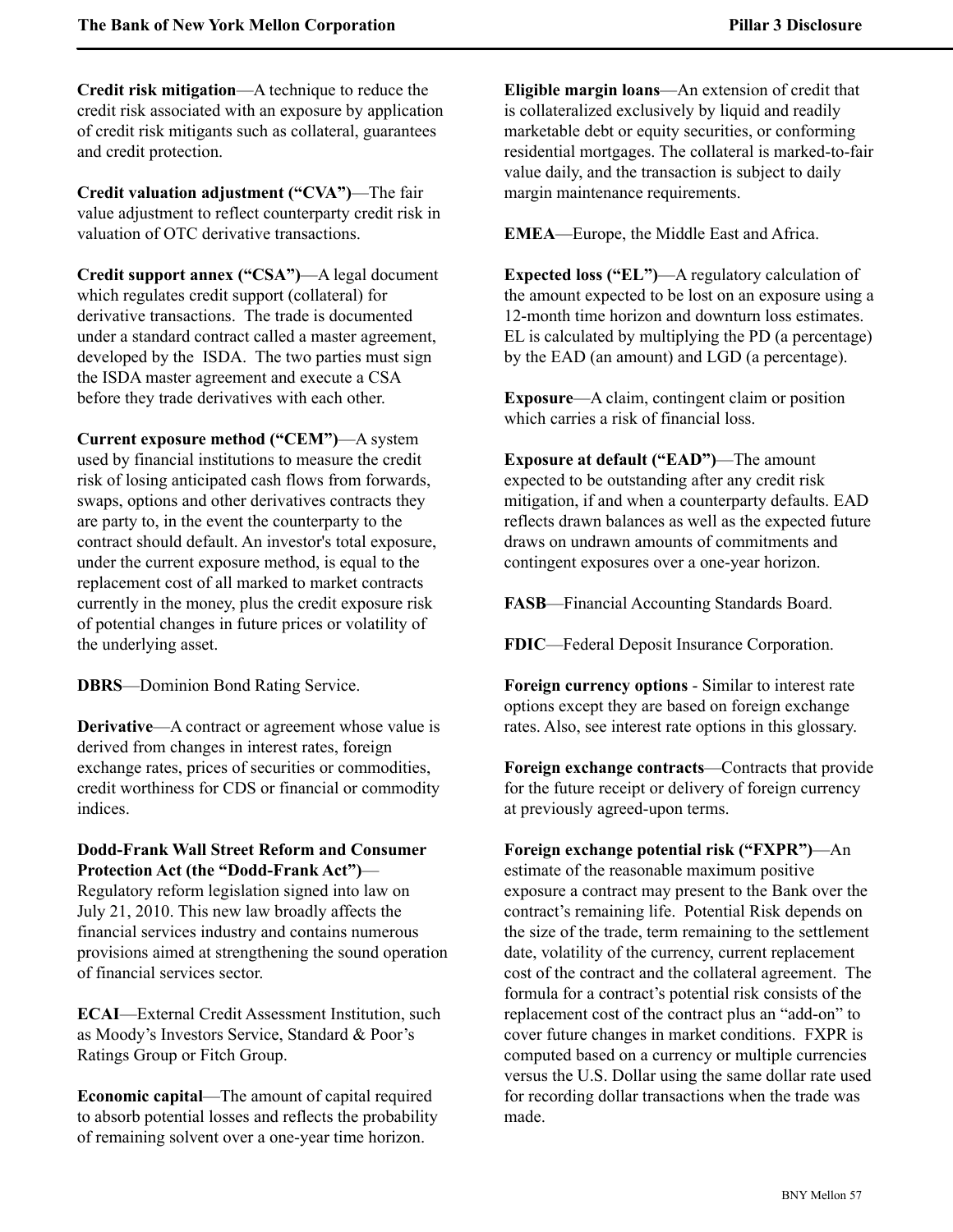**Generally Accepted Accounting Principles** 

**("GAAP")**—Accounting rules and conventions defining acceptable practices in preparing financial statements in the U.S. The FASB is the primary source of accounting rules.

**Hedge fund**—A fund which is allowed to use diverse strategies that are unavailable to mutual funds, including selling short, leverage, program trading, swaps, arbitrage, and derivatives.

**Home equity line of credit ("HELOC")**—A line of credit extended to a homeowner who uses the borrower's home as collateral.

**HVCRE**—High-Volatility Commercial Real Estate.

**Idiosyncratic risk**—The possibility that the price of an asset may decline due to an event that could specifically affect that asset but not the market as a whole.

**Impairment**—When an asset's market value is less than its carrying value.

**Interest rate options, including caps and floors**— Contracts to modify interest rate risk in exchange for the payment of a premium when the contract is initiated. As a writer of interest rate options, we receive a premium in exchange for bearing the risk of unfavorable changes in interest rates. Conversely, as a purchaser of an option, we pay a premium for the right, but not the obligation, to buy or sell a financial instrument or currency at predetermined terms in the future.

**Interest rate potential risk ("IRPR")**—An estimate of the reasonable maximum positive exposure a contract may present to the Bank related to the interest rate risk over the contract's remaining life. Potential risk depends on the size of the trade, term remaining to expiration or settlement date, volatility of interest rates, current replacement cost of the contract and the collateral agreements or credit put dates attached to the contract. The formula for a contract's IRPR consists of the replacement cost of the contract plus an "add-on" to cover future changes in market conditions.

**Interest rate risk**—Exposure of a bank's financial condition to adverse movements in interest rates.

**Interest rate sensitivity**—The exposure of net interest income to interest rate movements.

**Interest rate swaps**—Contracts in which a series of interest rate flows in a single currency are exchanged over a prescribed period. Interest rate swaps are the most common type of derivative contract that we use in our asset/liability management activities.

## **Internal Capital Adequacy Assessment Process**

**("ICAAP")**—The Company's own assessment of the levels of capital that it needs to hold through an examination of its risk profile from regulatory and economic capital viewpoints.

**Internal Models Method ("IMM")**—One of three approaches defined by Basel III to determine exposure values for counterparty credit risk.

## **Internal ratings-based ("IRB") advanced**

**approach**—A method of calculating credit risk capital requirements using internal PD, LGD and EAD models.

**International foreign exchange and currency option ("IFXCO")**—Master Agreement exchanged between two parties that govern foreign exchange and currency option transactions. The IFXCO is made up of two parts; the "terms" and the "adherence agreement."

**Investment grade**—Represents Moody's long-term rating of Baa3 or better; and/or a Standard & Poor's, Fitch or DBRS long-term rating of BBB- or better; or if unrated, an equivalent rating using our internal risk ratings. Instruments that fall below these levels are considered non-investment grade.

**IPRE**—Income Producing Real Estate.

**ISDA**—International Swaps and Derivatives Association.

**ISDA master agreement**—A standard agreement used in OTC derivatives transactions. The ISDA Master Agreement, published by the International Swaps and Derivatives Association (ISDA), is a document that outlines the terms applied to a derivatives transaction between two parties. Once the two parties agree to the standard terms, they do not have to renegotiate each time a new transaction is entered into.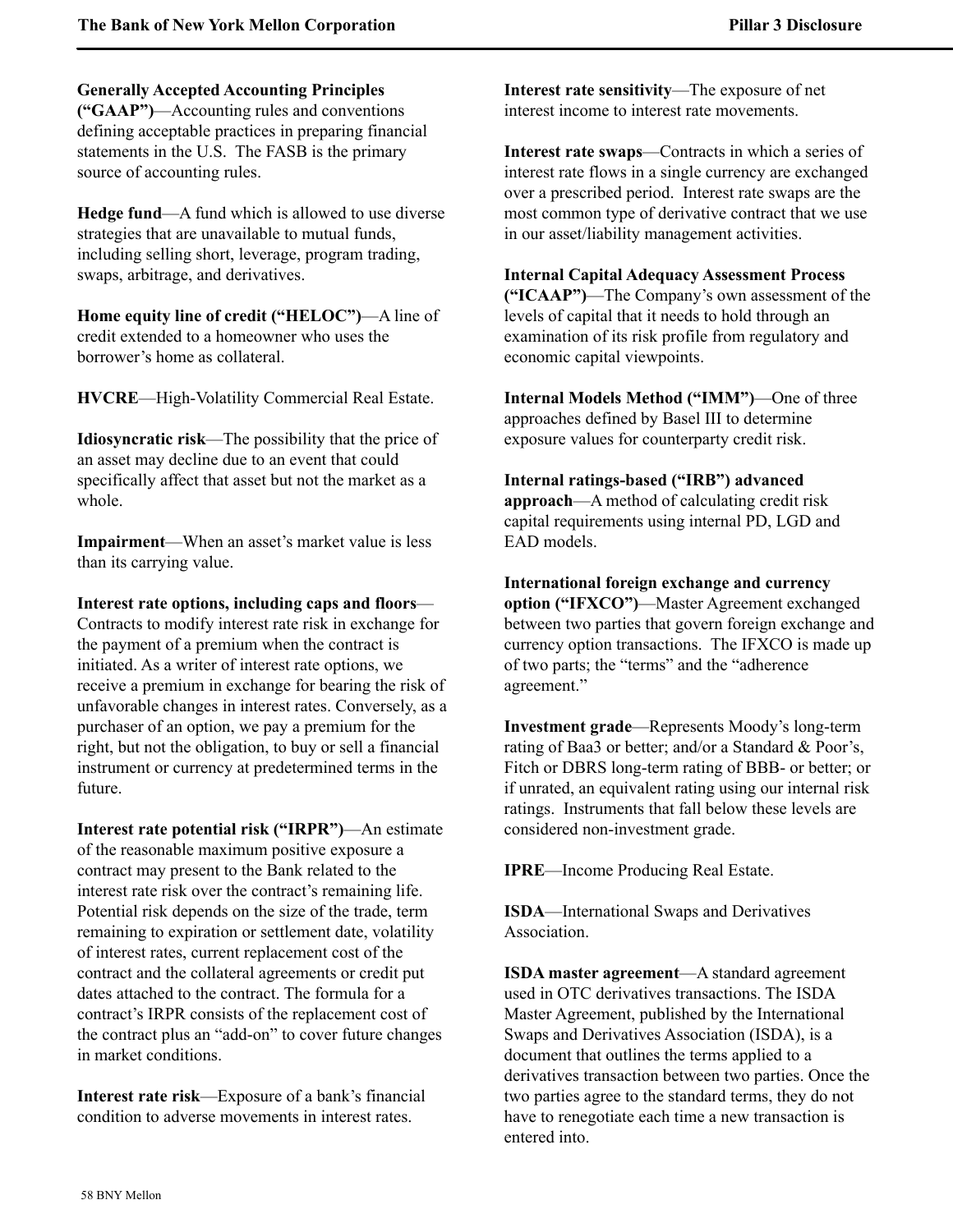**Joint venture**—A company or entity owned and operated by a group of companies for a specific business purpose, no one of which has a majority interest.

**Leverage ratio (Basel I guideline)**—Tier 1 capital divided by quarterly average total assets, as defined by the regulators.

**Liquidity risk**—The risk of being unable to fund our portfolio of assets at appropriate maturities and rates, and the risk of being unable to liquidate a position in a timely manner at a reasonable price.

**London interbank offered rate ("Libor")**—An interest rate at which banks can borrow funds, in marketable size, from other banks in the London interbank market. The Libor is fixed on a daily basis by the British Bankers'Association. The Libor is derived from a filtered average of the worlds largest banks interbank deposit rates for larger loans with maturities between overnight and one full year.

**Loss given default ("LGD")**—The estimated percentage of the loss on an exposure to the amount outstanding at default (i.e., EAD) upon default of a counterparty.

**Market risk**—The potential loss in value of portfolios and financial instruments caused by movements in market variables, such as interest and foreign exchange rates, credit spreads, and equity and commodity prices.

**Master netting agreement**—An agreement between two counterparties that have multiple contracts with each other that provides for the net settlement of all contracts through a single payment in the event of default or termination of any one contract.

**Monte Carlo simulation**—A problem solving technique used to approximate the probability of certain outcomes by running multiple trial runs, called simulations, using random variables.

**Mortgage-Backed Security ("MBS")**—An assetbacked security whose cash flows are backed by the principal and interest payments of a set of mortgage loans.

**Netting**—The ability of a bank to reduce its credit risk exposures, by offsetting the value of any company exposure to counterparty exposure to the same counterparty, or under ISDA Master Netting Agreement for derivative contracts.

**Notice of proposed rulemaking ("NPR")—**A public notice issued by law when one of the independent agencies of the United States government wishes to add, remove, or change a rule or regulation as part of the rulemaking process.

**Operational risk**—The risk of loss resulting from inadequate or failed processes or systems, human factors, or external events.

**Organization for economic co-operation and development ("OECD")**—An international economic organization of 34 countries founded in 1961 to stimulate economic progress and world trade.

## **Other-than-temporary impairment ("OTTI")**—

An impairment charge taken on a security whose fair value has fallen below the carrying value on the balance sheet and its value is not expected to recover through the holding period of the security.

## **Over-the-counter ("OTC") derivative**—A

derivative contract that is not a cleared transaction. An OTC derivative includes a transaction: (1) Between a bank that is a clearing member and a counterparty where the bank is acting as a financial intermediary and enters into a cleared transaction with a CCP that offsets the transaction with the counterparty; or (2) In which a bank that is a clearing member provides a CCP a guarantee on the performance of the counterparty to the transaction.

**Potential future exposure ("PFE")**—An estimate of the bank's maximum expected credit exposure over a fixed time horizon with a high level of confidence.

**Probability of default ("PD")**—The probability that an obligor will default within a one-year time horizon.

**Qualifying revolving exposure ("QRE")**—An exposure (other than a securitization exposure or equity exposure) to an individual that is managed as part of a segment of exposures with homogeneous risk characteristics, not on an individual-exposure basis, and is (1) revolving, (2) unsecured and unconditionally cancelable by the bank to the fullest extent permitted by Federal law and (3) has a maximum exposure amount (drawn plus undrawn) of up to \$100,000.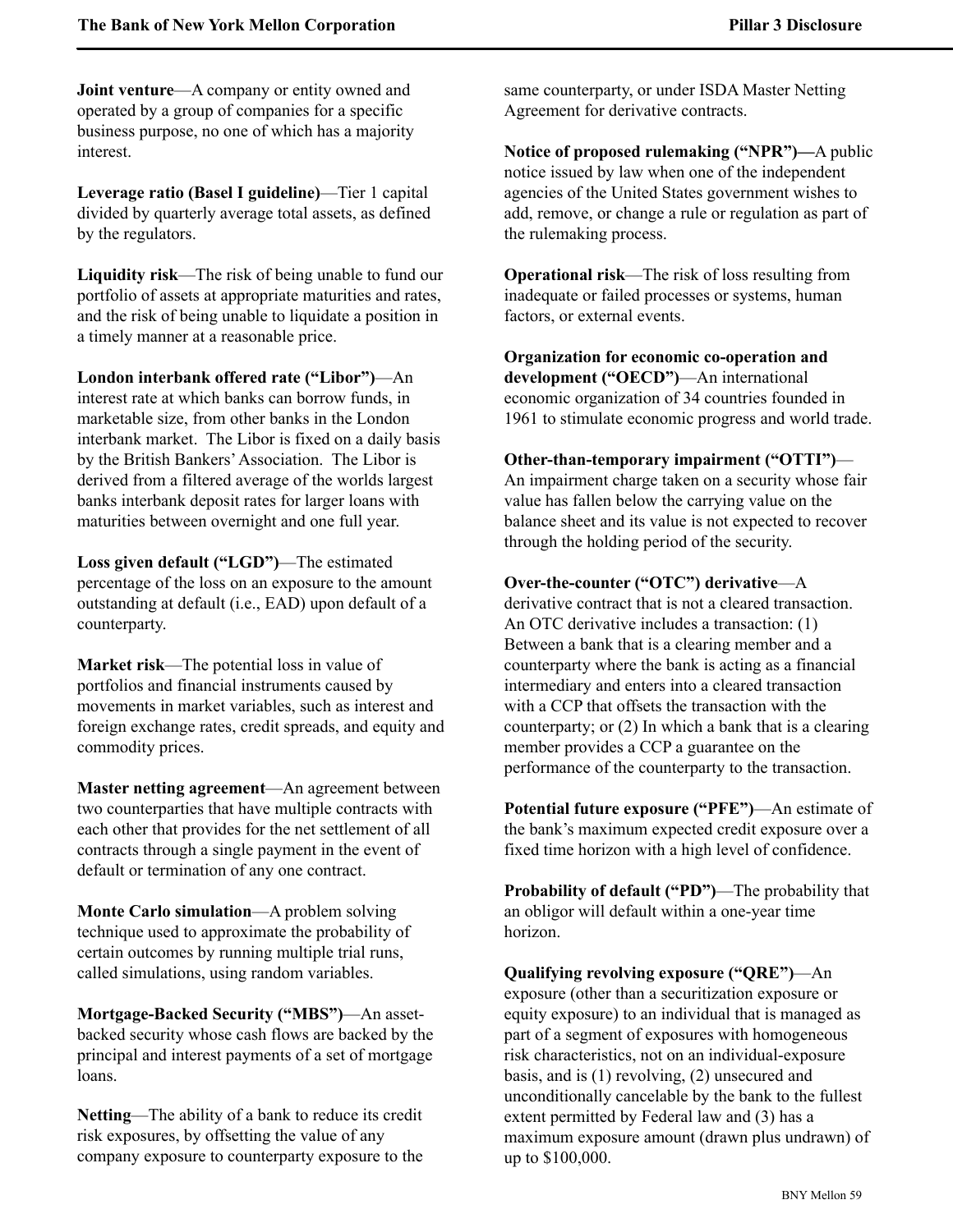**Ratings based approach ("RBA")**—One of three calculation methods defined under the IRB approach to securitizations. The approach uses risk weightings based on ECAI ratings, the granularity of the underlying pool and the seniority of the position.

**Regulatory capital**—The minimum capital that a financial institution is expected to hold against the risk it faces. This minimum is determined by the financial institutions calculations for credit, market and operational risk, plus any additional capital deemed appropriate under applicable regulatory capital rules.

**Repurchase agreement ("repo")**—An instrument used to raise short term funds whereby securities are sold with an agreement for the seller to buy back the securities at a later date.

**Repo-style transactions**—includes securities lending, securities borrowing, repurchase or reverserepurchase transactions that are based solely on liquid securities and are marked-to-market daily.

**Resecuritization**—A securitization that has more than one underlying exposure and in which one or more of the underlying exposures is a securitization exposure.

**Residential Mortgage-Backed Security ("RMBS")** —An asset-backed security whose cash flows are backed by principal and interest payments of a set of residential mortgage loans.

**Reverse repurchase agreement ("reverse repo")**— A purchase of securities with an agreement to resell them at a higher price at a specific future date. This is essentially a loan of the security at a specific rate.

**Risk-weighted assets ("RWAs")**—Calculated by assigning a degree of risk expressed as a percentage (risk weight) to an exposure in accordance with the applicable standardized or IRB approach rules.

**Securities lending transaction**—A fully

collateralized transaction in which the owner of a security agrees to lend the security through an agent (such as The Bank of New York Mellon) to a borrower, usually a broker/dealer or bank, on an open, overnight or term basis, under the terms of a prearranged contract, which generally matures in less than 90 days.

**Securitization**—Includes transactions whereby the credit risk associated with an exposure, or pool of exposures, is tranched and where payments to investors in the transaction are dependent upon the performance of the underlying exposures. A traditional securitization involves the transfer of the exposures being securitized to a special purpose entity which issues securities. In a synthetic securitization, the tranching is achieved by the use of credit derivatives and the exposures are not removed from the balance sheet of the originator.

**S&P**—Standard and Poor's credit-rating agency.

**Simplified Supervisory Formula Approach ("SSFA")**—A formula that starts with a baseline derived from the capital requirements that apply to all exposures underlying a securitization and then assigns risk weights based on the subordination level of an exposure. SSFA was designed to apply relatively higher capital requirements to the more risky junior tranches of a securitization that are the first to absorb losses, and relatively lower requirements to the most senior exposures.

**Special purpose vehicle ("SPV")**—A corporation, trust or other non-bank entity, established for a narrowly defined purpose, including for carrying on securitization activities. The structure of the entity and activities are intended to isolate the obligations of the SPV from those of the originator and the holders of the beneficial interests in the securitization.

**Standardized Approach**—In relation to credit risk, a method for calculating credit risk capital requirements using supervisory risk weights.

**Subordinated debt**—Debt which, in the event of insolvency or liquidation of the issuer, is subordinated to the claims of depositors and other creditors of the issuer.

**Supplementary leverage ratio**—An Advanced Approaches banking organization's Basel III supplementary leverage ratio is the simple arithmetic mean of the ratio of its Tier 1 capital to total leverage exposure (which is broadly defined to capture both on- and off-balance sheet exposures) calculated as of the last day of each month in the reporting quarter.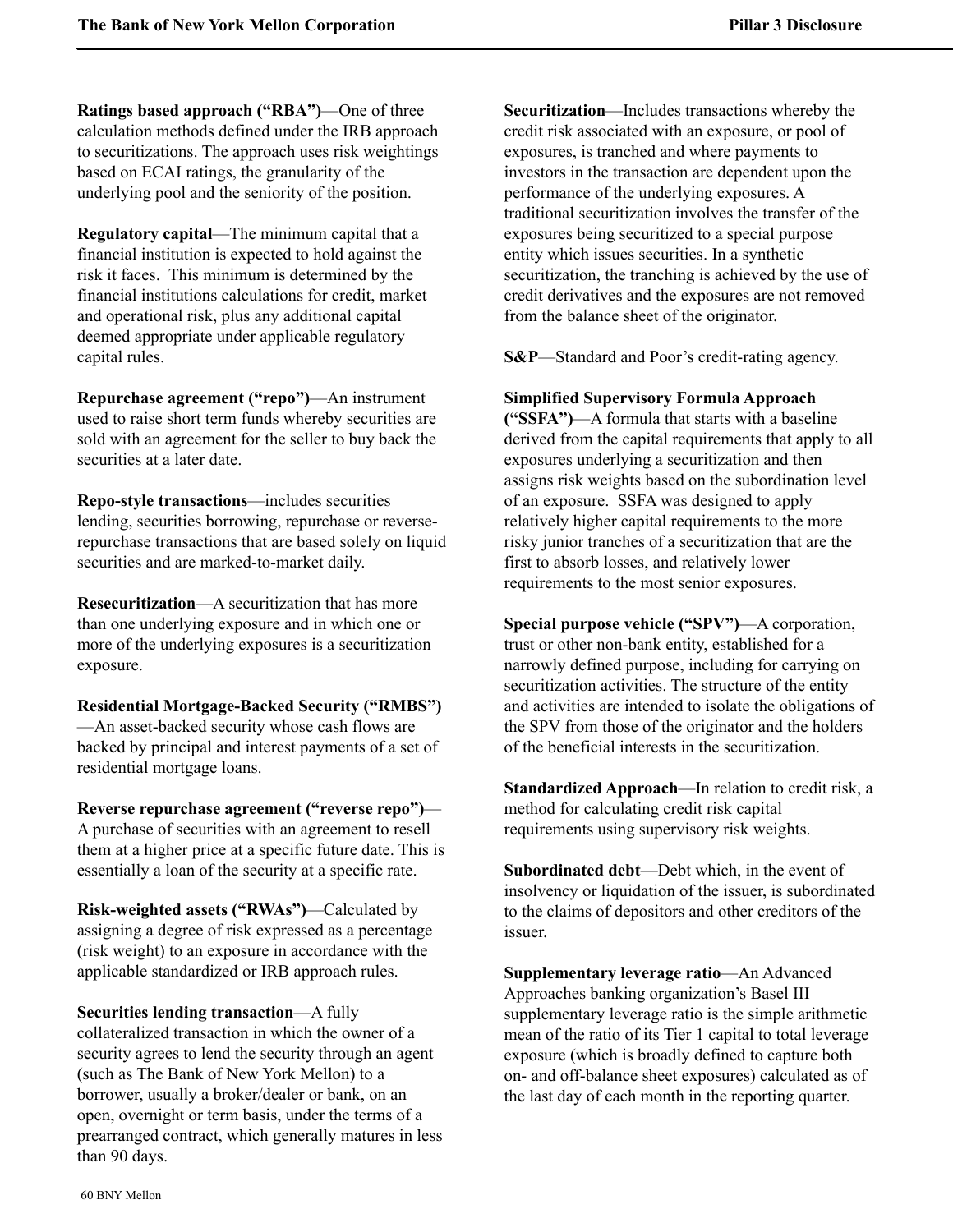**Supervisory formula approach ("SFA")**—SFA is one of several approaches available to a banking organization when calculating RWAs for securitization exposures. To implement the SFA for a given securitization exposure, a banking organization must calculate several input parameters: the exposure's credit enhancement level and thickness; the exposure-weighted average loss given default for the underlying exposures to the securitization transaction; and the effective number of underlying exposures.

**Total return swaps**—A swap agreement in which one party makes payments based on a set rate, either fixed or variable, while the other party makes payments based on the return of the underlying asset, which includes both the income it generates and any capital gains. In total return swaps, the underlying asset, also referred to as the reference asset, is usually an equity index, loans or bonds. This is owned by the party receiving the set rate payment.

**Unfunded commitments**—Legally binding agreements to provide a defined level of financing until a specified future date.

**Usage given default ("UGD")**—The expected percent of the commitment that is likely to be drawn in the event of default.

**Value-at-Risk ("VaR")**—A measure of the dollar amount of potential loss at a specified confidence level from adverse market movements in an ordinary market environment.

**Variable Interest Entity ("VIE")**—An entity that: (1) lacks enough equity investment at risk to permit the entity to finance its activities without additional financial support from other parties; (2) has equity owners that lack the right to make significant decisions affecting the entity's operations; and/or (3) has equity owners that do not have an obligation to absorb or the right to receive the entity's losses or return.

**Wrong-way risk**—The risk that arises when an exposure to a particular counterparty is positively correlated with the probability of default of such counterparty itself.